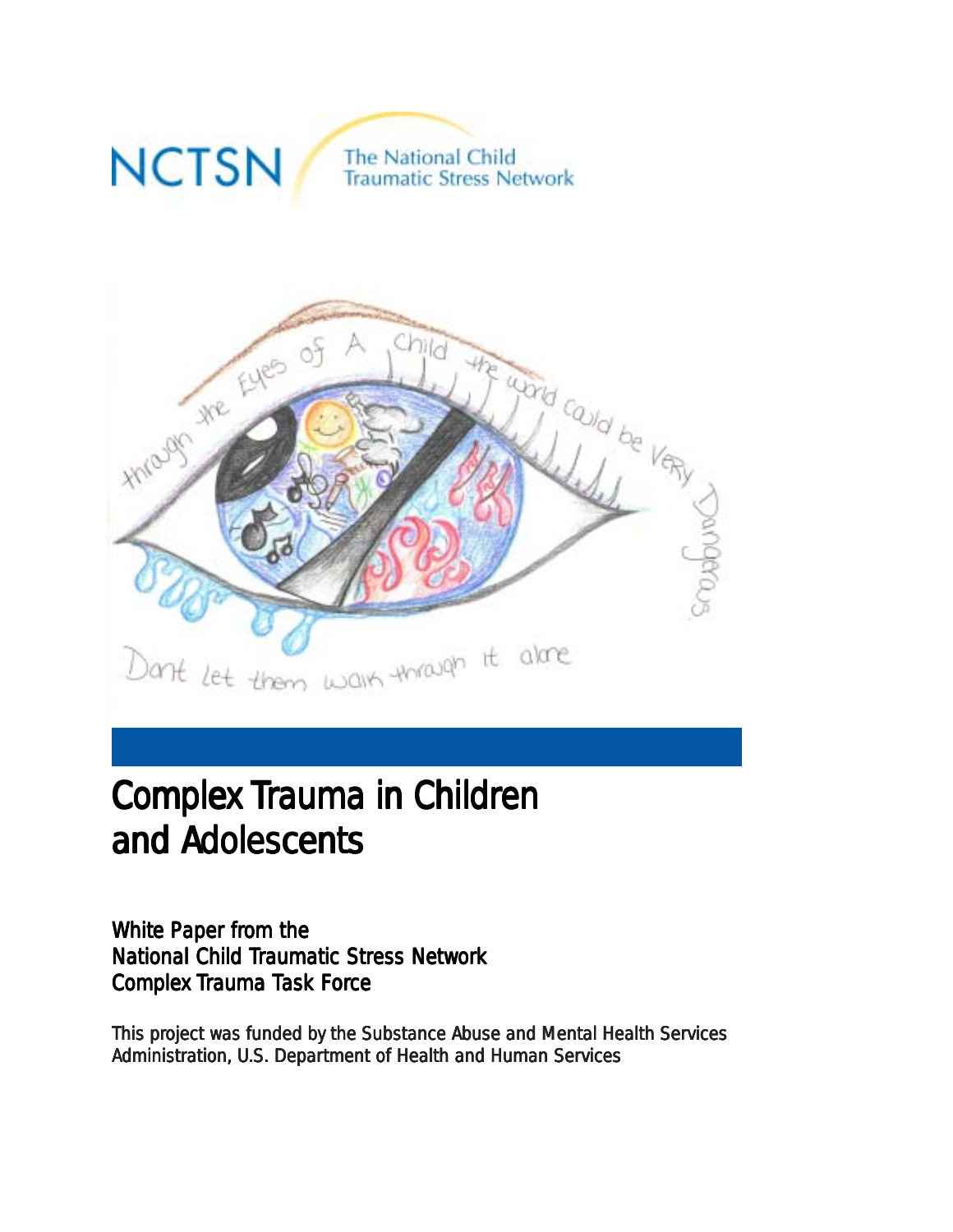#### Complex Trauma in Children and Adolescents White Paper from the National Child Traumatic Stress Network Complex Trauma Task Force

Editors: Alexandra Cook, Ph.D., Margaret Blaustein, Ph.D., Joseph Spinazzola, Ph.D., and Bessel van der Kolk, M.D.

Contributors: Margaret Blaustein, Ph.D.,<sup>1, 2</sup> Alexandra Cook, Ph.D., <sup>1, 2</sup> Marylene Cloitre, Ph.D.,<sup>3</sup> Ruth DeRosa, Ph.D., <sup>4</sup> Julian Ford, Ph.D.,<sup>5</sup> Michele Henderson, LICSW, <sup>1,2</sup> Rebecca Hubbard, LMFT, <sup>6</sup> Kristine Jentoft, LICSW, <sup>1</sup> Cheryl Lanktree, Ph.D., <sup>7</sup> Jill Levitt, Ph. D, <sup>3</sup> Joan Liautaud, Psy.D., <sup>8</sup> Erna Olafson, Ph.D., Psy.D., <sup>9</sup> Richard Kagan, Ph.D., <sup>10</sup> Karen Mallah, Ph.D., <sup>11</sup> Dan Medeiros, M.D., <sup>12</sup> David Pelcovitz, Ph.D., <sup>4</sup> Paul Pagones, M.Ed.<sup>8</sup> Frank Putnam, M.D., 9 Raul Silva, M.D., 3 Sabina Singh, M.D., 12 Stefanie Smith, Ph.D., 1 Joseph Spinazzola, Ph.D., <sup>1, 2</sup> Bessel van der Kolk, M.D. <sup>1, 2</sup>

Affiliations: 1Trauma Center, Massachusetts Mental Health Institute; 2National Center on Family Homelessness; 3New York University/Child Study Center Institute for Urban Trauma; 4North Shore University Hospital Adolescent Trauma Treatment Development Center, 5Yale/University of Connecticut Center for Children Exposed to Violence; 6Directions for Mental Health, Inc., 7Miller Children's Abuse and Violence Intervention Center; 8Heartland Health Outreach International FACES; 9Child Abuse Trauma Treatment Replication Center, Cincinnati Children's Hospital; 10Parsons Child Trauma Study Center; 11Family Trauma Treatment Program, Mental Health Corp of Denver; 12Mount Sinai Adolescent Health Center.

The authors wish to acknowledge the invaluable feedback, support, and technical assistance of Robert Pynoos, John Fairbank, William Harris, Lisa Amaya Jackson, Jenifer Wood, Debbie Ling, Melissa Brymer, Judy Holland, Christine Siegfried, Becky Warlick, Marla Zucker, Julie Foss, the Learning from Research and Clinical Practice Core, and the staffs of the National Center for Child Traumatic Stress and the Duke Clinical Research Institute. This project was supported by the SAMHSA grants U79 SM 54284, 54587, 54254, 54251, 54318, 54314, 54272, 54282, 54292, 54276, 54300, and 54311; as well as by SAMHSA grant UD1 SM56111.

#### National Child Traumatic Stress Network

www.NCTSNet.org 2003

The National Child Traumatic Stress Network is coordinated by the National Center for Child Traumatic Stress, Los Angeles, Calif., and Durham, N.C.

This project was funded by the Substance Abuse and Mental Health Services Administration (SAMHSA), U.S. Department of Health and Human Services (HHS). The views, policies, and opinions expressed are those of the authors and do not necessarily reflect those of SAMHSA or HHS.

Illustration Credits: Cover art and illustrations featured throughout text were selected from submissions to a drawing contest on how children cope with difficult experiences. All artists were children or adolescents receiving therapeutic services at the Trauma Center, Allston, MA. All illustrations used by permission of the children and their legal guardians.

Correspondence to Dr. Spinazzola, The Trauma Center, 14 Fordham Rd., Allston, MA, 02134. E-mail: spinazzola@traumacenter.org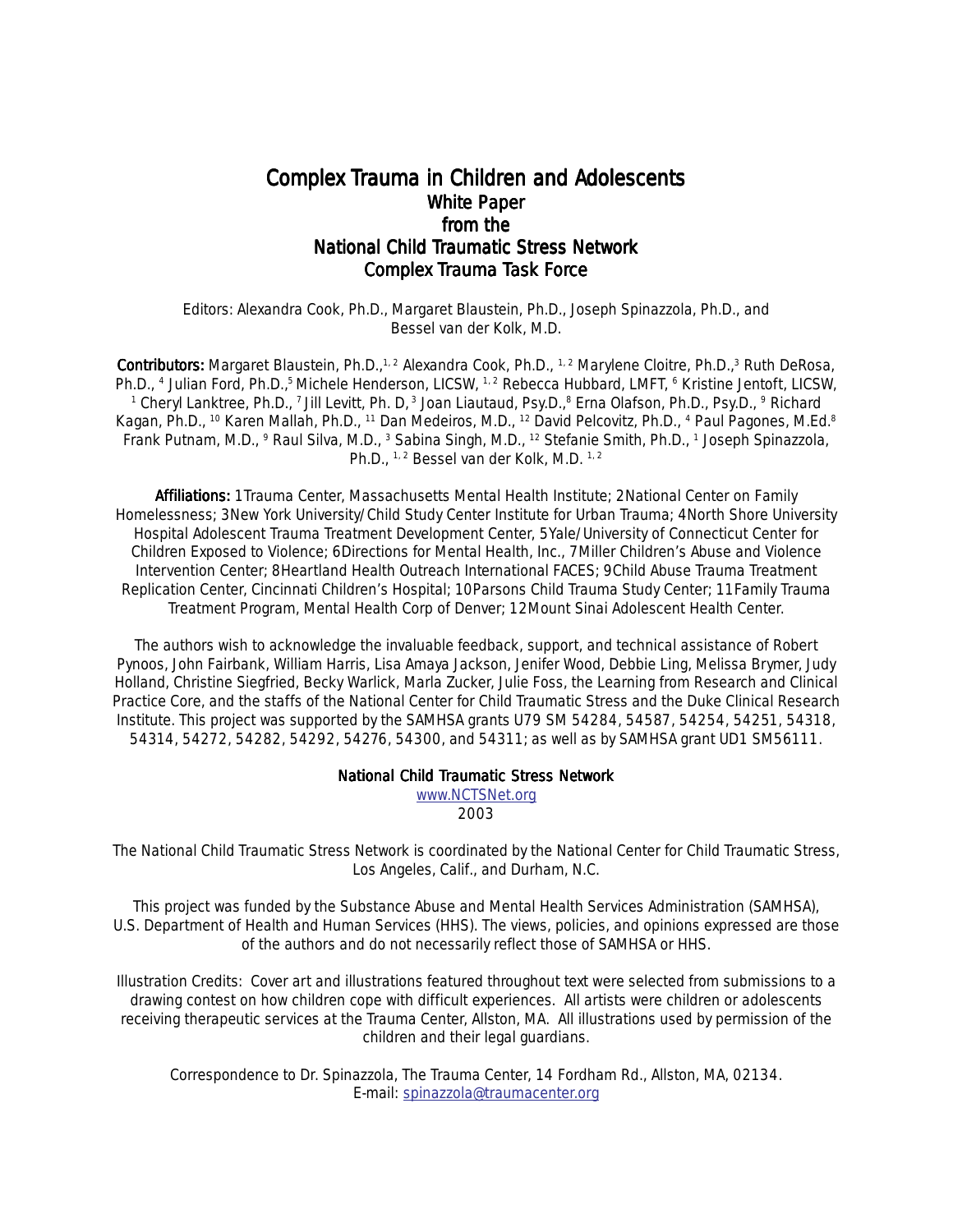## Table of Contents

| Vignette                                                                       | 4              |
|--------------------------------------------------------------------------------|----------------|
| What is Complex Trauma?                                                        | 5              |
| The Cost of Child Complex Trauma                                               | 5              |
| Diagnostic Issues for Complex Trauma in Children                               | 6              |
| Table 1: Domains of Impairment in Children<br><b>Exposed To Complex Trauma</b> | $\overline{7}$ |
| Impact of Complex Trauma on Development                                        | 8              |
| Adaptation to Complex Trauma in Familial Context                               | 16             |
| Adaptation to Complex Trauma in Ethnocultural Context                          | 18             |
| Coping and Protective Factors                                                  | 20             |
| Approaches to Comprehensive Assessment of<br>Complex Trauma in Children        | 21             |
| Approaches to Treatment of Complex Trauma in Children                          | 23             |
| Recommendations and Future Directions                                          | 28             |
| National Child Traumatic Stress Network<br>Complex Trauma Survey               | 30             |
| References                                                                     | 34             |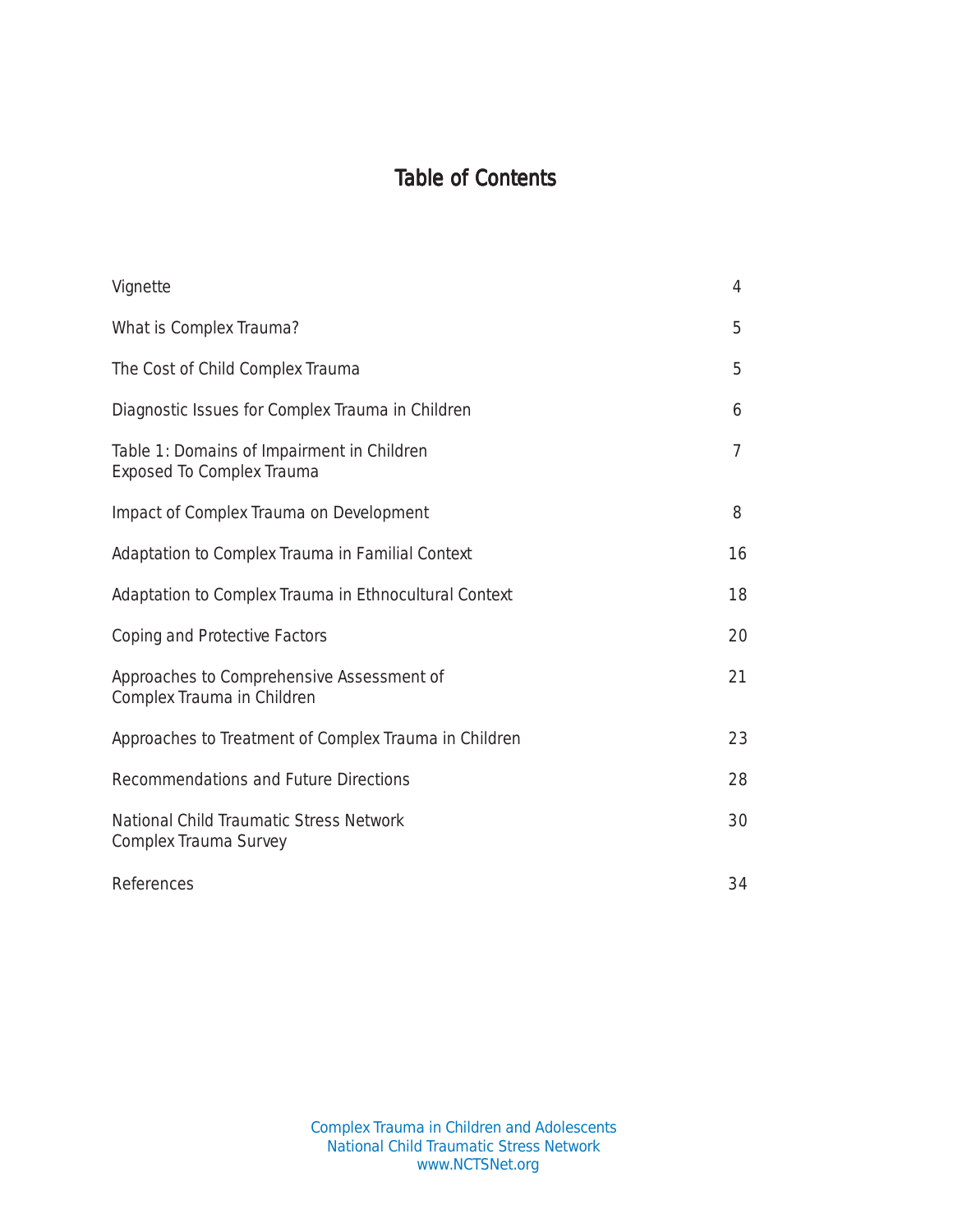### Vignette

Michael is a 14-year-old Caucasian boy who was placed with his maternal grandparents after he and his two younger siblings were removed from the home of their biological parents. Although multiple reports had been made to Child Protective Services, there had been insufficient evidence to remove the children because neither Michael nor his siblings had been willing to speak with authorities. At the age of 11, however, Michael showed his school guidance counselor some bruises, stating that his father had hurt him and that he didn't want to go home anymore. He and his two siblings were removed that day. Following their removal from the home, the children described: frequent fights in which their parents screamed and threw things; unpredictable violence by their father, including his hitting them with a miniature baseball bat; being isolated and denied food and water for over a day at a time; and ongoing substance use by both parents. The youngest sibling reported that his father had touched his private parts. Although both older siblings denied any memory of sexual abuse, Michael was found to have a sexually transmitted disease on physical exam. All three children indicated that Michael had been particularly targeted in the home, with each parent aligning with one of the other siblings. Michael was frequently restricted to his room, and both of his parents made statements blaming him for the family's problems. Michael reported that he purposefully made himself a target to protect his younger siblings from being hurt. Based on the children's statements, their father was charged and criminally prosecuted for assault and battery against his two older children.

After their removal from the home, the three siblings were separated. After court proceedings terminated parental rights, the youngest sibling was placed in a pre-adoptive foster home, and the two oldest were placed in different relatives' homes. Michael initially presented as withdrawn and quiet after removal and placement with his maternal grandmother. He spent long periods alone in his room and created an inner world that he scrupulously hid from his grandmother. Although he was polite and cooperative with adults, he had difficulty with peer relationships and was unable to sustain involvement in activities. Despite testing which indicated that he had an above average IQ with no evidence of learning disability, Michael consistently received failing grades in his classes, due in large part to a refusal to complete homework assignments. Michael also suffered from repeated migraine headaches, and numerous tests had ruled out a physical etiology. At night, Michael surrounded himself with stuffed animals, stating that they made him feel safer.

Michael's behavior became increasingly dysregulated after his middle sibling was placed in the home with him; he was strongly reactive to indications that she was receiving more attention than him and became easily angered by her statements. He stated in therapy that being around his sister was like "all this old stuff coming back again." His presentation shifted from constricted to volatile, with frequent angry outbursts, verbal and physical aggression toward family members, and multiple indications of arousal (e.g., difficulty sleeping, impaired concentration, edginess and irritability). His grandmother, who had her own history of childhood trauma, became increasingly depressed and overwhelmed by his emotional outbursts and had difficulty providing consistent caretaking to either sibling. Child Protective Services became re-involved and considered more intensive level of care for each sibling.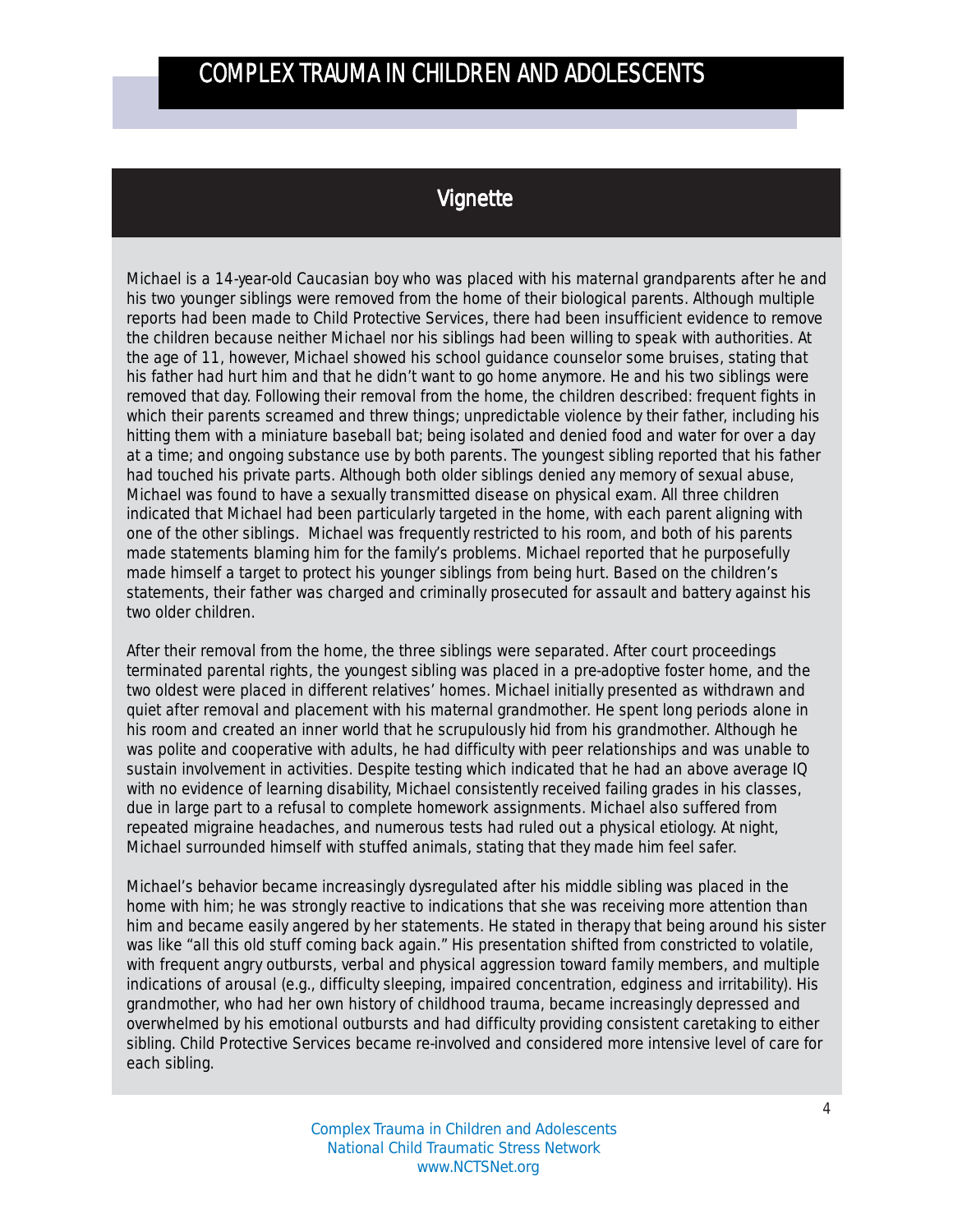### What Is Complex Trauma?

The term complex trauma describes the dual problem of children's exposure to traumatic events and the impact of this exposure on immediate and long-term outcomes. Complex traumatic exposure refers to children's experiences of multiple traumatic events that occur within the caregiving system – the social environment that is supposed to be the source of safety and stability in a child's life. Typically, complex trauma exposure refers to the simultaneous or sequential occurrences of child maltreatment—including emotional abuse and neglect, sexual abuse, physical abuse, and witnessing domestic violence—that are chronic and begin in early childhood. Moreover, the initial traumatic experiences (e.g., parental neglect and emotional abuse) and the resulting emotional dysregulation, loss of a safe base, loss of direction, and inability to detect or respond to danger cues, often lead to subsequent trauma exposure (e.g., physical and sexual abuse, or community violence).

Complex trauma outcomes refer to the range of clinical symptomatology that appears after such exposures. Exposure to traumatic stress in early life is associated with enduring sequelae that not only incorporate, but also extend beyond, Posttraumatic Stress Disorder (PTSD). These sequelae span multiple domains of impairment and include: (a) self-regulatory, attachment, anxiety, and affective disorders in infancy and childhood; (b) addictions, aggression, social helplessness and eating disorders; (c) dissociative, somataform, cardiovascular, metabolic, and immunological disorders; (d) sexual disorders in adolescence and adulthood; and (e) revictimization (Dube, Anda, Felitti, Chapman, et al., 2001; Dube, Anda, Felitti, Croft et al., 2001; Felitti et al., 1998; Gordon, 2002; Herman, Perry, & van der Kolk, 1989; Lyons-Ruth & Jacobovitz, 1999; Simpson & Miller, 2002; van der Kolk, Roth, Pelcovitz, Mandel, & Spinazzola, in press; Yehuda, Spertus, & Golier, 2001).

### The Cost of Child Complex Trauma

Exposure to complex trauma in children carries an enormous cost to society, both in lives impacted and dollars spent. Although in many ways the costs are inestimable, the repercussions of childhood trauma may be measured in medical costs, mental health utilization, societal cost, and the psychological toll on its victims.

Incidence of childhood abuse and neglect may be estimated from the records of public Child Protection Service agencies and from national epidemiological research. Although both methods are thought to underestimate actual trauma incidence, the rising incidence of childhood maltreatment is indisputable even when relying upon the most conservative estimates gleaned from official records. In 2001, according to the National Child Abuse and Neglect Data System developed by the Children's Bureau of the U.S. Department of Human Services, 903,000 cases of child maltreatment were substantiated, including neglect, medical neglect, physical abuse, sexual abuse, and psychological maltreatment.

Epidemiological research has yielded evidence of considerably higher incidence of children's exposure to complex trauma. The Third National Incidence Study of Child Abuse and Neglect (NIS-3; 1996), a congressionally mandated study, examined incidence of abuse and neglect using a nationally representative sample of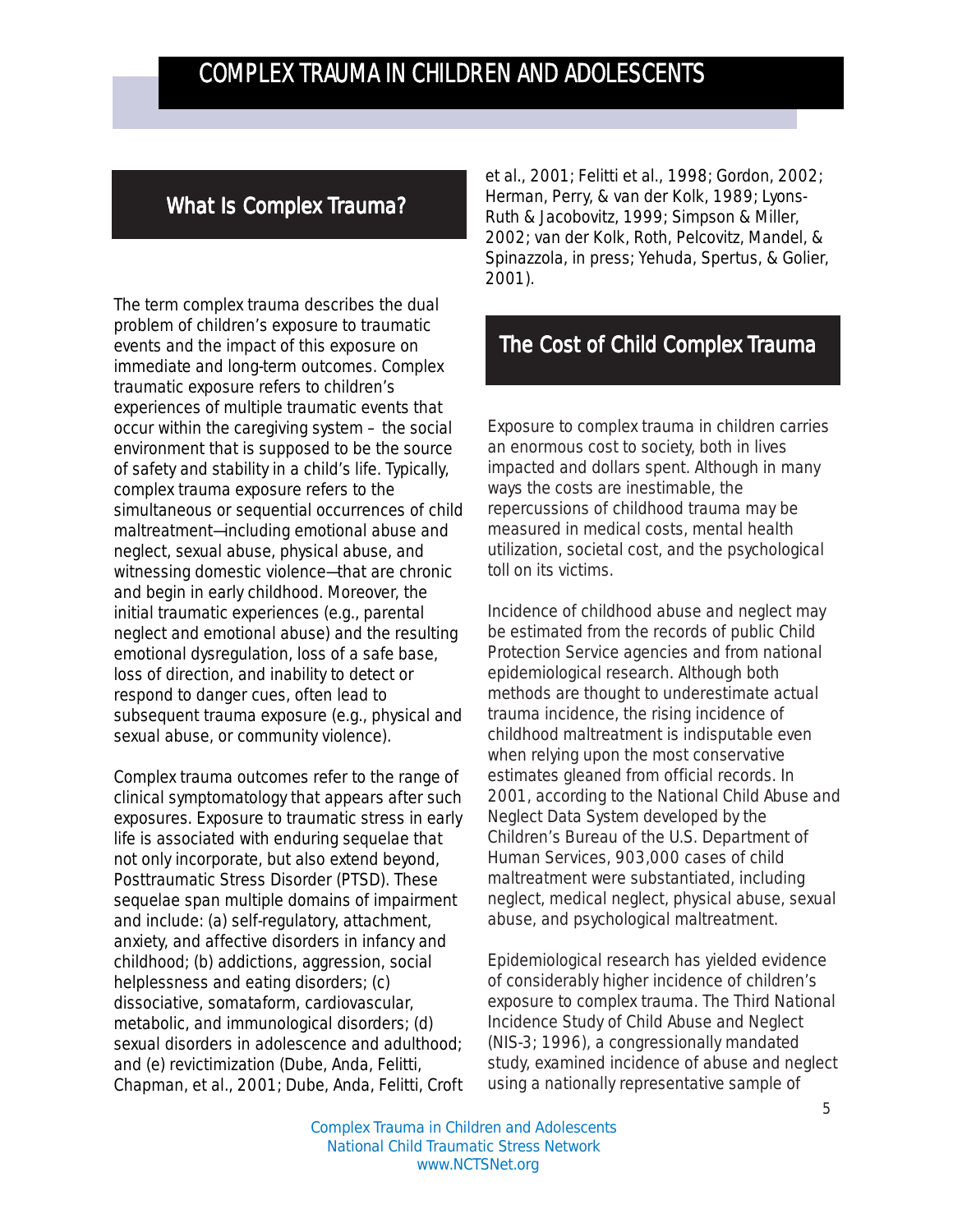5,600 professionals spanning 842 agencies in 42 counties (Sedlak & Broadhurst, 1996). Using the Harm Standard, which includes only children who have already experienced harm from abuse or neglect, an estimated 1,553,800 children were abused or neglected in 1993. This figure includes 217,700 sexually abused children, 338,900 physically neglected children, 212,800 emotionally neglected children, and 381,700 physically abused children. Using the Endangerment Standard, defined as children who experience abuse or neglect that puts them at risk of harm, the estimated incidence of child abuse or neglect in 1993 nearly doubled (2,815,600 children). These rates reflect sharp increases from the previous NIS-2 study in 1986; the total number of abused or neglected children based upon both the Harm and Endangerment Standards quadrupled between 1986 and 1993.

Using the Harm Standard incidence numbers from NIS-3, the total annual cost of child abuse and neglect has been estimated at 94 billion dollars (Fromm, 2001). Direct costs associated with child abuse and neglect (24.4 billion dollars) included hospitalization, chronic health problems, mental health, child welfare, law enforcement, and judicial system costs. Indirect costs (69.7 billion dollars) included special education, juvenile delinquency, adult mental health and health care, lost productivity to society, and adult criminality. The daily cost of childhood abuse and neglect is estimated to be \$258 million (Pelletier, 2001).

### Diagnostic Issues for Complex Trauma

The current psychiatric diagnostic classification system does not have an adequate category to capture the full range of difficulties that traumatized children experience. Although the

narrowly defined PTSD diagnosis is often used, it rarely captures the extent of the developmental impact of multiple and chronic trauma exposure. Other diagnoses common in abused and neglected children include Depression, Attention Deficit Hyperactivity Disorder (ADHD), Oppositional Defiant Disorder (ODD), Conduct Disorder, Generalized Anxiety Disorder, Separation Anxiety Disorder, and Reactive Attachment Disorder. Each of these diagnoses captures an aspect of the traumatized child's experience, but frequently does not represent the whole picture. As a result, treatment often focuses on the particular behavior identified, rather than on the core deficits that underlie the presentation of complexly traumatized children.

#### An Organizing Framework of Complex Trauma Outcomes in Children

The present paper highlights seven primary domains of impairment observed in children exposed to complex trauma. These phenomenologically based domains have been identified based on the extant child clinical and research literatures, the adult research on "Disorders of Extreme Stress Not Otherwise Specified" (Pelcovitz et al, 1997; van der Kolk, Pelcovitz, Roth, Mandel, McFarlane, & Herman, 1996; van der Kolk, Roth, et al., in press), and the combined expertise of the NCTSN Complex Trauma Taskforce. These domains of impairment include: (I) Attachment; (II) Biology; (III) Affect regulation; (IV) Dissociation; (V) Behavioral regulation; (VI) Cognition; and (VII) Self-concept. Impairment is considered to occur within a developmental context and in turn to impact further development. Table 1 provides a list of each domain along with examples of associated symptoms. Valid diagnostic classification of complex trauma sequelae in children awaits formal epidemiological research. However, we believe that this phenomenologically based framework for the impact of complex trauma exposure possesses sufficient clinical utility to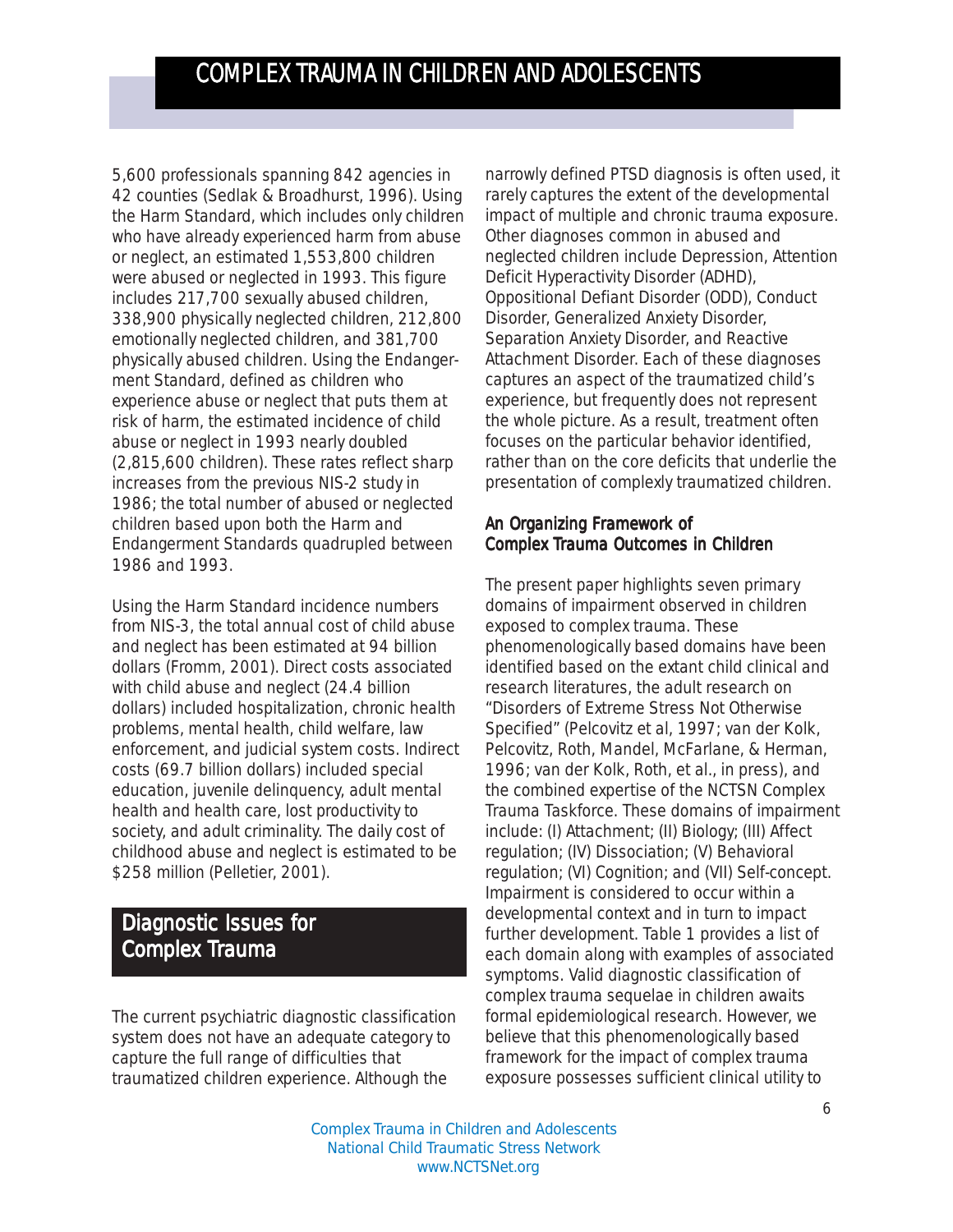serve as a vitally needed starting place for research, treatment development, and policy

initiatives bearing on children's adaptation to complex trauma exposure.

### Table  $1$ : Domains of Impairment in Children Exposed to Complex Trauma

#### I. Attachment

Uncertainty about the reliability and predictability of the world Problems with boundaries Distrust and suspiciousness Social isolation Interpersonal difficulties Difficulty attuning to other people's emotional states Difficulty with perspective taking Difficulty enlisting other people as allies

#### II. Biology

Sensorimotor developmental problems Hypersensitivity to physical contact Analgesia Problems with coordination, balance, body tone Difficulties localizing skin contact Somatization Increased medical problems across a wide span,

e.g., pelvic pain, asthma, skin problems, autoimmune disorders, pseudoseizures

#### III. Affect Regulation

Difficulty with emotional self-regulation Difficulty describing feelings and internal experience Problems knowing and describing internal states Difficulty communicating wishes and desires

#### IV. Dissociation

Distinct alterations in states of consciousness Amnesia

Depersonalization and derealization

Two or more distinct states of consciousness, with impaired memory for state-based events

#### V. Behavioral Control

Poor modulation of impulses Self-destructive behavior Aggression against others Pathological self-soothing behaviors Sleep disturbances Eating disorders Substance abuse Excessive compliance Oppositional behavior Difficulty understanding and complying with rules Communication of traumatic past by reenactment in day-to-day behavior or play (sexual, aggressive, etc.)

#### VI. Cognition

Difficulties in attention regulation and executive functioning Lack of sustained curiosity Problems with processing novel information Problems focusing on and completing tasks Problems with object constancy Difficulty planning and anticipating Problems understanding own contribution to what happens to them Learning difficulties Problems with language development Problems with orientation in time and space Acoustic and visual perceptual problems Impaired comprehension of complex visual-spatial patterns

#### VII. Self-Concept

Lack of a continuous, predictable sense of self Poor sense of separateness Disturbances of body image Low self-esteem Shame and guilt

Complex Trauma in Children and Adolescents National Child Traumatic Stress Network www.NCTSNet.org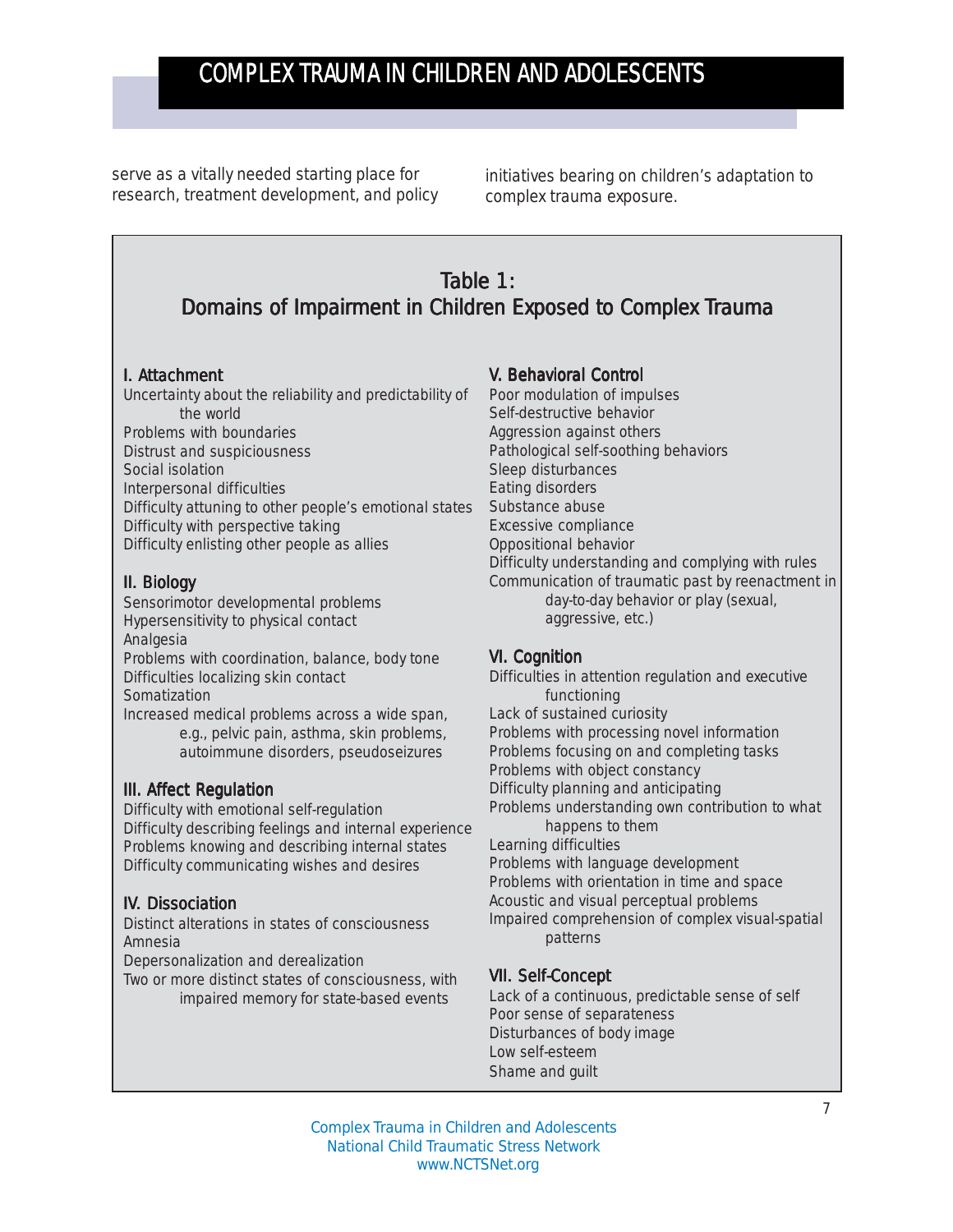### Impact of Complex Trauma on Development

Complex trauma outcomes are most likely to develop and persist if an infant or child is exposed to danger that is unpredictable and uncontrollable because the child's body must allocate resources that are normally dedicated to growth and development instead to survival (Ford, in press; van der Kolk, in press). The greatest source of danger, unpredictability, and uncontrollability for an infant or young child is the absence of a caregiver who reliably and responsively protects and nurtures the child (Cicchetti and Lynch, 1995). The caregiver's ability to help regulate bodily and behavioral responses provides experiences in "coregulation" that contribute to the acquisition of self-regulatory capacities (Schore, 2002; Siegel, 1999). Lack of sustaining regulation with a primary caregiver puts the child at risk for inadequate development of the capacity to regulate physical and emotional states.

Hence, when examining traumatized children, the status of the attachment relationship is often a critical element. In the current conceptualizations of traumatic stress in children, little effort has been spent on distinguishing between the impact of specific traumatic events and that of disruptions in the attachment relationship. In order to understand the behavior of these children and to formulate an adequate treatment plan, the impact of disruptions in the early caregiving relationship must be integrated into developmental models of trauma exposure and outcome.

#### Attachment

The early caregiving relationship provides a relational context in which children develop their earliest models of self, other, and self in relation to others. This attachment relationship also

provides the scaffolding for the growth of many developmental competencies, including the capacity for self-regulation, the safety with which to explore the environment, early knowledge of agency (i.e., the capacity to exert an influence on the world), and early capacities for receptive and expressive communication. The childcaregiver relationship can be the *source* of the trauma, and/or it can be greatly impacted by another type of traumatic exposure; therefore, many of these critical developmental competencies are disrupted.

A *secure* attachment pattern, present in approximately 55-65% of the normative population, is thought to be the result of receptive, sensitive caregiving. The caregiver responds in a contingent way to infant cues, providing the infant with both stimulation and nurturing. Infants are able to internalize regulation strategies offered to them by their caregivers, and learn to communicate and interpret nonverbal signals. Responsive caregiving in the face of traumatic stress provides the young child with a supportive environment in which to recover from and metabolize overwhelming experience.

*Insecure* attachment patterns have been consistently documented in over 80% of maltreated children. These failures to create a secure dyadic relationship may leave an environment of vulnerability which may allow for the occurrence of complex trauma exposure. In the aftermath of exposure, insecure or anxious attachments may be further compounded if children perceive a caregiver as too distressed to deal with their experience (e.g., due to the caregiver's own level of stress, dissociation, avoidance, intoxication or own unresolved trauma history).

 Children with insecure attachment patterns may be classified as *avoidant*, *ambivalent,* or *disorganized*. The *avoidant* attachment style has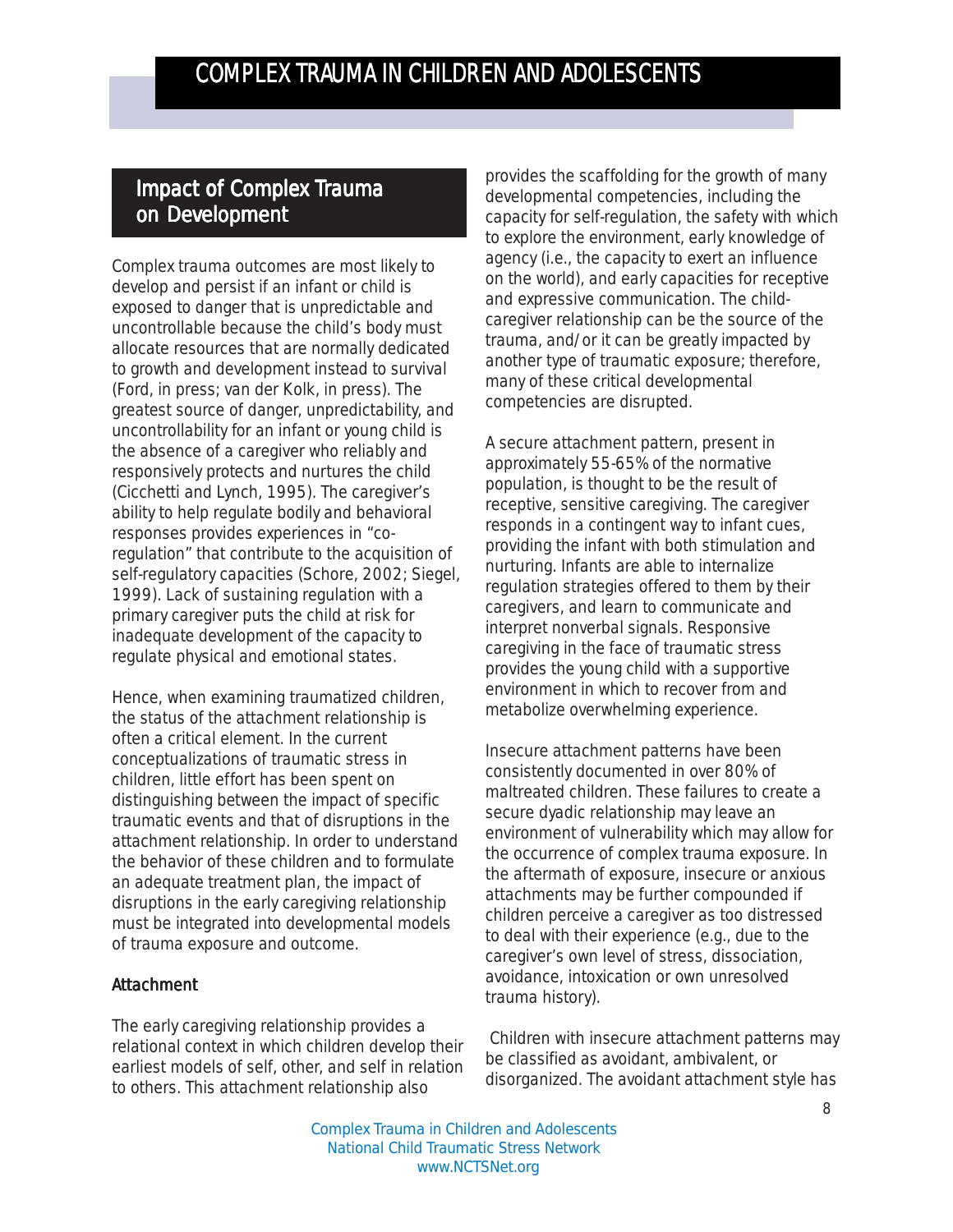been associated with predictably rejecting caregiving. Children whose parents repeatedly dismiss or reject them may learn to disregard or distrust their emotions, relationships, and even their own bodies. Moreover, they may avoid, dismiss, or feel profoundly ambivalent about attachment relationships, not only with caregivers, but also with other adults and with peers (Ainsworth, 1978).

When children experience parents alternating between validation and invalidation in a predictable manner, they may develop *ambivalent* attachment patterns (Ainsworth, Blehar, & Waters, 1978) and learn to anticipate the adults' change from detachment and neglect to excessive intrusiveness in predictable patterns. These children often cope by disconnecting themselves from others at the first signs that parents, teachers, or other important adults are acting in either a rejecting or overly engaging manner.

When co-regulation is not provided or results in aversive consequences early in life, the child is at risk for a complex and severe type of disruption of all of the core biopsychosocial competencies that has been described as *disorganized attachment* (Cassidy & Mohr, 2001; Cicchetti & Toth, 1995; Lyons-Ruth & Jacobovitz, 1999; Maunder & Hunter, 2001). Disorganized attachment in young children involves erratic behavior in relation to caregivers (e.g., alternately clingy, dismissive, and aggressive). In older children, adolescents, and adults, disorganized attachment appears to reflect primitive survival-based relational working models that are rigid, extreme, and thematically focused (Lyons-Ruth & Jacobovitz, 1999). These working models focus on either helplessness (e.g., abandonment, betrayal, failure, dejection—"Any expression of anger is deadly," "I'm damaged and deserve to be rejected") or coercive control (e.g., blame, rejection, intrusiveness, hostility—"I have to force people to do what I want," "No one can be trusted to help—they'll just use you"). Parents of children with these behaviors have been described as often failing to protect their children and feeling helpless in their roles as mothers (George & Solomon, 1996).

Children living with unpredictable violence and repeated abandonment often fail to develop appropriate language and verbal processing abilities. They then cope with threatening events and feelings of helplessness by restricting their processing of what is happening around them. Thus, these children are repeatedly unable to organize a coherent response to challenging events in their lives and instead act with disorganization (Siegel, 1999).



Disorganized attachment has been hypothesized to interfere with the development of neural connections in critical brain areas (e.g., the left and right hemispheres of the orbital prefrontal cortex and their connective pathways; Schore, 2001). This attachment style may result in impairment in affect regulation, stress management, empathy and prosocial concern for others, and the use of language to solve relational problems. Over time, disorganized attachments lead to symptoms of PTSD, as well as borderline and antisocial personality disorders (Herman, Perry, & van der Kolk, 1989; Main, 1995).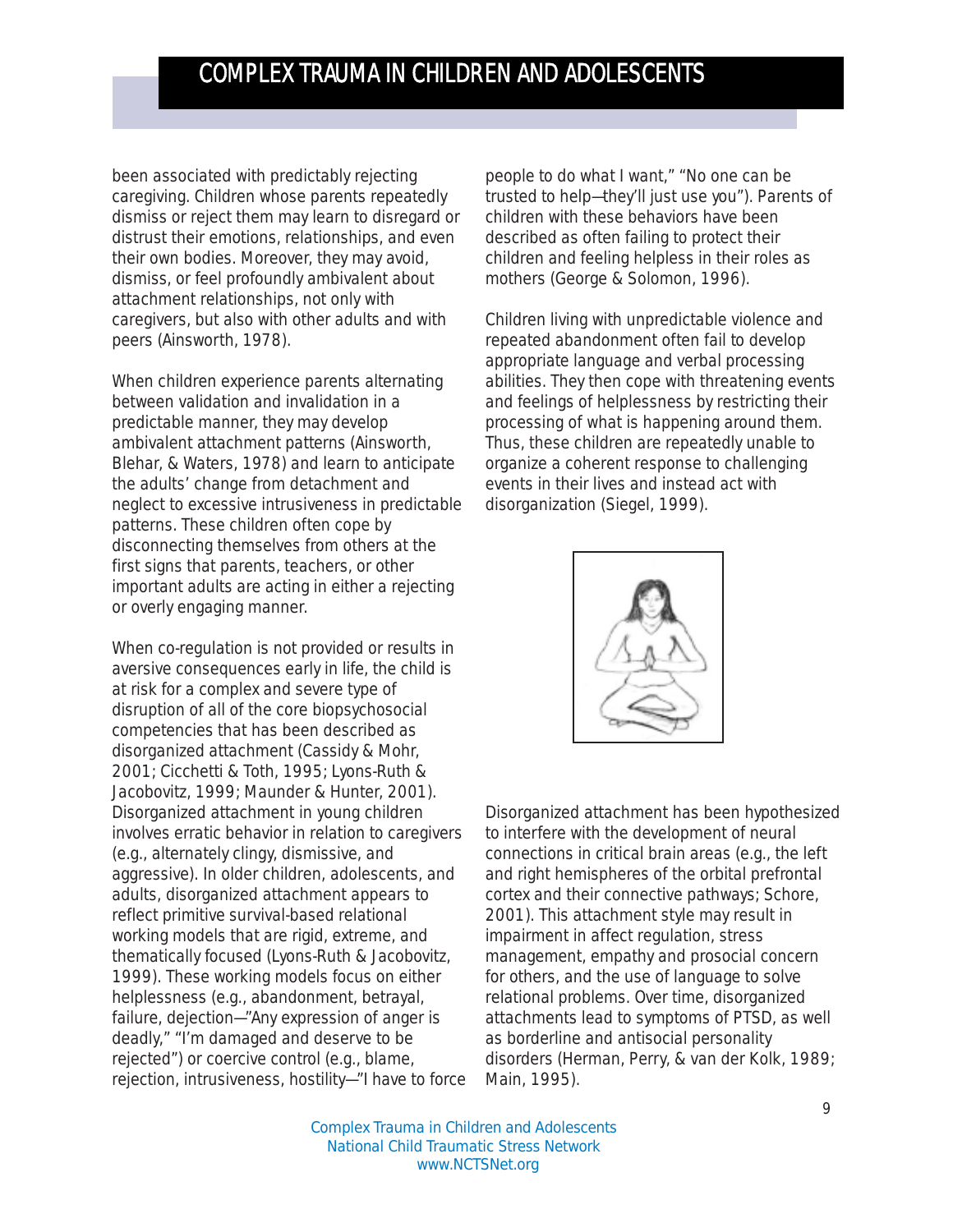In a recent review, Maunder and Hunter (2001) concluded that disrupted attachment in animals and humans often is not transient but can lead to a lifelong risk of physical disease and psychosocial dysfunction. This risk occurs along three pathways that reflect impairments in the core biopsychosocial competencies which parallel the key features of disorganized attachment: (1) increased susceptibility to stress (e.g., difficulty focusing attention and modulating arousal; i.e., detection, activation, conservation, orientation); (2) an inability to regulate emotions without external assistance (e.g., feeling and acting overwhelmed by intense or numbed emotions; i.e., activation, conservation, exploration; consolidation), and (3) altered help-seeking (e.g., excessive helpseeking and dependency or social isolation and disengagement; i.e., deficiencies in affiliation and in exploration). Moreover, it is not only separation, but also the disruption of the development of a secure attachment bond, that appear to produce lasting biological dysregulation.

#### Biology

Neurobiological development follows genetically "hard-wired" programs that are modified by external stimuli. Extreme (low or high) levels of stimulation (i.e., stress) are thought to trigger adaptive adjustments that depend on the brain structures and pathways that were formed in the course of development (Perry & Pollard, 1998). Thus, the brain "sculpts" itself in response to external experiences at the same time as it is developing via genetically-based maturation.

During the first few months after birth, only the brainstem and midbrain (i.e., locus coeruleus and cerebellum) are sufficiently developed to sustain and alter basic bodily functions and alertness. These primitive structures regulate the "autonomic nervous system" (ANS), mobilizing arousal through the sympathetic

branch of the ANS and modulating arousal through the parasympathetic branch. Deprivation of responsive caregiving due to persistent maltreatment, neglect, or caregiver dysfunction (e.g., maternal depression) can lead to lifelong reactivity to stress. Following a history of early deprivation, even *mild* stress later in life can elicit severe reactivity and dysfunction (Gunnar & Donzella, 2002).

In toddlerhood and early childhood, the brain actively develops areas responsible for: (1) filtering sensory input to identify useful information (thalamus; somatosensory cortices), (2) learning to detect (amygdala) and respond defensively (insula) to potential threats, (3) recognizing information or environmental stimuli that comprise meaningful contexts (hippocampal area), and (4) coordinating rapid goal-directed responses (ventral tegmentum; striatum). During this time there is a gradual shift from right hemisphere dominance (feeling and sensing) to primary reliance on the left hemisphere (language, abstract reasoning and long range planning) (De Bellis, Keshavan, & Shifflett, 2002; Kagan, 2003). A young child gradually learns to orient to both the external and internal environment (rather than responding reflexively to whatever stimulus presents itself), and to detect and react.

Trauma interferes with the integration of left and right hemisphere brain functioning, which explains traumatized children's "irrational" ways of behaving under stress. In non-abused children, their semantic (i.e., verbal and left brain based) schemas of themselves and the world are generally in harmony with their emotional response to their surroundings (right brain based). In contrast, abused and neglected children often display vast discrepancies between how they make sense of themselves and how they respond to their surroundings. Under stress, their analytical capacities (left brain based) disintegrate, and their emotional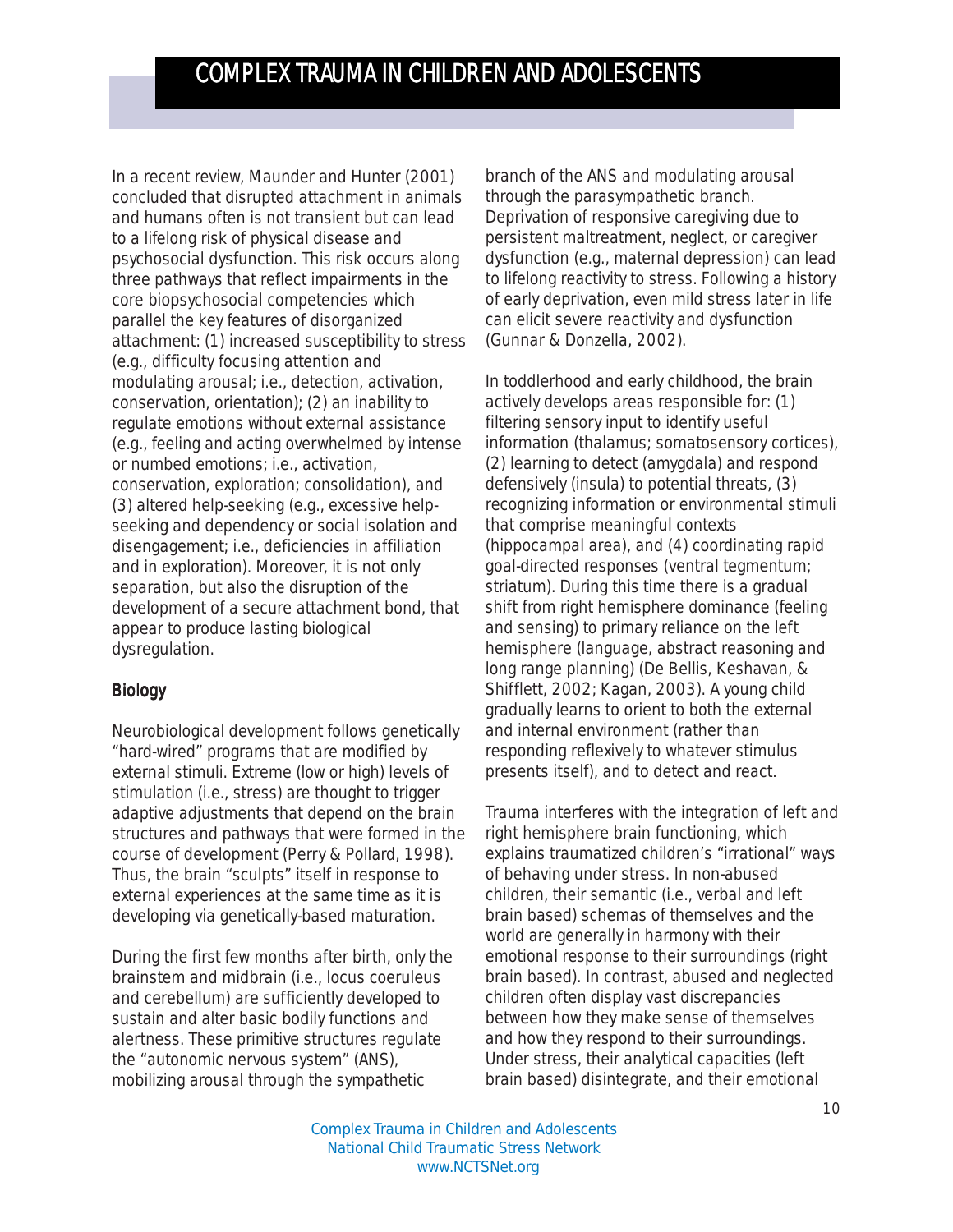(right brain based) schemas of the world take over, causing them to react with uncontrolled helplessness and rage (Crittenden, 1998; Kagan, 2003; Teicher, Andersen & Polcari, 2002).

In early childhood, biologically compromised children are at risk for disorders in reality orientation (e.g., autism), learning (e.g., dyslexia), or cognitive and behavioral selfmanagement (e.g., ADHD). A toddler or preschool-age child who (a) is exposed to traumatic stressors, or (b) did not develop basic capacities for self-regulation earlier in life, and who does not have a sustaining relationship with caregiver(s), is at risk for failing to develop brain capacities necessary to form interdependent relationships (e.g., separation anxiety or ODD) and for failing to modulate emotions in response to stress (e.g., major depression, phobias) (Kaufman, 2000).

In middle childhood and adolescence, the most rapidly developing brain areas are those responsible for three core features of "executive functioning" necessary for autonomous functioning and engagement in relationships. These features are: (1) conscious selfawareness and genuine involvement with other persons (anterior cingulate), (2) ability to assess the valence and meaning of complex emotional experiences (orbital prefrontal cortex), and (3) ability to determine a course of action based on learning from past experiences and creation of an inner frame of reference informed by accurate understanding of other persons' different perspectives (dorsolateral prefrontal cortex). In adolescence, there is a burst of brain development in these areas and the limbic system (e.g., hippocampus) due to "myelination," the growth of protective sheaths surrounding nerve cells. This process can consolidate new learning in the form of decision strategies and fundamental beliefs that become a system of "working memory that is highly

stable and readily accessed" (Benes, Turtle, & Kahn, 1994). Traumatic stressors or prior deficits in self-regulatory abilities that manifest during adolescence, in the absence of sustaining relationships (which in adolescence often involve peers as well as adults), may lead to disruptions in self-regulation (e.g., eating disorders), interpersonal mutuality (e.g., conduct disorders), reality orientation (e.g., thought disorder), or a combination of these critical competencies (e.g., borderline personality disorder; chronic addiction).

#### Biology of Resilience

 Many studies show that stressors early or later in life that are predictable, escapable or controllable, or in which responsive caregiver contact is available, and safe opportunities for exploration are reinstated, tend to *enhance biological integrity.* In biological terms, these experiences increase hippocampal and prefrontal cortex neuronal functioning; *behaviorally*, they enhance curiosity, social status, working memory, anxiety management, and the ability to nurture (Champagne & Meaney, 2001; Gunnar & Donzella, 2002; Schore, 2001). Moreover, the restoration of secure caregiving after early life stressors has a protective effect, reducing long-term biological and behavioral impairment, even if: (a) only visual, not tactile, or symbolic contact with the caregiver is possible, (b) the sociophysical environment is severely impoverished, or (c) the caregiver is not the biological parent (Gunnar & Donzella, 2002).

#### Affect Regulation

Previous sections have described the deleterious impact that early childhood trauma may have on core regulatory systems. Impairment of neurobiological systems involved in emotion regulation leaves many traumatized children at risk for multiple manifestations of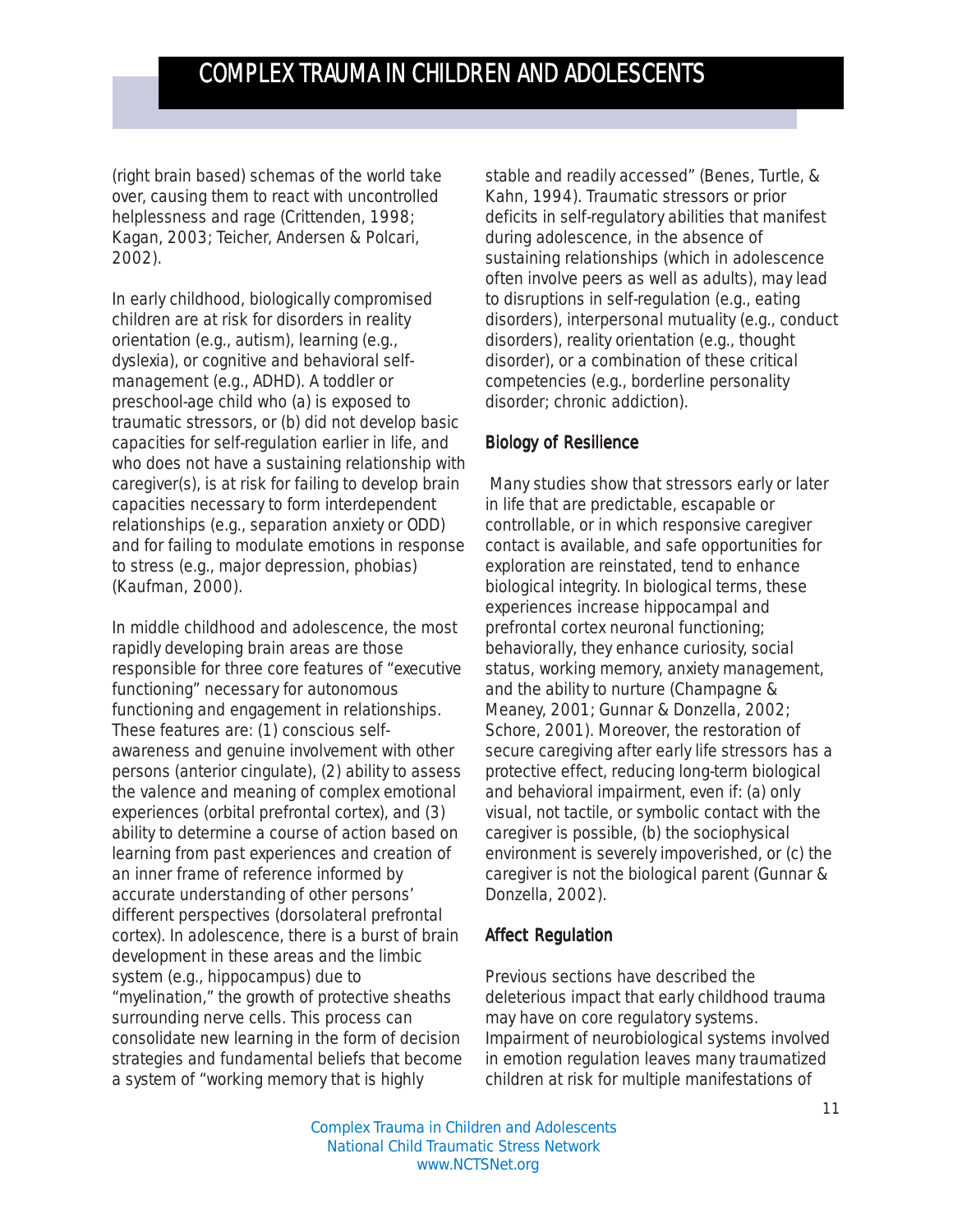dysregulated affect. Deficits in the capacity to regulate emotional experience may be broadly classified in three categories, including (a) deficits in the capacity to *identify* internal emotional experience, (b) difficulties with the safe *expression* of emotions, and (c) impaired capacity to *modulate* emotional experience.

Identification of internal emotional experience requires the ability to differentiate among states of arousal, interpret these states, and apply appropriate labels (e.g., "happy," "frightened"). At birth, the infant has little capacity to discriminate among arousal states; predictable and differential response of caregivers to specific needs provides a framework through which the developing child begins to differentiate emotional experience and response. Similarly, children learn to interpret the nonverbal cues of others through consistent pairing of others' affective expressions with behavior. When children are provided with inconsistent models of affect and behavior (e.g., smiling expression paired with rejecting behavior) or with inconsistent response to affective display (e.g., child distress met inconsistently with anger, rejection, nurturance, neutrality), no framework is provided through which to interpret experience. Deficits in the ability of maltreated children to discriminate among and label affective states in both self and other has been demonstrated as early as 30 months old (Beeghly & Cicchetti, 1996).

Following the identification of emotional state, a child must be able to *express* emotions safely, and then *modulate* or *regulate* internal experience. Complexly traumatized children show impairment in both of these skills. Distortions of emotional expression in traumatized children have been observed to range across a full spectrum, from overly constricted or rigid to excessively labile and explosive (e.g., Gaensbauer, Mrzaek & Harmon, 1981). Capacity to express emotions and

capacity to modulate internal experience are linked, and children with complex trauma histories show both behavioral and emotional expressions of impaired capacity to self-regulate and self-soothe. Children who are unable to consistently regulate internal experience may turn to alternative strategies, including dissociative coping (e.g., chronic numbing of emotional experience), avoidance of affectively laden situations, including positive experiences, and/or use of behavioral strategies (e.g., substance use). Those children who are unable to find consistent strategies to assist them in modulation of emotion may present as emotionally labile, demonstrating extreme responses to minor stressors, with rapid escalation and difficulty self-soothing.

Over time, traumatized children are vulnerable to the development and maintenance of disorders associated with chronic dysregulation of affective experience, including disorders of mood. The prevalence of Major Depression among individuals who have experienced early childhood trauma is an example of the lifelong impact complex trauma may exert over regulatory capacities.

The existence of a strong relationship between early childhood trauma and subsequent depression is now well established (Putnam, 2003). Recent twin studies, considered one the highest forms of clinical scientific evidence because they can control for genetic and family factors, have conclusively documented that early childhood trauma, especially sexual abuse, dramatically increases risk for major depression, as well as many other negative outcomes. Twin studies indicate that, for women, a history of childhood sexual abuse increases the odds ratio for major depression 3- to 5-fold (Dinwiddie, Heath, et al., 2000; Nelson, Heath, et al., 2002). Numerous factors influence the strength of this relationship, including age of onset, duration, relationship to the perpetrator, number of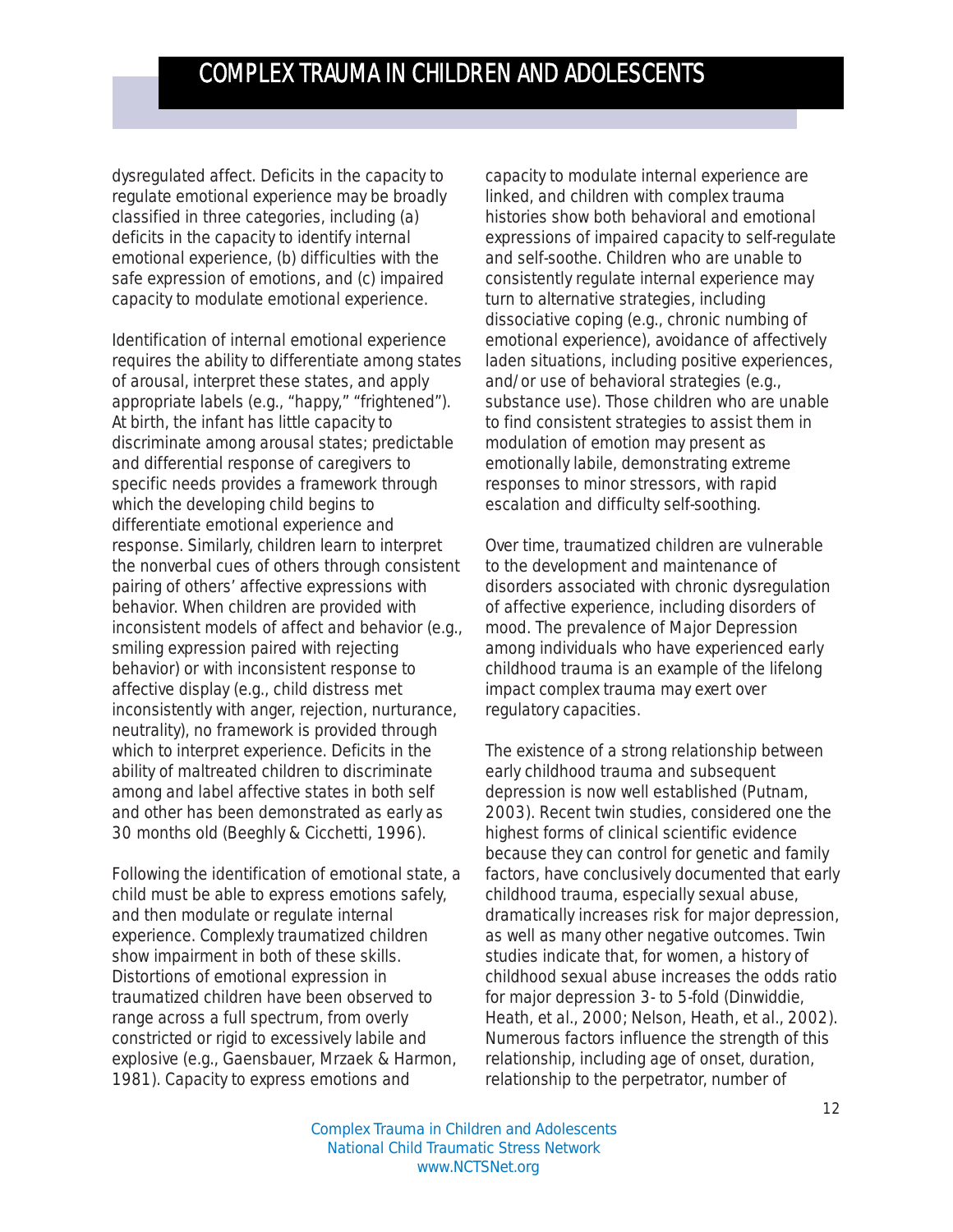perpetrators, use of coercion or force, maternal support, and the type(s) of sexual abuse (Putnam, 2003). Children who experienced sexual intercourse abuses had an odds ratio of 8.1 for depression and 11.8 for a suicide attempt (Fergusson, Horwood, & Lynskey, 1996;

Fergusson, Lynskey, & Horwood, 1996). Childhood trauma

appears not only to increase risk for Major Depression, but also to alter the course of illness in ways that contribute to a poorer prognosis. A history of childhood trauma seems to predispose toward earlier onset of affective problems, which in turn is associated with more depressive episodes and poorer outcome (Putnam, 2003). Depressed women with histories of child abuse have longer durations of illness and are less likely to respond positively to standard treatment

(Zlotnick, Ryan, Miller, & Keitner, et al., 1995). Treatment of depression is complicated by lack of proper diagnosis, inability to adhere to a treatment regimen, or lack of insurance coverage or financial resources to pay for treatment. Many of these barriers are raised by the negative life trajectories commonly associated with histories of childhood trauma, such as lower education, mental illness, substance abuse, poor physical health, and unemployment. Thus, the population at highest risk for depression is also the population least likely to receive adequate treatment.

#### **Dissociation**

Dissociation is one of the key features of complex trauma in children. In essence, dissociation is the "failure to integrate or associate information and experience in a



normally expectable fashion" (Putnam, 1997, p.7). Thus, cognition can be experienced without affect, affect can be experienced without cognition, somatic sensations occur in a void of awareness, or behavioral repetitions take place without conscious awareness (Chu, 1991). Dissociation runs along a continuum from normal kinds of experiences such as getting lost in thought while driving, to peritraumatic dissociation during traumatic exposures, to dissociative disorders. Although dissociation

begins as a protective defense mechanism in the face of overwhelming trauma, under circumstances of chronic traumatic exposure it can develop into a problematic disorder that then becomes the focus of treatment. Moreover, there is growing research on the negative impact of peritraumatic dissociation on the development of PTSD (Weiss, Marmar, Metzler, & Ronfeldt, 1995).

Dissociation has been linked to several biological markers through the correlation of the Dissociative Experiences Scale (Bernstein & Putnam, 1986) to decreased left hippocampal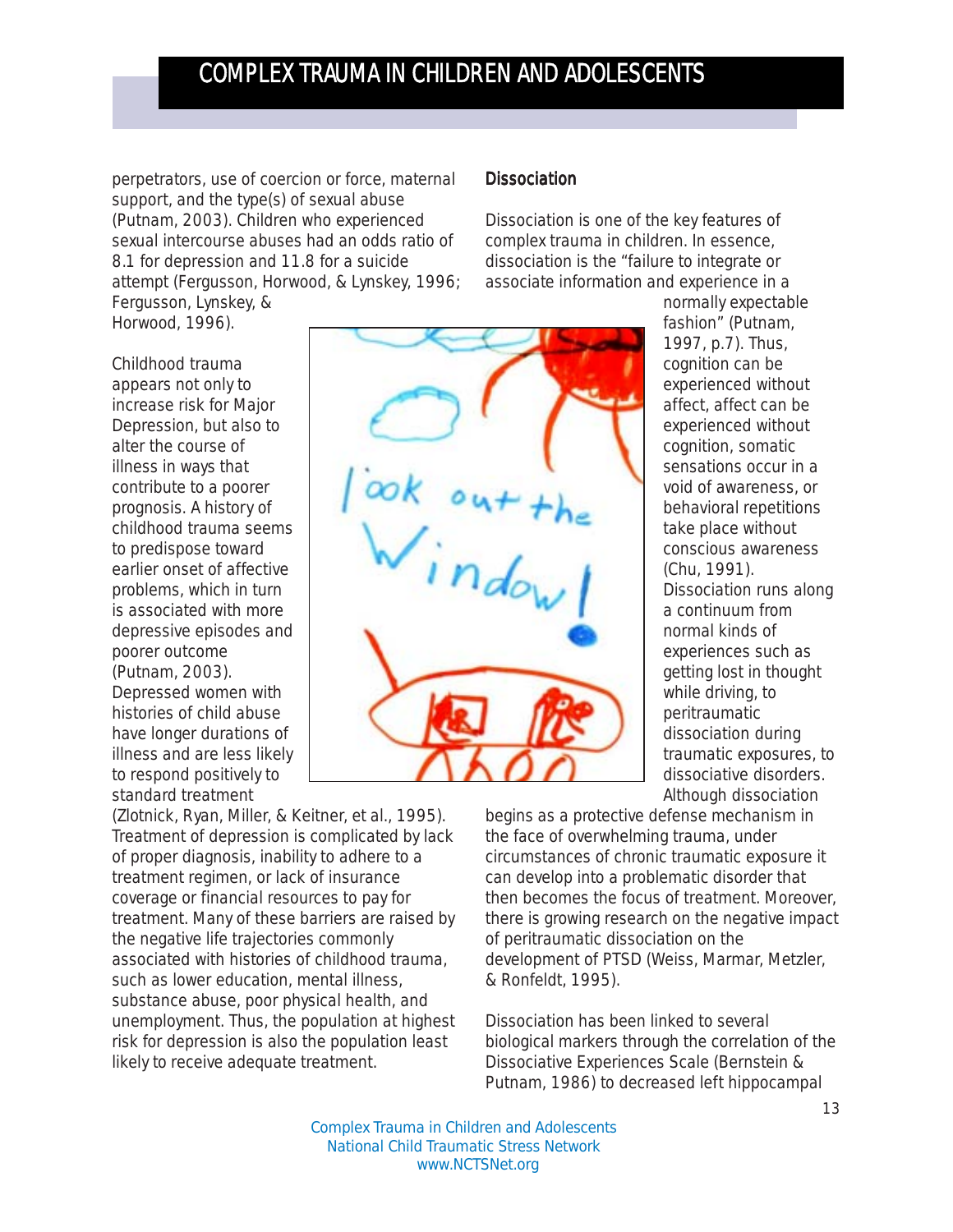volume in women (Stein, Koverola, Hanna, Torchia, & McClarty, 1997) and to cerebrospinal fluid levels of neurotransmitters and their metabolites (Demitrack, Putnam, & Rubinaw, 1993). Moreover, dissociation is postulated to be connected with the stress response system (i.e., the Hypothalamic-Pituitary Adrenal Axis) (Putnam, 1997).

According to Putnam (1997), the three primary functions of dissociation are the automatization of behavior in the face of psychologically overwhelming circumstances, the compartmentalization of painful memories and feelings, and the detachment from one's self when confronting extreme trauma. When trauma is chronic, a child will rely more and more heavily upon dissociation to manage the experience, such that dissociation then leads to difficulties with behavioral management, affect regulation, and self-concept.

#### Behavioral Regulation

Chronic childhood trauma is associated with both under- and over-controlled behavior patterns. Over-control is a strategy that may counteract the feelings of helplessness and lack of power that are often a daily struggle for chronically traumatized children. Abused children demonstrate rigidly controlled behavior patterns, such as compulsive compliance with adult requests, as early as the second year of life (e.g., Crittenden & DiLalla, 1988). Many traumatized children are very resistant to changes in routine and display rigid behavioral patterns, including inflexible bathroom rituals and eating problems with rigid control of food intake.

Under-controlled or impulsive behaviors may be due in part to deficits in executive functions: the cognitive capacities responsible for planning, organizing, delaying response, and exerting control over behavior. Executive function deficits

have been well documented in traumatized children (see Cognition, below). One consequence of impaired executive functioning is an increase in impulsive responses, such as aggression. Early trauma is significantly associated with the development of impulse control disorders such as ODD (e.g., Ford et al., 2000).

An alternative way of understanding the behavioral patterns of chronically traumatized children is that they represent children's defensive adaptations to overwhelming stress. Children may re-enact behavioral aspects of their trauma (e.g., aggression, self-injurious behaviors, sexualized behaviors, controlling relationship dynamics) as automatic behavioral reactions to reminders or as attempts to gain mastery or control over their experiences. Children may also use such strategies to cope with their deficits in regulating internal experience. For instance, in the absence of more advanced coping strategies, traumatized youth may use substances in order to avoid experiencing intolerable levels of emotional arousal. Similarly, in the absence of knowledge of how to negotiate interpersonal relationships, sexually abused children may engage in sexual behaviors in order to achieve acceptance and intimacy. Ultimately, a history of childhood traumatic experiences raises the risk for adverse outcomes, including substance use and abuse, teen pregnancy and paternity, suicidality and other self-injurious behaviors, criminal activity, and re-victimization (Anda, 2002).

#### **Cognition**

During infancy and early childhood, children form an early working model of the world and develop the basic cognitive building blocks of later life. During this time period, children develop an early sense of self, a model of self-inrelation-to-other, an understanding of basic cause-and-effect, and a sense of agency.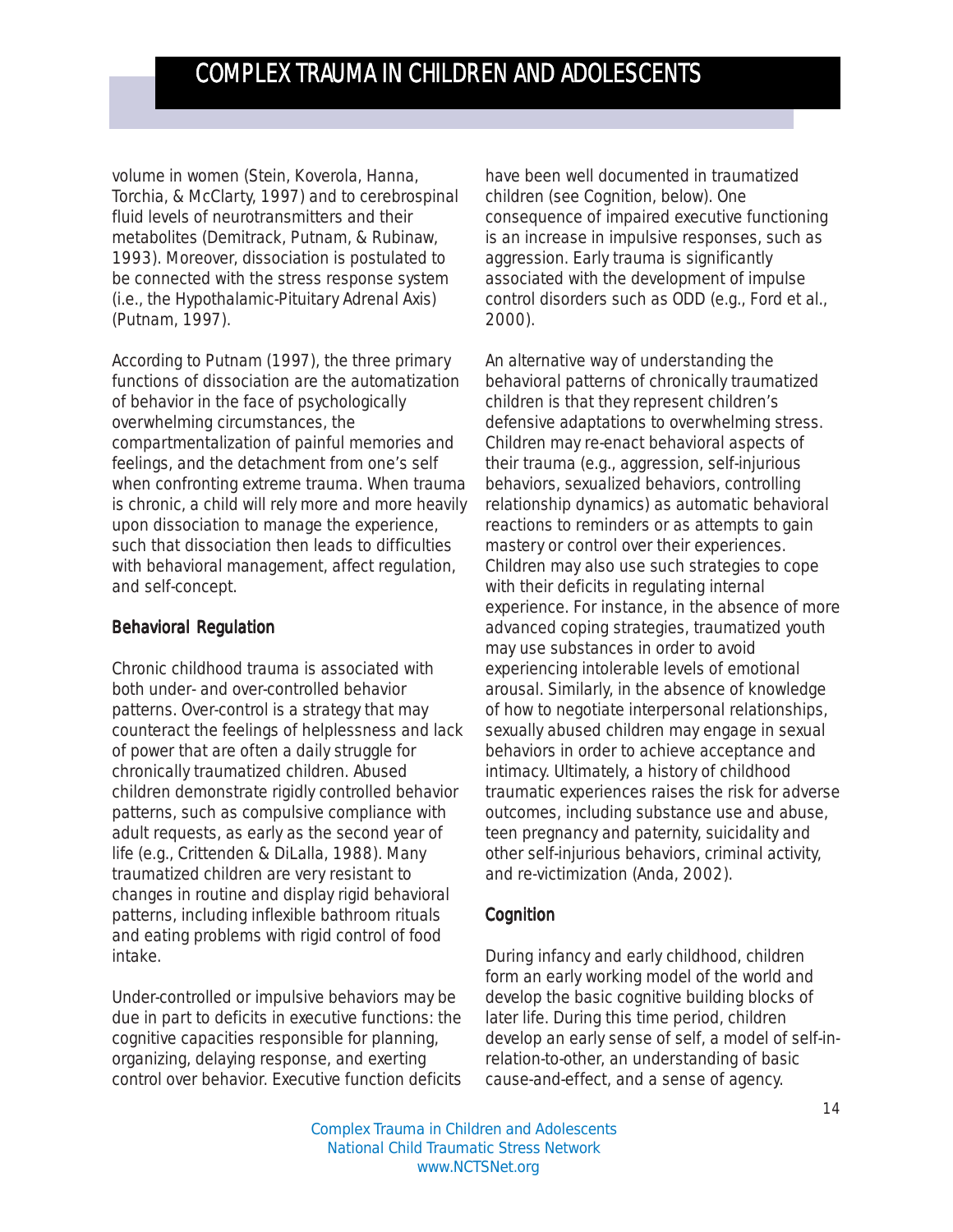Prospective studies have shown that children of abusive and neglectful parents have impaired cognitive functioning by late infancy, compared with control children (Egeland, Sroufe, & Erickson, 1983). The sensory and emotional deprivation associated with neglect appears to be particularly detrimental to development, with neglected infants and toddlers demonstrating delays in expressive and receptive language development, as well as deficits in overall IQ (Allen & Oliver, 1982; Culp, Watkins, Lawrence, Letts et al., 1991; Vondra, Barnett, & Cicchetti, 1990). Over time, these decrements in cognitive ability continue to be observed, such that abused and neglected children show lower IQ's and are disproportionately represented within the developmentally delayed spectrum of intellectual functioning (Sandgrund, Gaines, & Green, 1974).

During school age, academic functioning represents a significant domain of developmental competence. Academic performance is significantly influenced by children's ability to regulate internal experience and to interact competently with peers. By preschool, maltreated children demonstrate deficits in both of these arenas, exhibiting lower frustration tolerance, more anger and noncompliance, and more dependency on others for support than non-maltreated matched comparisons (Egeland et al., 1983; Vondra et al., 1990). In elementary school, maltreated children are less persistent on and more likely to avoid challenging tasks, and are overly reliant on teachers' guidance and feedback (Shonk & Cicchetti, 2001). By middle school and high school, maltreated children are more likely to be rated as working and learning below average, and they exhibit higher incidence of disciplinary referrals and suspensions (Eckenrode, Laird, & Doris, 1993).

By early childhood, maltreated children demonstrate less flexibility and creativity in problem-solving tasks than same-age peers (Egeland et al., 1983). In later childhood, children and adolescents with a diagnosis of PTSD secondary to abuse or witnessing violence demonstrate deficits in attention, abstract reasoning, and executive function skills (Beers & de Bellis, 2002). Maltreated children have been found to exhibit increasingly impaired executive function performance from early childhood to middle school age; in contrast, non-abused, psychiatrically-impaired children show a gradual increase in executive function skills that lags behind but, over time, approximates the growth curve of normative matched controls (Mezzacappa, Kindlon, & Earls, 2001).

By early elementary school, maltreated children are more frequently referred for special education services (Shonk & Cicchetti, 2001). A history of maltreatment is associated with lower grades and poorer scores on standardized tests and other indices of academic achievement. Maltreated children are found to have significantly higher rates of grade retention and dropout; they have three times the dropout rate of the general school population. These findings have been demonstrated across a variety of trauma exposures (e.g., physical abuse, sexual abuse, neglect, exposure to domestic violence) and cannot be accounted for by the effects of other psychosocial stressors such as poverty (Cahill, Kaminer, & Johnson, 1999; Kurtz, Gaudin, Wodarski, & Howing, 1993; Leiter & Johnsen, 1994; Shonk & Cicchetti, 2001; Trickett, McBride-Chang, & Putnam, 1994).

#### Self-Concept

The early caregiving relationship has a profound effect on the development of a coherent sense of self. Over time, a child consolidates and internalizes a secure, stable, and integrated sense of identity (Bowlby, 1988). Responsive, sensitive caretaking and positive early life experiences allow children to develop a model of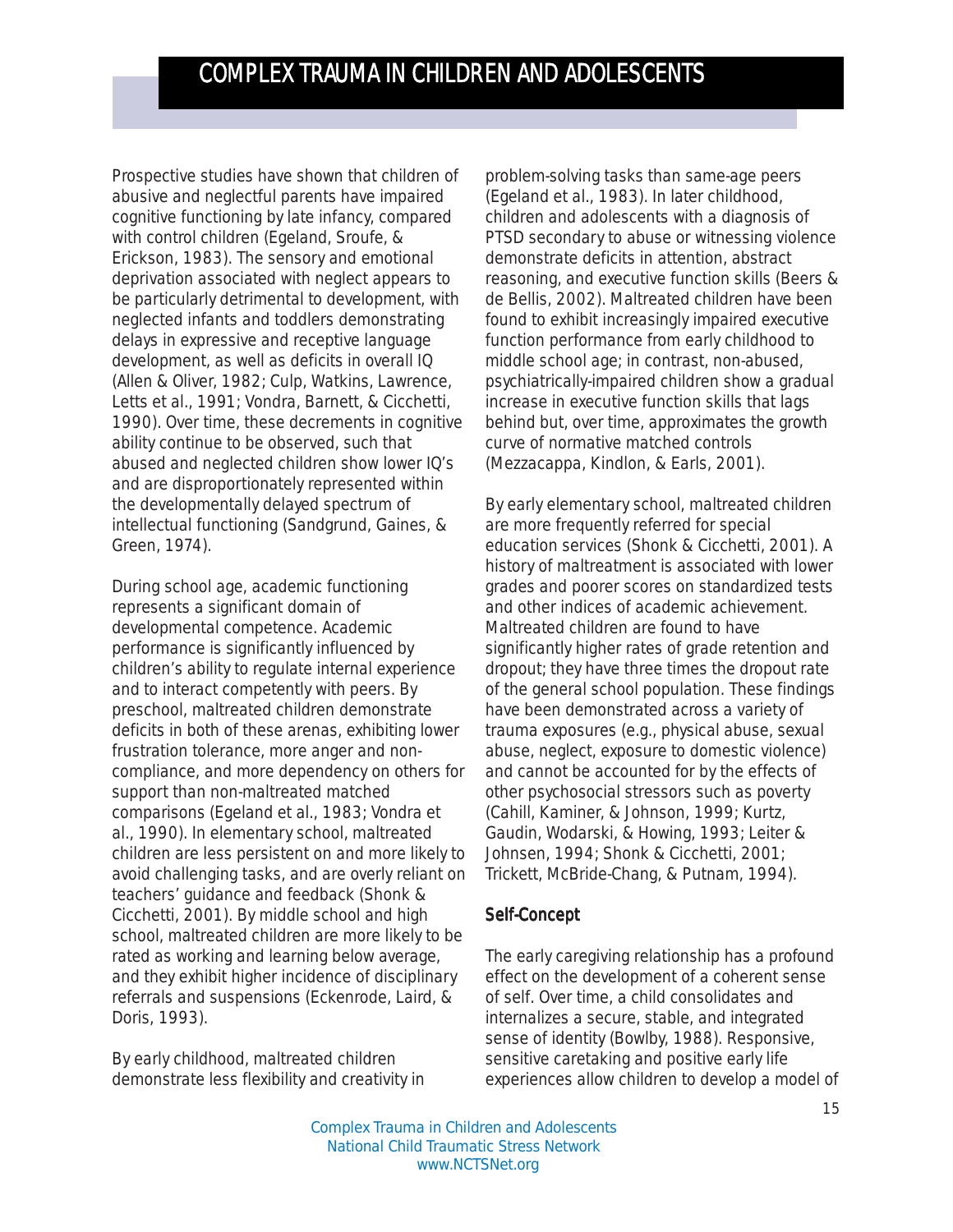self as generally worthy and competent. In contrast, repetitive experiences of harm and/or rejection by significant others, and the associated failure to develop age-appropriate competencies, are likely to lead to a sense of self as ineffective, helpless, deficient and unlovable. Alterations in children's selfrepresentations may impact their capacity to cope with traumatic experience (Liem & Boudewyn, 1999). Children who perceive themselves as powerless or incompetent and who expect others to reject and despise them are more likely to blame themselves for negative experiences and have problems eliciting and responding to social support.

Traumatized children manifest alterations in their sense of self by early childhood. By 18 months, traumatized toddlers are more likely to respond to self-recognition with neutral or negative affect than non-traumatized youngsters (Schneider-Rosen & Cicchetti, 1991). In preschool, traumatized children are more resistant to talking about internal states, particularly those perceived as negative (Cicchetti & Beeghly, 1987). Traumatized children have problems estimating their own competence: early exaggerations of competence in preschool shift to significantly lowered estimates of self-competence by late elementary school (Vondra, Barnett, & Cicchetti, 1989). By adulthood, they suffer from a high degree of self-blame (Liem & Boudewyn, 1999).

Dissociative coping further complicates the development of a coherent sense of self. Habitual use of dissociation leads to "significant disturbances in the continuity of an individual's memory and integration of self" (Putnam, 1993, p.40). Over time, a reliance on dissociative coping may lead to serious disruptions in identity development and integration due to the loss of autobiographical memory, as well as to the lack of continuity in the traumatized individual's experience. Chronic dissociation is associated with the development of dissociative disorders

(e.g., Dissociative Disorder NOS and Dissociative Identity Disorder) in which the formation of dissociative identities becomes the source of maladaptive coping (van der Kolk, van der Hart, & Marmar, 1996).

### Adaptation to Complex Trauma in Familial Context

The family plays a crucial role in determining how the child adapts to experiencing trauma. Factors that influence the child's response include the extent to which the family environment itself was responsible for the victimization, parental response to the traumatic event or disclosure, and the extent to which parents themselves are influenced by their own childhood histories of loss and/or trauma, as well as other parental psychopathology.

In the aftermath of trauma, parental support is a key mediating factor in determining how children adapt to victimization. Familial support and parental emotional functioning are strong factors that mitigate against the development of PTSD symptoms, as well as enhance a child's capacity to resolve the symptoms (Cohen, Mannarino, Berliner, and Deblinger, 2000). Research in the sexual abuse literature consistently supports Finkelhor and Kendall-Tackett's (1997) assertion that "the response of the child's social support system, and particularly the child's mother, is the most important factor in determining outcome, more important than objective elements of the victimization itself." There are three main issues in parents' responses to their children's trauma: 1) believing and validating their child's experience, 2) tolerating the child's affect, and 3) managing their own emotional response.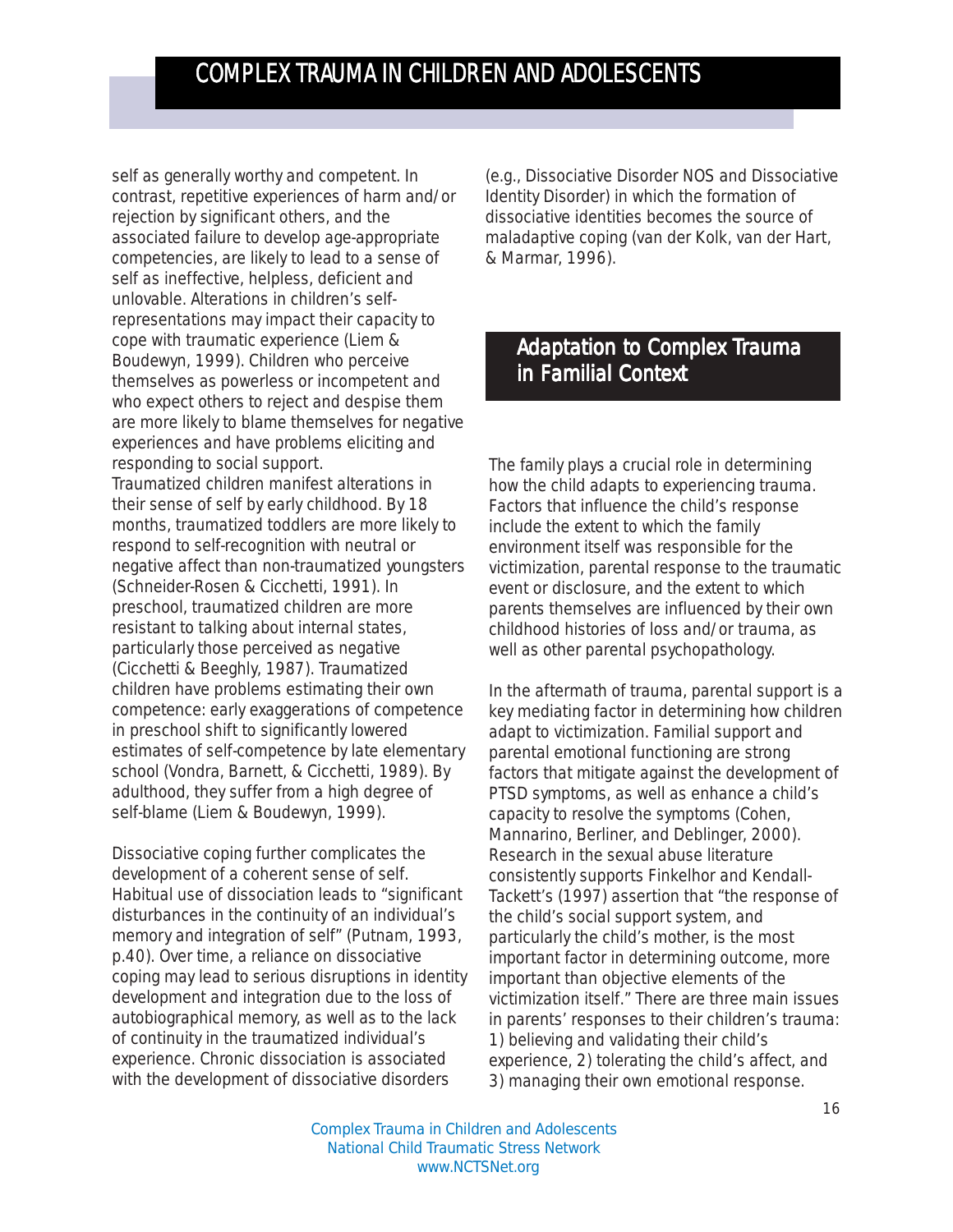The connection between a parent and child is broken when a parent denies the child's experiences. In such cases, the child is forced to act "as if" the trauma did not occur. In this context, a child learns he/she cannot trust the primary caretaker and cannot utilize language and communication to overcome adversity. Moreover, because the trauma is denied, the child remains unprotected from recurrence. Without safety, the child cannot begin to reintegrate the traumatic experiences and find new ways of coping. Instead, parental invalidation generates helplessness and hopelessness in a child.

Parents are often understandably distressed when their children have experienced traumatic events. In these instances, personal distress can limit parents' ability to provide adequate care to their children (Winston et al., 2002). However, Finkelhor & Kendall-Tackett (1997) note that it is not parental distress *per se* that is necessarily detrimental to the child, but more specifically, when the parent's distress overrides or diverts attention away from the needs of the child that children are negatively affected. Children may respond to their parent's distress by avoiding or suppressing the feelings or behaviors that elicited the parent's distress, by avoiding their parent altogether, or by becoming "parentified" and attempting to reduce the distress of their parent (Deblinger & Heflin, 1996). As a result, the child may have difficulty identifying communicating and communicating emotions (Wiehe, 1997), both of which are crucial in dealing with stressful or traumatic situations.

Traumatized children often rekindle painful feelings in biological parents or in substitute parents trying to provide a child with a new home. Parents who have had impaired relationships with attachment figures in their own lives are especially vulnerable to problems in raising their own children. Parents' ability to access information about their own childhood

and to tell their own story coherently may be the strongest indicators of parental capacity and effective parenting (Main & Goldwyn, 1994).

Parents with their own unresolved traumatic experiences may avoid experiencing their own emotions, which may make it difficult for them to "read" and respond appropriately to the child's emotional state. In addition, parents with their own unresolved trauma histories may have difficulty providing safe environments for their children because of their difficulty identifying dangerous circumstances. Moreover, children's attachment-seeking behavior can trigger their parents' own painful memories. Parents and guardians may see a child's behavioral responses to trauma as a personal threat or provocation, rather than as a reenactment of what happened to the child and a behavioral representation of what the child cannot express verbally. The hurt child's simultaneous need for *and* fear of closeness can trigger a parent's *own* memories of loss, rejection, or abuse.

Ongoing psychopathology and substance use by parents also complicate their capacity to assist in their children's recovery from trauma. Chronic mental illness or ongoing substance abuse prevents parents from being consistently available or responsive to their children, thus leaving the child at risk for future victimization. Violence or abuse in the home gives rise to a special set of characteristic adaptations. When the trauma is the result of predictable caretaker violence, children may become compulsively compliant, constantly monitoring parental cues and trying to modify their behavior in an attempt to prevent parental violence. Unpredictable parental aggression may lead to wide fluctuations in children's behavior and affect, as they are unable to figure out when or under what circumstances the parent may strike out (Crittenden, 1998).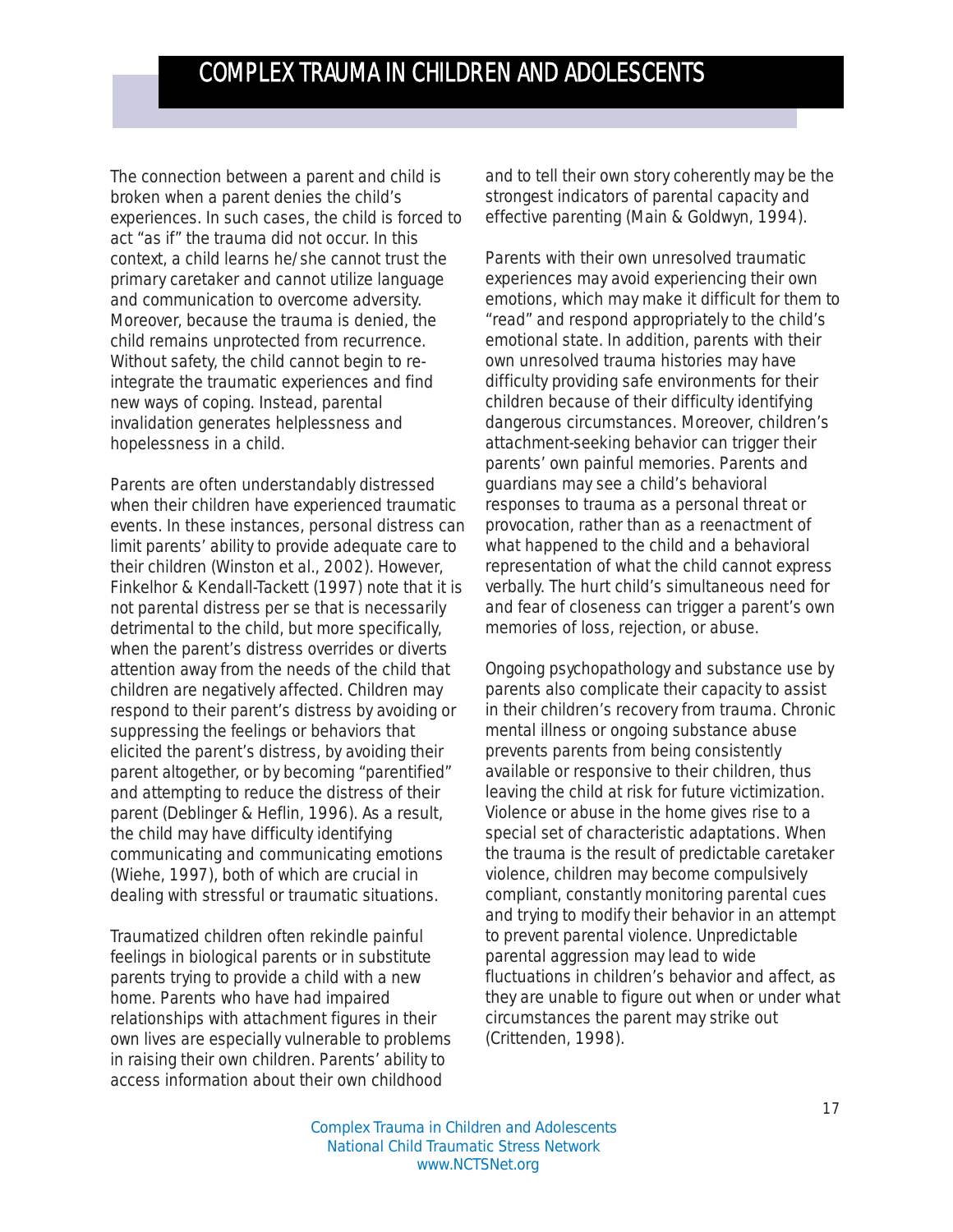Intrafamilial victimization generally leaves children at higher risk for victimization outside of the home. Children who are unable to get their needs met at home may seek support outside the home, and are therefore at higher risk for exploitation. Furthermore, chronic exposure to threat can interfere with children's natural internal warning systems, and may numb them to danger cues. Ultimately, a child who has been exposed to multiple sources or types of trauma, whether within or outside of the family, is more likely to be negatively affected (Garbarino, Kostelny & Grady, 1993; Margolin, 2000).

### Adaptation to Complex Trauma in Ethnocultural Context

While human beings share a common biological heritage, each person belongs to not one, but many ethnocultural groups and has a unique family and cultural heritage and genetic makeup—all of which interact to shape development and the experience of trauma. One must exercise caution applying categorical delineations of ethnocultural variables (e.g., refugee, urban residence, ethnic group, primary language, socioeconomic status, nationality) because doing so runs the risk of obscuring significant differences within these larger groups (Loo et al., 2001; Marsella, Friedman, Gerrity, & Scurfield, 1996). In studying adaptation to complex trauma in ethnocultural context, one must start with the broad categories and then delve deeper into the subcategories that reflect group, community, family, and individual differences.

Although the specific forms may vary, the role of culture is not limited to trauma-affected groups who experience the disruption of their

connections to their primary culture, community, and homes (e.g., refugees or immigrants). Youth and families who are not forced to leave their homes still may have critical ethnocultural ties strained or broken by disaster, war, political repression, poverty, racism, and community violence (Garbarino & Kostelny, 1996; Rabalais, Ruggiero, & Scotti, 2002).

Assessment of trauma history and PTSD outcomes should always occur in a cultural context that includes the background, community, and modes of communication that both the assessor as well as the family bring to their interaction (Manson, 1996). Exposure to different types of trauma is variable across diverse ethnocultural backgrounds (i.e., exposure to war/genocide, family violence, community violence, child maltreatment). In addition, people of different cultural, national, linguistic, spiritual, and ethnic backgrounds define key trauma-related constructs in many different ways and with different expressions (e.g., flashbacks may be "visions," hyperarousal may be "attacque de nerves," dissociation may be spirit possession; Loo et al., 2001; Manson, 1996). The threshold for defining a PTSD reaction as "distressing" or as a problem warranting intervention differs not only across national and cultural groups, but also within subgroups (e.g., geographic regions of a country with different sub-cultures; different religious communities within the same geographic area). As a result, psychometric assessment with standardized measures may confront children and families with questions that are considered unacceptable (e.g., including peyote under use of illicit drugs), irrelevant (e.g., distinguishing blood family from close friends, in a group that considers all community members as family), incomplete (e.g., limiting health care to Western medical or therapeutic services, to the exclusion of traditional forms of healing and healers), or simply incomprehensible (Manson, 1996).

Complex Trauma in Children and Adolescents National Child Traumatic Stress Network www.NCTSNet.org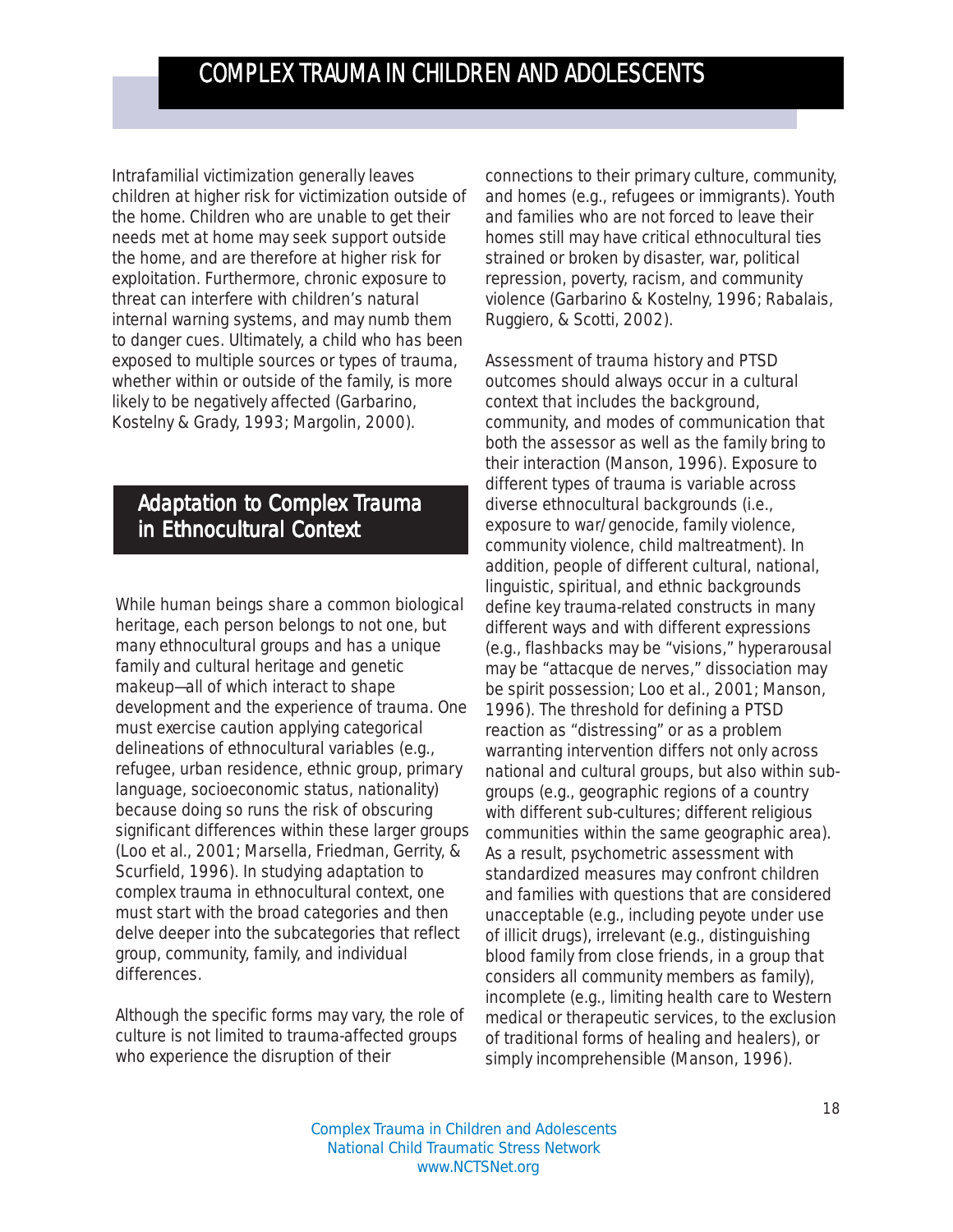With children, cultural factors may influence the substance or expression of developmental differences in ability to comprehend and communicate concepts such as social intentionality and causality, the distinction between self and others, and the ability to symbolize and to access working or long term memory (T. Miller, 1998; Salmon & Bryant, 2002). For example, in some cultures children are socialized to view intentionality and causality

determining whether individual or family therapy is the best approach. The chosen trauma treatment may be individualized to the family's needs, but yet may not fit with the family's cultural understanding of a child's role in the family system. Furthermore, there are often different levels of acculturation within the same family. For example, children who are born in the United States but whose parents moved here as adults often have developed a mixed sense of

as attributes of collective groups rather than of individuals in isolation. If such children are sexually molested, they may not disclose the abuse because it might threaten their acceptance as a valued member of their families and communities. This acceptance may be perceived as more crucial to recovery than having the ability to say "no" or knowing how to counteract selfblaming thoughts or selfsoothe if feeling overwhelmed. Culturally sensitive approaches to trauma assessment have been developed for adults (e.g., Loo et al., 2001) and

children (Ford et al., 2000). However, their appropriateness and psychometric reliability, validity, and utility in different ethnocultural groups, contexts, and communities have not been systematically evaluated.

Different cultures have different concepts of family, in terms of who is a member, the roles and responsibilities of each member, and how involved family members are with different children. This becomes important when considering how to treat the child, especially in



ethnic identity that is bicultural, frequently leading to family conflict around cultural difference and varying levels of ethnic identity.

Interventions for prevention or treatment of children or adolescents' posttraumatic impairment typically have been developed within the context of the Western medical model (Parson, 1997). However, evidencebased models such as cognitive-behavior therapy (Cohen et al.,

2000), Eye Movement Desensitization and Reprocessing (EMDR) (Chemtob, Tolin, & van der Kolk, 2000; Greenwald, 1998), or parent-child dyadic psychotherapy (Lieberman, van Horn, Grandison, & Pekarsky, 1997) are eminently adaptable to address not only developmental, but also ethnocultural, differences. For instance, it is possible to incorporate features designed to strengthen culture-specific resilience factors derived from empirical studies of children in different cultures who have been exposed to different types of complex trauma (e.g., mental

Complex Trauma in Children and Adolescents National Child Traumatic Stress Network www.NCTSNet.org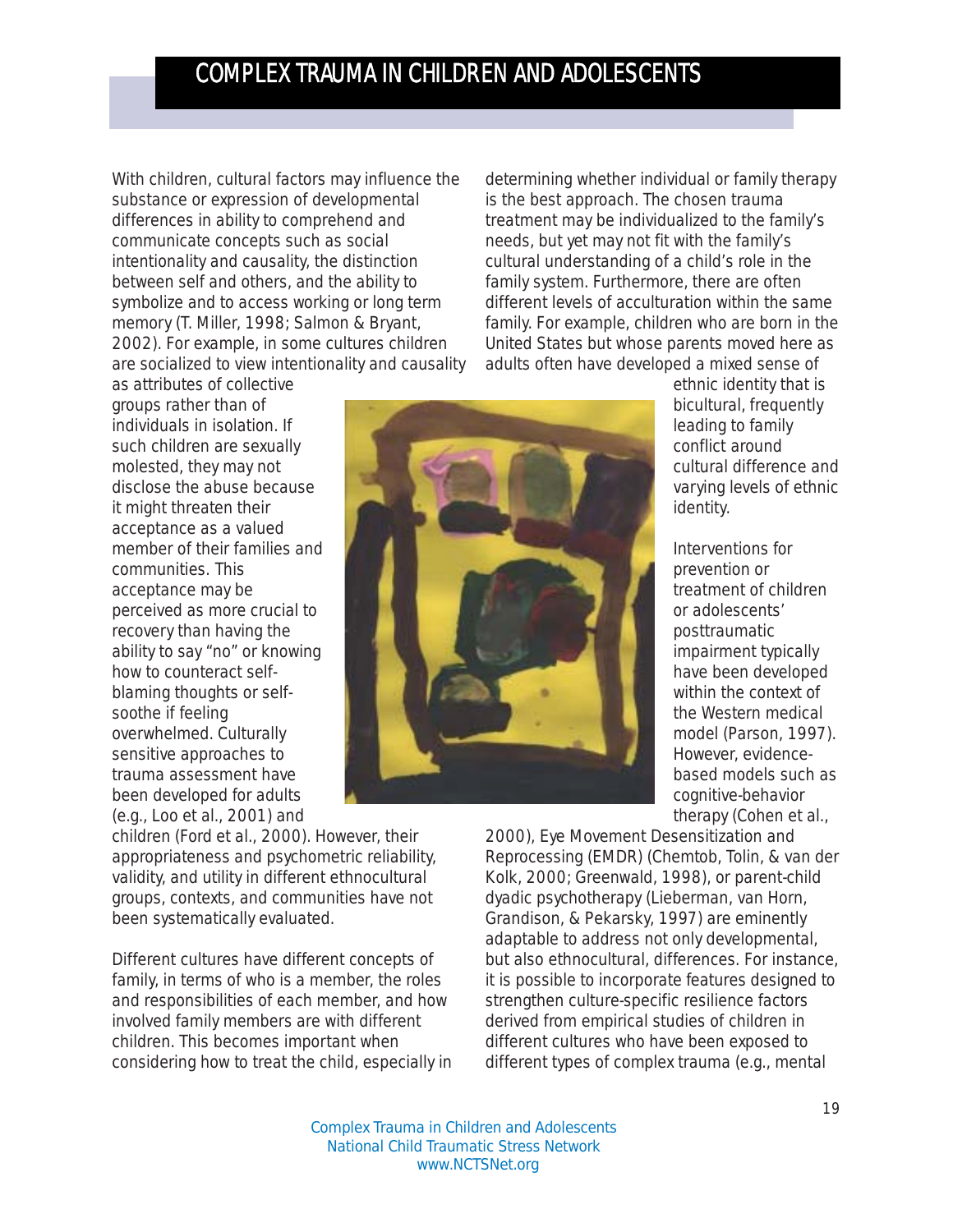flexibility among Palestinian children, coping resources of South African children, social support among African American children).

Naturalistic healing resources are also potentially vital to children's recovery from complex trauma (Manson, 1996). There are many indigenous cultural mechanisms for addressing the disruptions of affect regulation, body allostasis, and sense of meaning or connection that result from complex trauma. The Navajo, for example, have developed Enemy Way or Beauty Way ceremonies as approaches to spiritual purification and social reintegration for warriors (Manson, 1996). The integration of these methods and rituals in prevention or treatment services for children who are survivors of complex trauma is warranted, but will require careful ethnographic study and collaboration between professionals in the traumatic stress field and varied cultural communities. Finally, prevention and treatment interventions also must consider the impact of racism and political/ethnic/class oppression as traumatic stressors (Loo et al., 2001).

### Coping and Protective Factors

While exposure to complex trauma has a potentially devastating impact on the developing child, there is also the possibility that children in these situations can nevertheless function effectively and competently across a variety of domains (Kendall-Tackett, Williams, & Finkelhor, 1993; Masten & Coatsworth, 1998). Resilience is no longer regarded as a static attribute or a single, global construct but rather is viewed as multi-determined and evolving domains of competency, consisting of interacting forces

within an individual, the family, and their social environment (Masten & Coatsworth, 1998; Waller, 2001). A child may function well in certain domains (e.g., academic) while exhibiting distress in others (e.g., behavior) (Luthar, Cicchetti & Becker, 2000). Areas of competence can also shift as children are faced with new stressors and developmental challenges. Understanding the continuum of responses to trauma and the coping and protective factors underlying resilience is vital to secondary and tertiary prevention efforts with children exposed to complex trauma (Egeland, Carlson & Stroufe, 1993).

Competence and resilience have been linked with several protective factors consisting of individual, family, and environmental variables (Masten & Coatsworth, 1998). Resilience develops from very ordinary adaptational processes and is not limited to remarkable individuals (Masten, 2001). Several factors have been found to be the most critical for promoting resilience, including: (a) positive attachment and connections to emotionally supportive and competent adults within a child's family or community, (b) development of cognitive and self-regulation abilities, (c) positive beliefs about oneself, and (d) motivation to act effectively in one's environment (Luthar, et al., 2000; Masten, 2001; Werner & Smith, 1992; Wyman, Sandler, Wolchik, & Nelson, 2000). Additional individual factors associated with resilience include an easygoing disposition, positive temperament, and sociable demeanor; internal locus of control and external attributions for blame; effective coping strategies; degree of mastery and autonomy; special talents; creativity; and spirituality (Werner & Smith, 1992). Additional familial and environmental factors that have been found to foster resilience include parenting with warmth, structure, and high expectations of the child; socioeconomic resources; ties to extended family; involvement with prosocial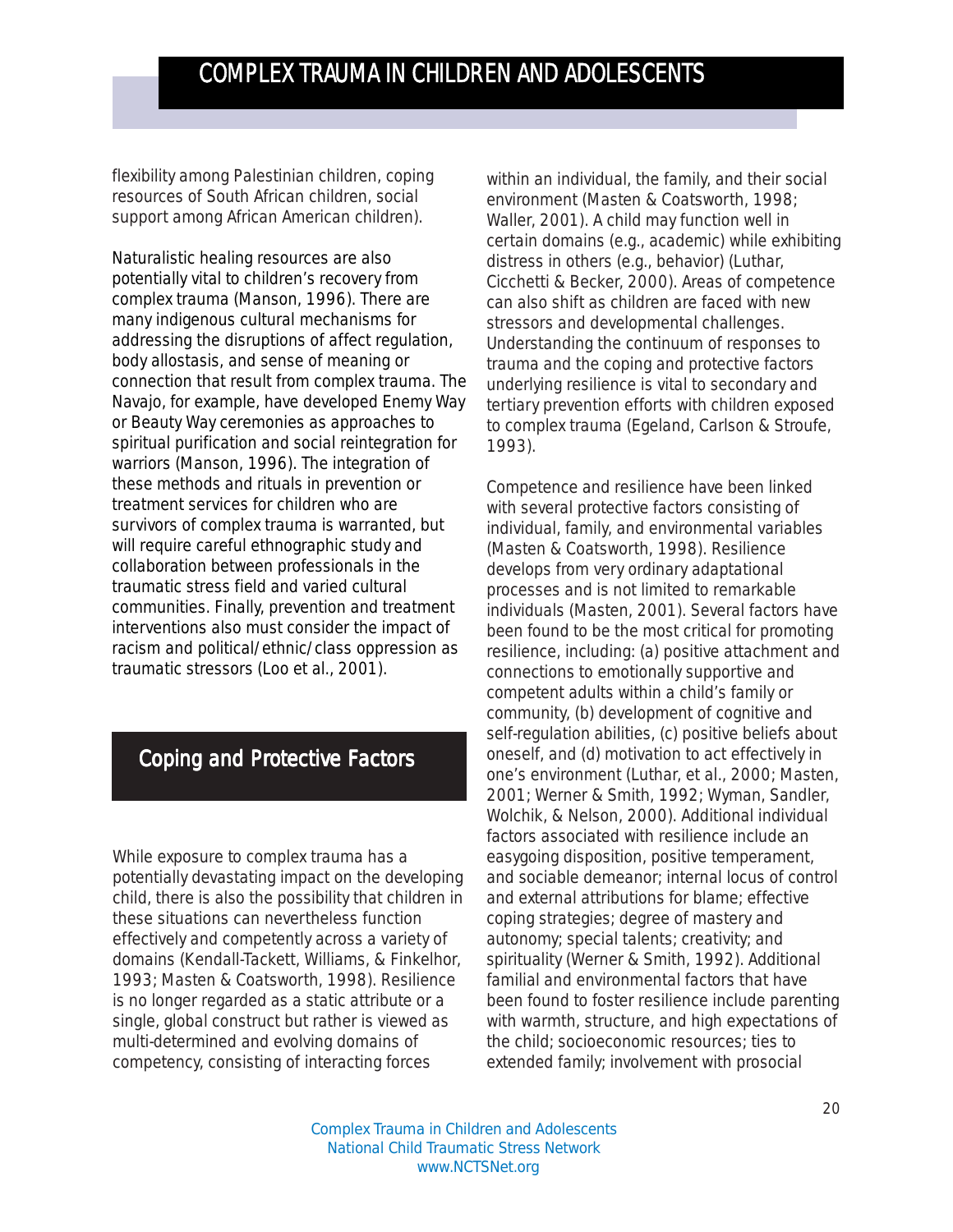community organizations; and effective schools (Masten & Coatsworth, 1998).

The greatest threats to resilience appear to follow the breakdown of protective systems: damage to brain development and associated cognitive and self-regulatory capacities; compromised caregiver-child relationships; and loss of motivation to interact with one's environment, learn and develop new skills. In situations of severe adversity, poor parenting and cognitive skills increase the risk of maladaptive child behavior patterns, while normative intellectual skills and parenting protect the child and foster growth of competence (Masten, 2001). Ultimately, supportive connections and cognitive resources help buffer children against the worst effects of trauma and serve as "inoculations against adversity" (Schimmer, 1999).

Other research has illuminated the importance of coping strategies on long-term mental health outcomes in response to complex trauma exposure in childhood (Vaillant, 1986; Vaillant, Bond, & Vaillant, 1986). Coping strategies represent the expression of psychological defense mechanisms that develop in childhood as protective responses that accentuate, limit, or block perceptions of inner and outer reality as a means of managing trauma and deprivation. The more severe the exposure to complex trauma in childhood, the stronger the use of certain coping strategies—such as sublimation, humor, altruism and suppression—has been associated with successful management of life problems and promotion of positive mental health in adulthood. In contrast, reliance on primitive defense mechanisms including dissociation, projection, passive aggression and hypochondriasis is linked to greater functioning deficits and more severe psychopathology over time.

Approaches to Comprehensive Assessment of Complex Trauma in Children

Typically, regardless of the initial trauma event that prompts referral for treatment services, the accepted standard of care involves conducting a comprehensive assessment, which uses observations, clinical interviews with child/ adolescent and primary caretakers, collateral information (as appropriate— schools, child protection, previous therapist, forensic interviewer, pediatrician, etc.). Clinical interviews should follow a consistent format using a specific comprehensive form completed by the clinician. The assessment should also include the use of standardized assessment instruments that include self-report measures as well as measures completed by caretakers and/or teachers based on types of trauma, developmental/chronological factors, and availability of informants. Such a comprehensive assessment conducted over several sessions will establish treatment goals based on the phase-oriented model of trauma treatment.

Since trauma evaluations often involve the criminal and/or probate court systems, it is imperative that the evaluations be conducted in a forensically sound, as well as clinically rigorous manner. Specifically, questions must be asked in a non-leading manner and be accompanied by thorough documentation of all relevant disclosures. Even when referrals begin as a clinical assessment, any disclosures that occur are often the backbone of legal efforts to keep a child safe.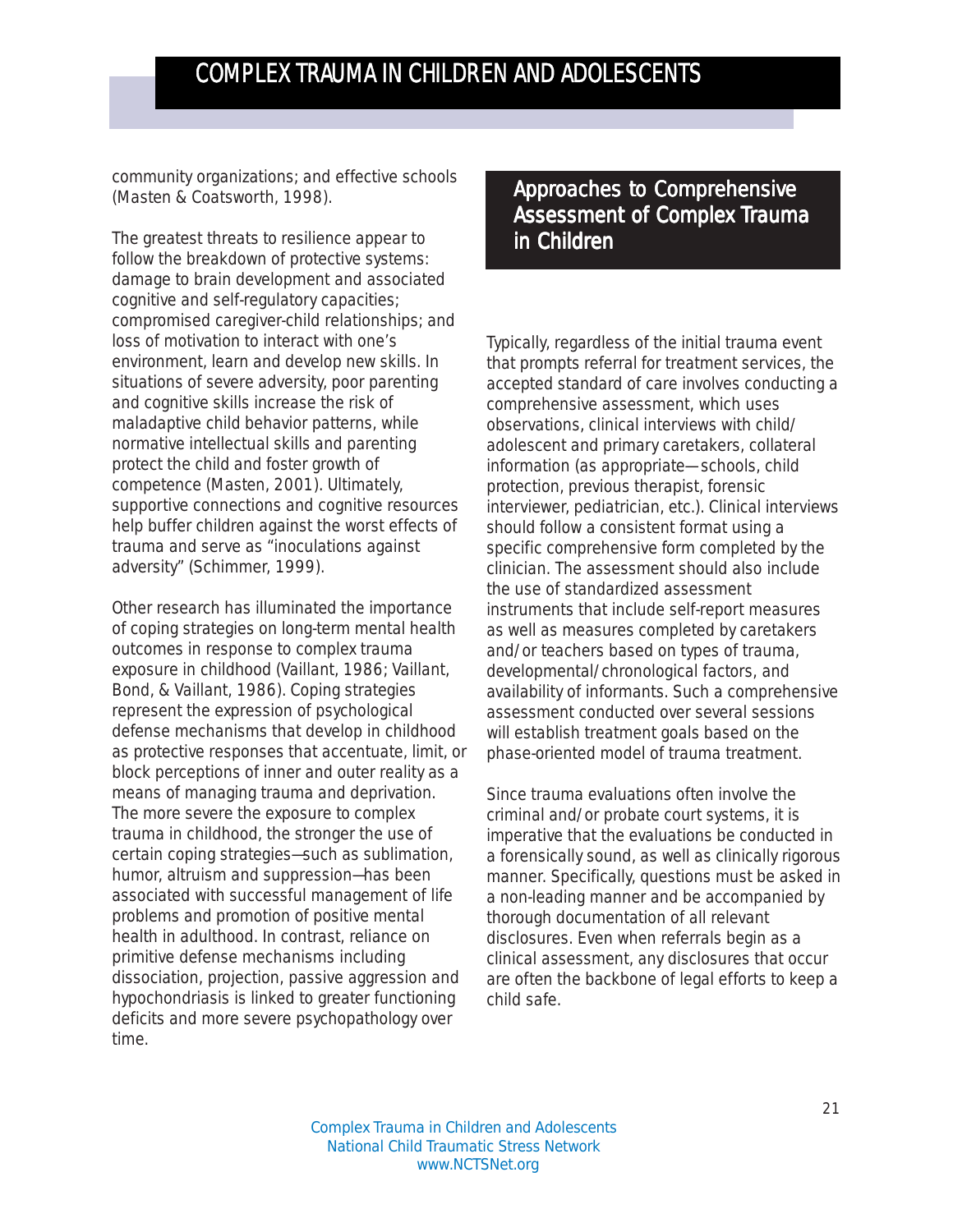#### Areas to Assess in Clinical Interviews

A comprehensive evaluation assesses both complex traumatic *exposures* and complex traumatic *outcomes* or adaptations, and is accompanied by thorough psychological evaluation of symptoms and history. The evaluation should begin with the reason for referral, the presenting concerns, and the history of those presenting problems. Important historical information includes: developmental history, family history, trauma history for child and family, attachment relationship(s) for child/ adolescent and primary caregiver(s), child protective services involvement and placement history, illnesses, losses, separation/ abandonment by parent, deaths, parental/family mental illness, substance abuse, legal history, coping skills, strengths of child/adolescent and family, and any other stressors (e.g. community violence, economic issues, racial discrimination). Clinicians need to evaluate for all types of traumatic experiences since there is considerable evidence supporting multiple traumatic exposures. In addition to specific information regarding the nature of the traumatic experience(s), it is also important to gather information regarding circumstances of disclosure, responses of family members and agency professionals, safety concerns/issues, and the child/adolescent's ability to express feelings about the traumatic experiences.

In addition to assessing traumatic exposures, the clinicians must evaluate adaptations to complex trauma in the seven domains described earlier: biology, attachment, affect regulation, dissociation, behavioral management, cognition, and self-perception. These domains should be assessed in terms of their current presentation, as well as their developmental trajectories.

#### **Standardized Measures**

Assessment measures are administered as part of the initial evaluation; at 6-month, or ideally, 3 month intervals to track treatment progress and inform clinical decision-making in an individualized and empirically based manner; as well as at termination so as to determine treatment outcome and guarantee the appropriateness of termination. Follow-up is also recommended, when possible, to determine endurance of positive treatment outcomes. Standard psychological and neuropsychological testing can be useful in further understanding a child's adaptation to complex trauma, as well as in defining the specifics of learning difficulties, thought disorder, and other possible organic contributors. It is important to assess multiple areas of functioning and to gather information from multiple informants (i.e. parent, teacher, and child) across different settings (i.e. school and home). In a typical trauma evaluation, some combination of the following measures would be included:

#### *Child/Adolescent Measures*

Trauma Symptom Checklist for Children (TSCC, Briere), UCLA Trauma Reminders Inventory, Children's PTSD-Reaction Index (Pynoos), Adolescent-Dissociative Experiences Scale (A-DES, Putnam), Youth Self-Report (YSR, Achenbach), Children's Depression Inventory (CDI, Kovacs)

#### *Parent/Caretaker Measures*

Child Behavior Checklist (CBCL, Achenbach), Child Dissociative Checklist (CDC, Putnam), Child Sexual Behavior Inventory (CSBI, Friedrich), Traumatic Events Screening Inventory (TESI, Ford)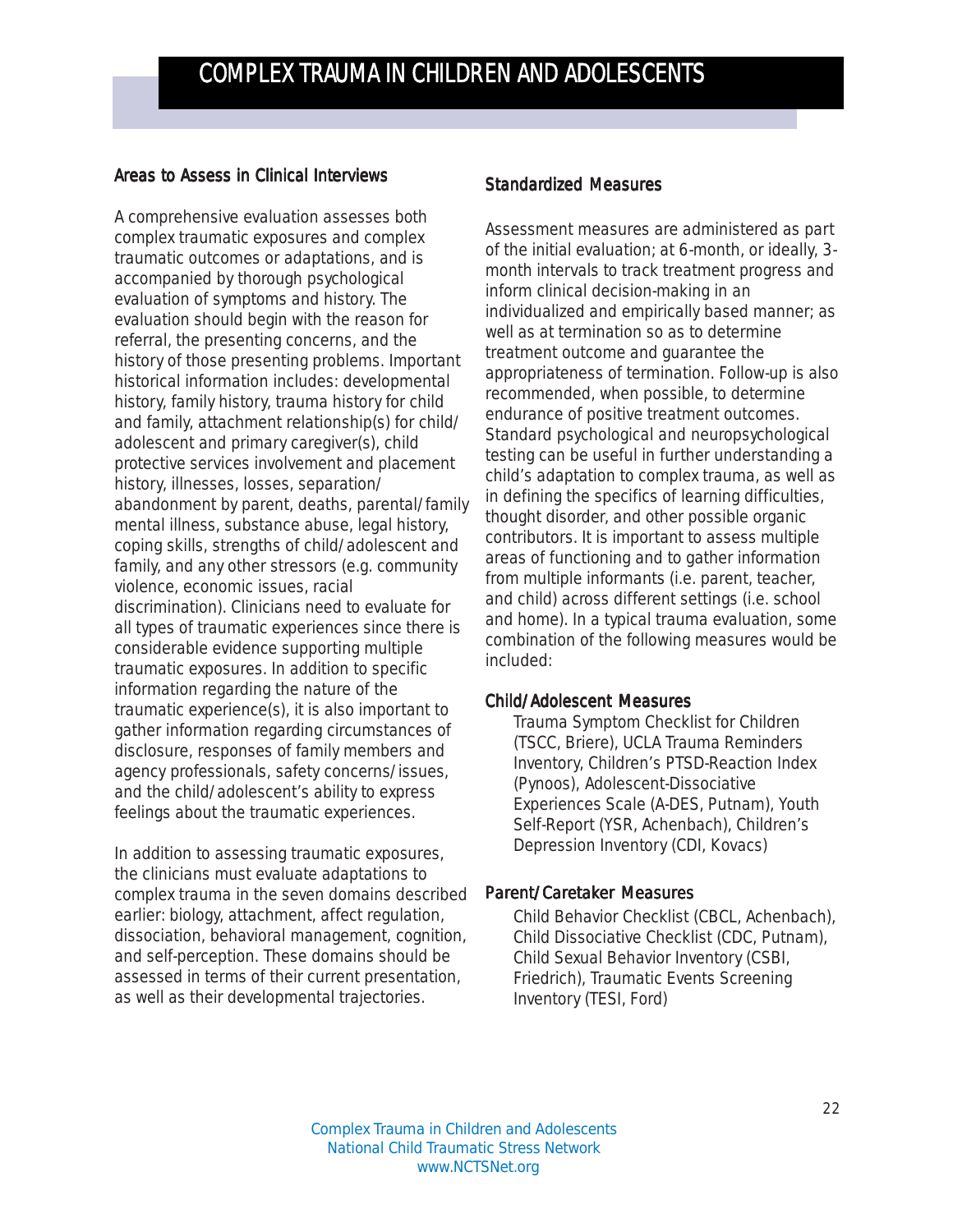#### *Teacher Measures*

 Teacher Report Form (TRF, Achenbach): Specific information regarding these measures and their relative merits as well as more detailed related to assessment approaches can be obtained from a number of sources (Friedrich, 2002; Ohan, Meyers, & Collett, 2002; Pearce & Pezzot-Pearce, 1997; Briere & Spinazzola, in press).

### Approaches to Treatment of Complex Trauma in Children

### Phase-Based Approaches

#### Intervention Needs

Interventions for traumatized children and adolescents must be developed and tested which directly address the specific complex trauma domains. Treatments for traumatized youth thus far have been conceptualized as having four central goals: (1) *safety* in one's environment, including home, school, and community, (2) *skills development* in emotion regulation and interpersonal functioning, (3) *meaning-making* about past traumatic events they have experienced so that youth can consider more positive, adaptive views about themselves in the present, and experience hope about their future, and (4) *enhancing resiliency and integration into social network.*

Almost all traumatized youth face the task of living in a continually traumatizing environment or finding a place in a new environment. Thus, the initial tasks of treatment are focused on creating a system of care and safety in which a

child and the family can begin to heal. Often, this means clinicians working with child protective services and the court system to develop a safer living environment. It is also critical to engage the family and the school, as well as other primary support figures, in order to create a network that will develop safety within the living environment.

It is then possible for psychosocial treatments to provide recovery from the damages of abuse and rehabilitation of skills lost or never formed. Development of these basic skills, e.g. identifying feelings and forming a relationship with another person, occurs in the therapeutic context partnered with significant caretaker involvement, so that the newly learned skills are reinforced at home. The final challenge is the transmission and maintenance of these skills in the day-to-day world. This final effort can take root in treatment but will need partnering with the family and with community agencies.

#### Why Use Phase-Based Intervention?

There is consensus that treatment development should take a phase-based, or sequential approach. Research with traumatized adults indicates that treatments in which all aspects of work occur simultaneously tend to create "information overload" such that learning never fully occurs. This is likely to be especially true of children whose ability to attend to and process information is less well developed than adults. The sequential order of the treatment is such that the lessons learned in one phase serve as a building block for those to come next. The process is not linear, however, so that it is often necessary to revisit earlier phases of treatment in order to remain on the overall trajectory.

Before any treatment can truly begin, the safety of the child and family must be addressed. It would be impossible for any child, or adult, to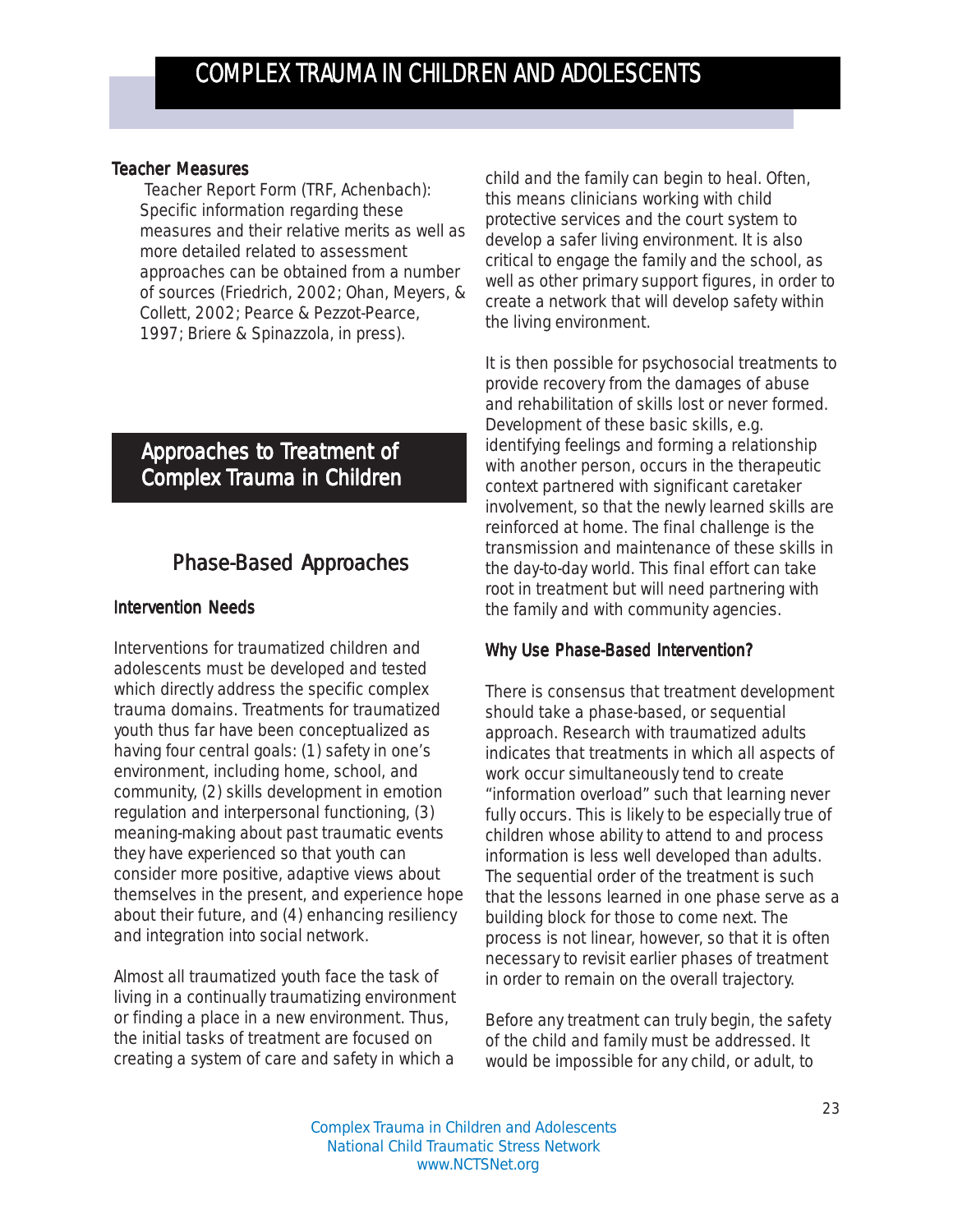take in new information when he or she is fighting for survival. The focus of treatment at this early juncture largely involves building a network for the child and family. Thus, clinicians work closely with child protective services, the school system, and other providers for the family to develop safety and a treatment plan that addresses the needs of the child, as well as the family. Within the treatment relationship, the focus is on building trust and a positive working relationship.

The emotion regulation skills of the second stage help clients review their traumatic experiences. Once children possess improved methods for coping and an increased capacity for emotion regulation, they are better able to communicate and process traumatic memories. This process leads to a decrease in psychological distress concerning their history and to reduced reactivity to the inevitable traumatic reminders (schools, streets, sounds) in their home environment. The development of emotion regulation along with social skills also allows youth to see themselves as different from the people they were at the time of the traumatic events. The contrast between who they were during these events and who they are becoming, with the help of the skills work, provides them with a more confident view of themselves and the notion that change is possible.

The goal of the last phase of treatment is to instill principles of resiliency in youth so that they can continue to develop in positive, healthy, and functional ways and avoid future victimization and/or aggressive behaviors. Phase 4 interventions involve the creation or reinforcement of assets that build resiliency (DeRosa et al., 2003). These activities can include involving the youth in creative projects or youth programs, identifying expectations and responsibilities, working with families and communities to maximize safety and encourage

youth to achieve and develop their unique talents. The traumatic experience can then move from being the central aspect of their lives to being a part of their history.

#### Complex Trauma Treatment Programs for Children and Adolescents

 While most treatment of traumatized children and their families takes place within community mental health settings, hospitals, schools, and home-based family stabilization teams, there are a number of trauma-specific treatment programs in development for children and adolescents. Several of these are modeled upon earlier work conducted with adults (Cloitre et al, 2002; Ford, in press; Turner, DeRosa, Roth & Davidson, 1996), although these interventions are clearly modified in order to be developmentally appropriate. There are several treatment models designed for children of different ages and their families (Cloitre et al., 2002; Cohen & Mannarino, 1998; DeRosa, et al., 2003; Hembree-Kigin & McNeil, 1995; Kagan, in press; Lieberman, et al., 1997; Lyons Ruth & Jacobvitz, 1999; Rivard et al., 2003).

The treatment of choice for infants and toddlers uses a parent-child dyadic model (Hembree-Kigin & McNeil, 1995; Lieberman et al., 1997; Lyons Ruth & Jacobvitz, 1999). Because attachment is critical to overall healthy development, as well as to recovery from trauma, parental attunement is the primary goal of treatment. Without it, there can be no healthy attachment in preschool age children. Thus, the child has the best chances for healing and recovery when intervention is early and focuses on the parent-child relationship.

For latency age children who have been sexually abused, Cohen & Mannarino (1998) have designed a treatment program in which children participate in a short-term trauma-specific intervention, while parents simultaneously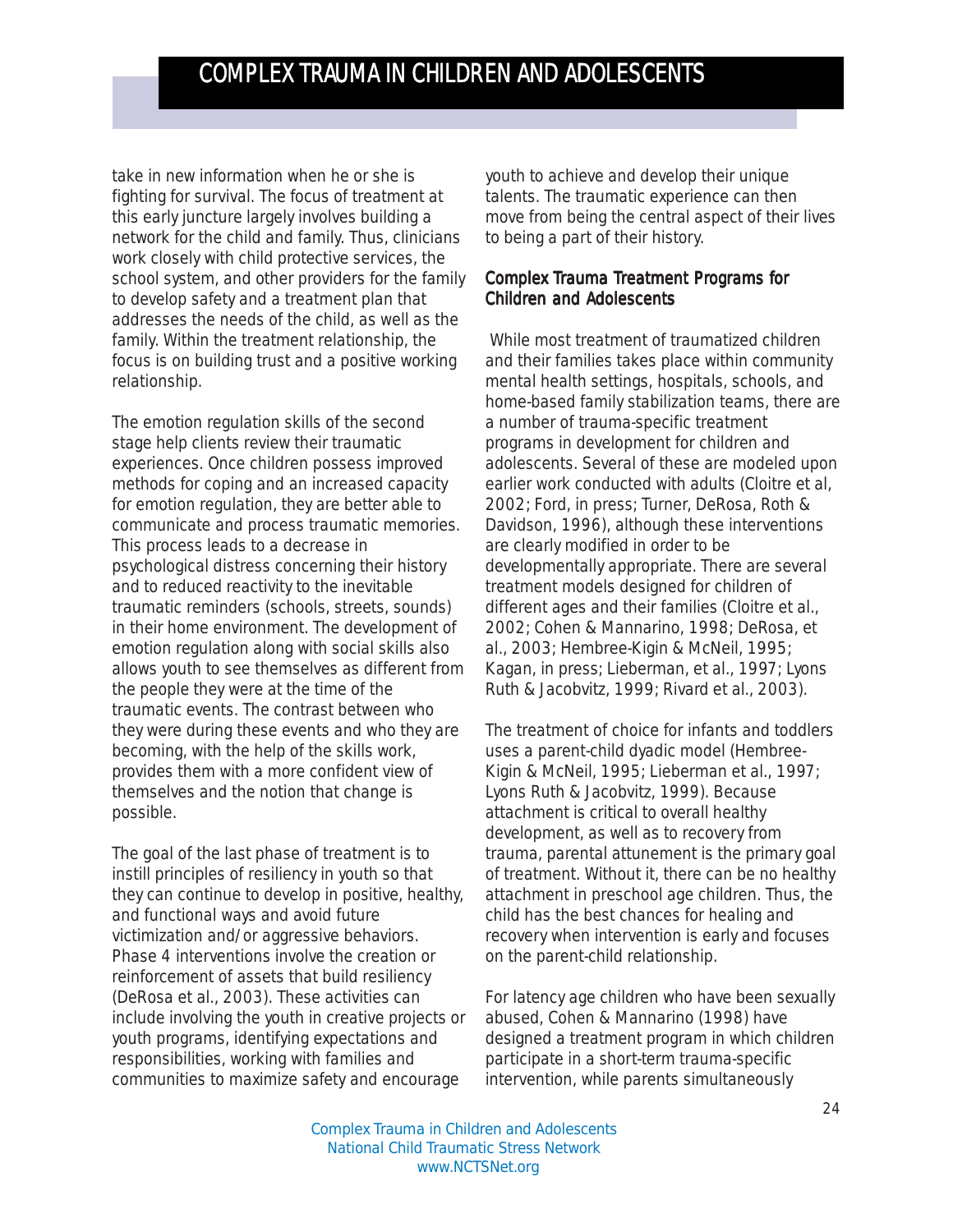attend separate therapy sessions in order to learn about the children's treatment and to learn ways to help their children cope. This intervention has been associated with a reduction in depressive symptomatology and an increase in social competence. Similarly, Kagan (in press) has developed Real Life Heroes, a program for traumatized children that utilizes creative arts, life story work, and the metaphor of heroes to help children and their parents to increase skills for overcoming trauma and to build or rebuild attachments.

There are several group models in development for adolescent girls with histories of sexual or physical abuse (Cloitre, Koenen, Cohen & Han, 2002) and witnessing domestic violence (DeRosa et al., 2003). Cloitre and colleagues are developing a 16-session treatment for adolescent girls who have been physically or sexually abused. This treatment is organized into three of the phases described earlier: skills training in emotion management and interpersonal effectiveness, trauma narrative story telling, and resiliency-building. Similarly, the broad treatment goals of DeRosa and colleagues' model include: "Managing the Moment", strategies to help girls manage and regulate their affect and impulses more effectively "here and now" when experiencing acute distress; "Building Coping Strategies", strategies to enhance ability to cope with the impact of the trauma including identifications of triggers, anger management and problem solving strategies; and "Enhancing Resiliency", strategies designed to help participants identify current adaptations to the trauma that are proving successful. Preliminary data thus far suggest this phase-based approach is much more successful than either supportive treatment or skills only treatment in improving PTSD symptoms, emotion regulation, depression, dissociation, anger and social competence (Cloitre, 2002).

Each of the treatments just reviewed has been manualized in order to carefully document the details and mechanisms of the interventions, and to ensure fidelity across treatment providers. With the creation of manuals documenting effective treatments for children and adolescents experiencing complex trauma outcomes, we can begin to affect standards of care and influence best practices guidelines. The clear benefit of manualized treatments is that they can be disseminated and used to train clinicians across various settings. However, treatment manuals also have limitations. Treatments for traumatized youth are not "onesize-fits-all." As manuals are brought to community clinics, they must be adapted in order to be culturally relevant and to be flexible enough to meet the needs of individual children and their families. Manuals must also be tailored to address developmental differences in children and adolescents. Most importantly, clinical decision-making about complex trauma intervention with children should always begin with comprehensive assessment of the impacted child's needs, strengths and trauma outcomes in order to provide more individualized, empirically based treatment.

#### Going into the Community

 The mental health field has been moving toward greater accessibility for families, which has led to more community-based programs (e.g. schools, child protective services, shelters, family courts). Focusing on one of these types of community intervention, school-based interventions can provide critical access for students in need of mental health services, and can address multiple financial, psychological and logistical barriers to treatment. Traumainformed programs are currently being implemented and tested in schools and residential settings and are also confronting the "real world" challenge of working with the large and underserved population of children and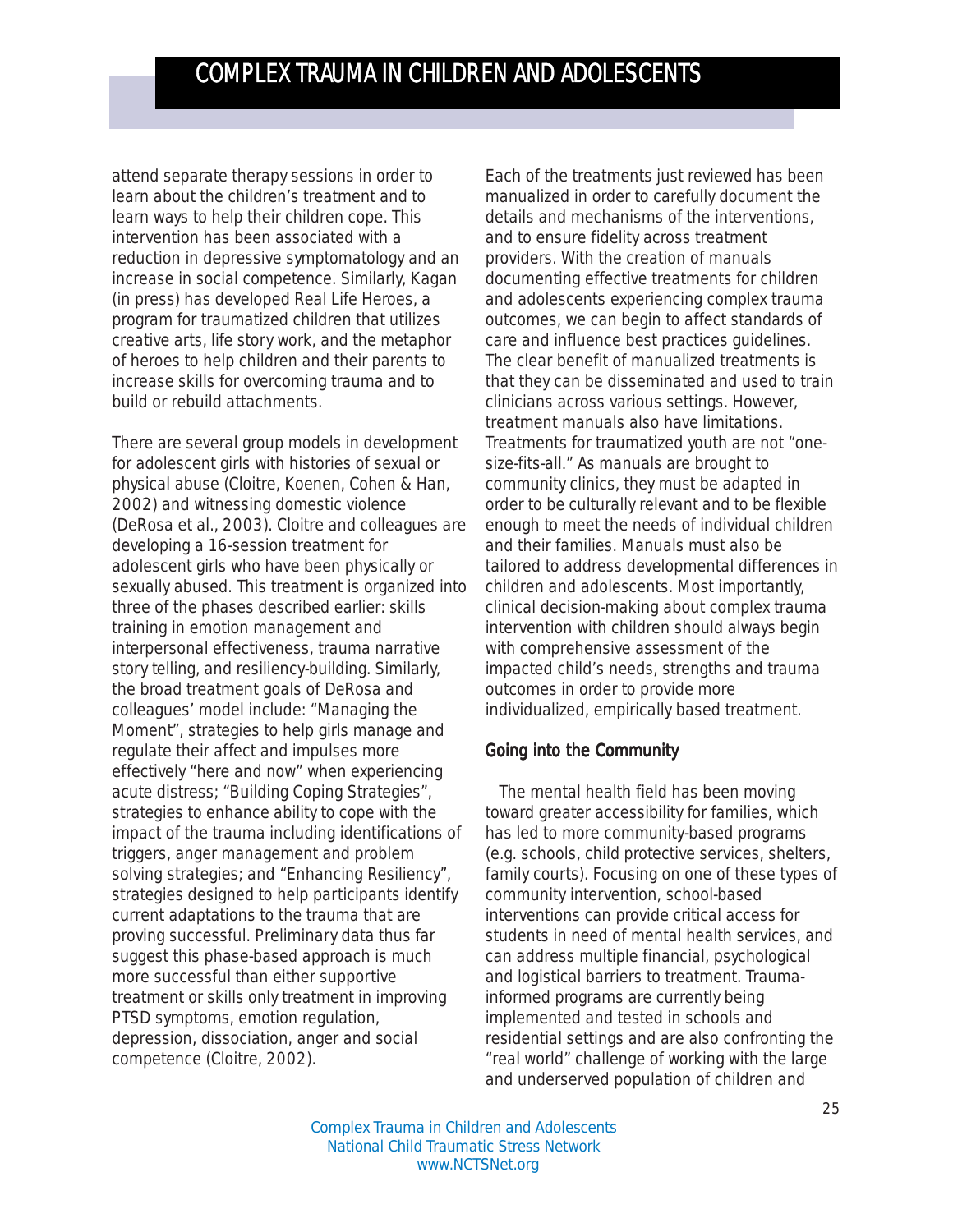adolescents who live and remain in chronically stressful and unstable environments, such as homes or communities where violence commonly occurs (DeRosa, et al., 2003; Cook, Henderson, and Jentoft, 2003).

The traumatized children and adolescents seen in schools and the community are often those easily identified as "at risk" due to chronic deficits in their ability to regulate attention, affect and behavior. These deficits often lead to specialized and/or alternative school and home placements in which the staff, teachers, and counselors frequently become primary caretaker(s) and attachment figures. Therefore, when working with traumatized children in the community; providers must consider both the child and the context as the targets of intervention. Cook, Henderson, and Jentoft, (2003) propose a "milieu" model of working with traumatized children in the community. This conceptual model (ARC) emphasizes the child and the adults in their environment and focuses on three key areas: (1) building secure "a"ttachments between child and caregiver(s); (2) enhancing self –"r"egulatory capacities; and (3) increasing "c"ompetencies across multiple domains.

In order to strengthen the attachment between child and caretaker(s), it is essential that four basic principles be implemented. The first is to create a structured and predictable environment through the establishment of rituals and routines. This includes behavior management and limit setting. The second is enhancement of the adult's ability to "tune in" to the child's affect in order to respond to the affect rather than react to the behavioral manifestation. The third principle is that the caretaker is helped to model effective management of intense affect by supporting the child in both labeling and coping with emotional distress. It should be noted that in order to respond to rather than react to a child requires that the adult model

adaptive coping in regard to his or her own emotional response to difficult circumstances. The fourth principle revolves around praise, reinforcement and the opportunities to focus on a child doing something positive so as to help the child to identify with competencies rather than deficits. These principles are likely to promote increased security in attachment relationships, which will then become the basis for the development of all other competencies including regulation of attention, affect, and behavior. It should be noted that these principles could be applied in a variety of contexts including clinic based, school based, home based and community based settings.

Enhancement of self-regulatory capacities and increases in competency across domains are common goals among trauma-specific schoolbased approaches (DeRosa et al., 2003; Cook et al., 2003). The goal is to increase cognitive, emotional, physical, and spiritual mastery (James, 1989). Examples of techniques used to promote cognitive mastery include direct teaching, story telling, and bibliotherapy. Emotional mastery is achieved through art, play, and body-oriented strategies. Children who are traumatized or neglected often exhibit inhibited play or the inability to play while others may reenact their experiences. Thus, play is essential to facilitate healing and to learn skills that are later necessary in different developmental phases (James, 1994).

Physical mastery comes through involvement in physical activities. Activities such as yoga, music, movement, sports (in school/program settings, and drama can be modified to be included in individual and group work. In addition, such activities can and should be included in treatment planning as *adjunctive auxiliary treatment methods*. These activities support children in a number of ways including: (1) Finding a new vehicle of expression that decreases arousal and increases soothing; (2)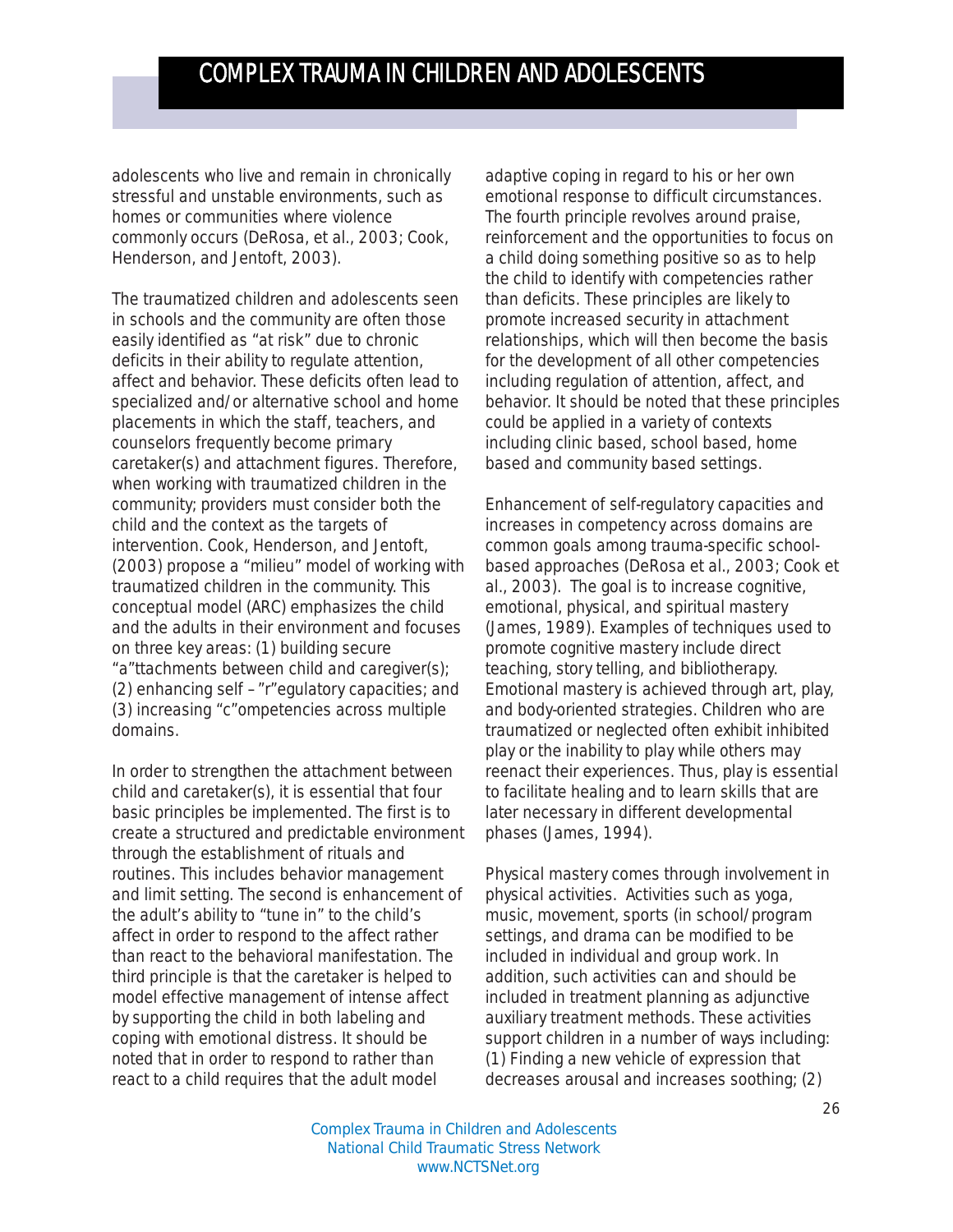Gaining trust in their environment; (3) Decreasing isolation; and, (4) Developing accessible tools (visual, tactile, auditory, kinesthetic) for dealing with distress (Macy, R., Macy, D., Gross, S., Brighton, P., & Rozelle, D., 1999-2003). Body oriented treatments and activities can teach children to change their physiological response to threatening stimuli, which will ultimately lead to improvement in their functioning. These techniques provide effective therapy for children who experience extreme physical vulnerability and who have distorted body concepts (James, 1989). Finally, adjunctive therapies provide a natural forum for mentoring, affiliation, integration, and socialization all of which are essential to enhancing resiliency.

Trauma-specific milieu treatment appears to have been successful in increasing ability to regulate affect. This has been demonstrated by fewer suspensions and aggressive outbursts, increasing ability to regulate attention as indicated by increased time spent on academic tasks, increasing affiliation and group cohesion as reflected by fewer peer conflicts, and increasing compliance with rules and expectations, which may also suggest improvement in adult-child attachment relationships (Cook et al., 2003).

The principles of the school-based model described are designed to be applicable in other types of community settings, including residential programs, shelter systems, and child protection agencies. In order to effect significant systemic change for traumatized children, it is imperative to work closely with these community systems, so that a phase-oriented model that focuses on safety first, skill building, meaning making, and enhancing resiliency can be implemented on a broad scale.

#### Psychopharmacological Interventions

Psychopharmacological interventions for traumatized children and adolescents are primarily considered to be adjunctive to psychosocial treatment modalities. They aid in the management of symptoms that might interfere with the attention and learning demands of psychosocial treatments, or that can threaten to disrupt a placement. However, medication should only be used in conjunction with trauma-specific treatment and not in place of it. Six open label studies are available in the medical literature and at least one double-blind study with a positive outcome has been published on the treatment of PTSD in children. Drawbacks to these studies include modest samples sizes. Recent studies on the use of the Selective-Serotonin-Reuptake-Inhibitor agents (SSRI'S) have shown promise. In general, early intervention with medication should be reserved for the more extreme cases, existing comorbidities, or as an adjunct to other forms of treatment. Further research in this area is needed to assess the efficacy and safety of medications for use and the conditions under which they may be helpful adjuncts or even preferred to psychosocial interventions (See Silva, Cloitre, Davis et al., 2003).

#### Child Complex Trauma Treatment Summary

Preliminary data from youth-oriented phasebased treatments for complex trauma suggest that they provide symptom relief, as well as improvement in social competence and emotion management, and that they are consistently superior to nonspecific supportive therapies. These programs, however, are in the earliest phase of development. Several more years of work are necessary to test the treatments' core aspects and adapt them for culturally and geographically diverse populations. In addition, it is critical that the field and the NCTSN continue to develop and explore new multi-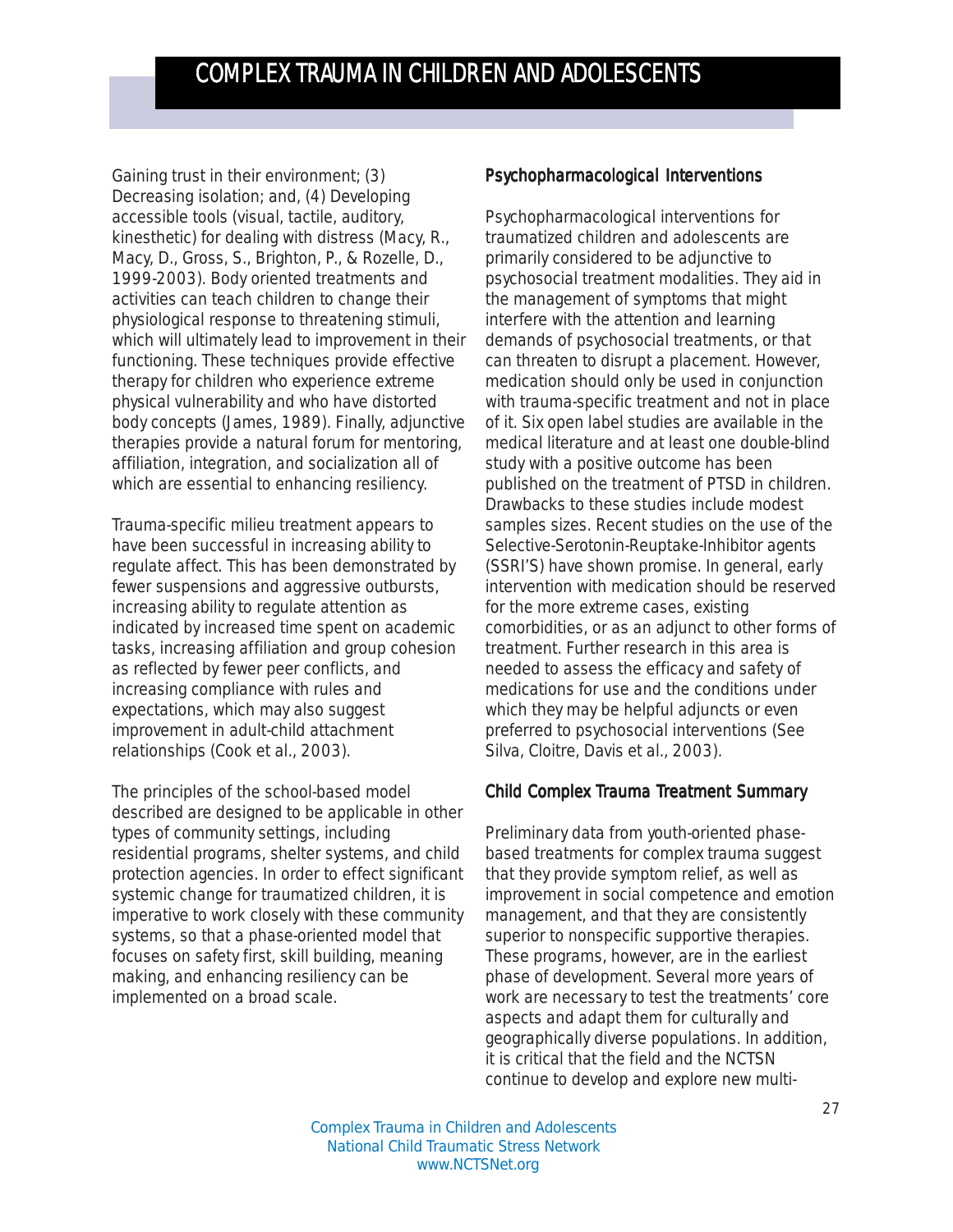modal, empirically based interventions that address the range of complex trauma adaptations, while simultaneously providing clinicians with access to the requisite training and resources to implement, modify, and evaluate the effectiveness of available treatments across diverse child complex trauma populations. Finally, there is consensus that interventions should build strengths as well as reduce symptoms. In this way, treatment for children and adolescents also serves as a prevention program for poor outcomes in adulthood.

Recommendations and **Future Directions** 

### Recommendations for Clinicians Working with Child Complex Trauma Populations

1. Increase public and professional awareness of chronic complex trauma in children and adolescents.

2. Develop comprehensive continuum of care based on phase-oriented model of treatment for complex trauma.

3. Increase collaboration among community agencies and organizations serving traumatized children and their caregivers.

4. Recognize and address the following goals of multi-modal treatment intervention with complexly traumatized children:

- a. increase external safety
- b. develop internal safety and competence
- c. alter developmental trajectory in positive, health-promoting direction
- d. foster healthy primary attachment relationship, as well as cultivating other social supports

5. Develop, implement, disseminate and support prevention programs and services that reduce children's exposure to violence in the home, school and community.

### **Recommendations for Researchers** Studying Child Complex Trauma Populations

1. Implement multi-site epidemiological characterization studies of complex child trauma exposure and outcomes.

2. Conduct evidence-based development and testing of phase-oriented treatments for complex trauma in children and adolescents.

3. Review and evaluate promising programs and innovative intervention models that span service sectors (e.g., Head Start; juvenile justice; mental health) and attempt to reach complexly traumatized children through multiple contexts (e.g., parent-child, peer-based, faith-based communities) and across multiple domains (e.g., clinical services; auxiliary services, academic and vocational development).

4. Establish and cultivate ongoing partnerships between academic settings and community clinics to develop and test community-based, culturally relevant, age-appropriate interventions for traumatized children and adolescents.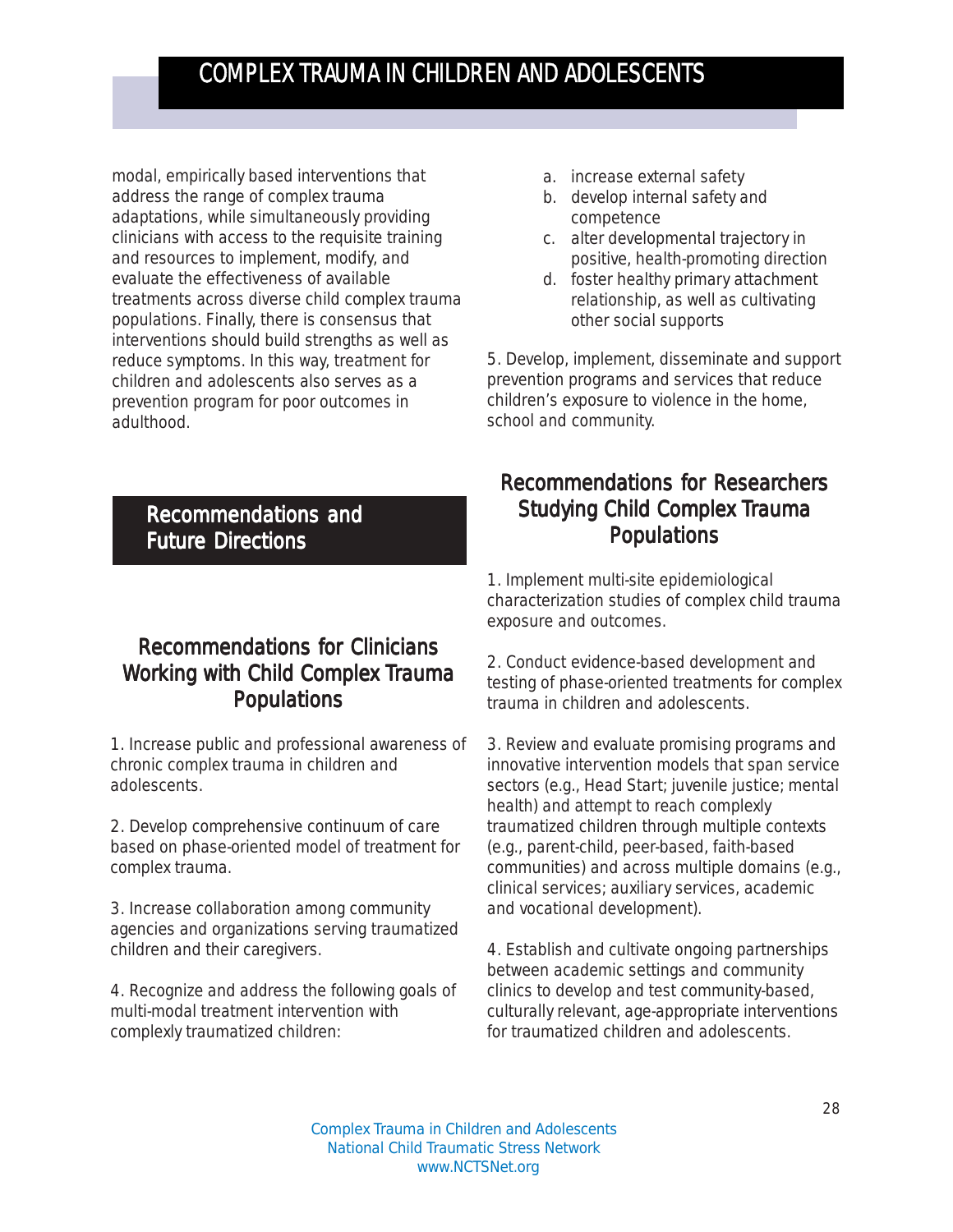5. Increase focus on understanding characteristics of resilient youth, and the impact of treatments and strengths-based initiatives that focus on building competence, positive selfregard and resiliency in traumatized children and adolescents.

### Recommendations for Policy Makers Acting on Behalf of Child Complex **Trauma Populations**

1. Advocate for recognition of complex child trauma as a public health problem effecting millions of children in the United States each year.

2. Engage in policy efforts aimed at closing the gap between needs of children and families impacted by complex trauma and available resources.

3. Increase awareness that effective interventions for children exposed to complex trauma can be implemented; however, these interventions need to be integrated across the systems in which impacted children are located.

4. Work to influence the creation and design of state, federal and foundation service, training and research grants dedicated to increasing understanding, intervention and access to resources for children and families impacted by complex child trauma.

5. Lobby for the inclusion of exemplary intervention and prevention programs for complex child trauma in local, state and federal budgets, with a prioritization for integrated programs across federal, state and local agencies including the Departments of Defense, Justice, Education, and Health and Human Services; the Center for Disease Control; and the Substance Abuse and Mental Health Services Administration.

6. Advocate for the incorporation of an empirically based parity diagnosis of the impact of complex child trauma in the DSM-V in order to improve clinician understanding of complex trauma outcomes in children and adolescents, anchor treatment guidelines, and increase third party compensation mental health services required by this population.



Complex Trauma in Children and Adolescents National Child Traumatic Stress Network www.NCTSNet.org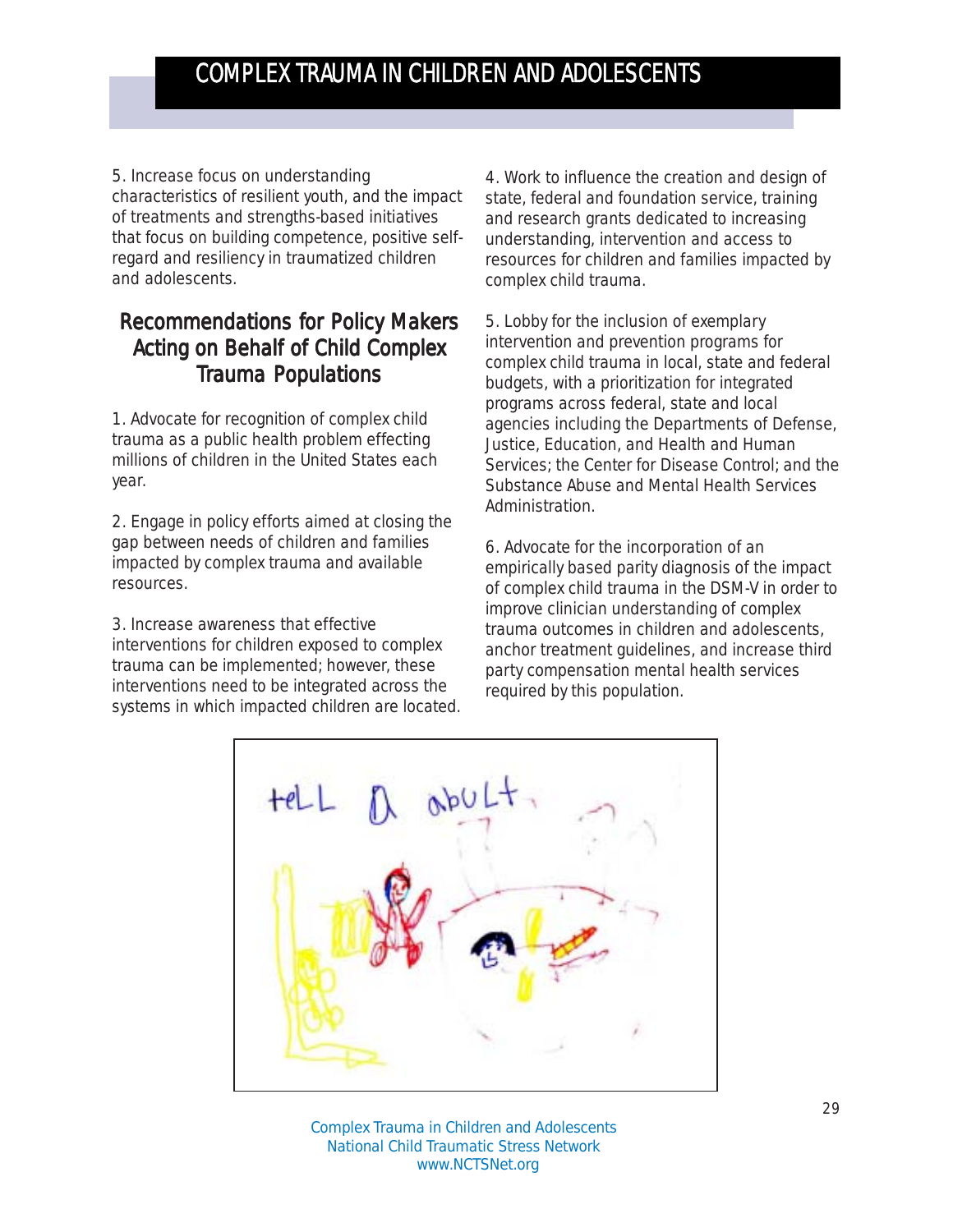### Complex Trauma Survey: National Child Traumatic Stress Network

The NCTSN conducted a survey on complex trauma exposure, outcomes and treatment<br>approaches for impacted children and their families receiving intervention and/or<br>comprehensive assessment services in 2002. Aggregate data wa he NCTSN conducted a survey on complex trauma exposure, outcomes and treatment approaches for impacted children and their families receiving intervention and/or comprehensive assessment services in 2002. Aggregate data was provided on a sample approximately 15% of the total population of children directly served by the network during a typical quarter.

Findings revealed that the vast majority of children served by the network (78%) have been exposed to multiple and/or prolonged trauma, with a modal number of 3 trauma exposure types. Findings further revealed that initial exposure typically occurs early, with an average age of onset of 5 years old. Moreover, 98% of clinicians surveyed reported average trauma onset prior to age 11, and 93% reported average onset by age 8.

*Interpersonal victimization* uniformly emerged as the most prevalent form of trauma exposure experienced by children in the network, with the locus of impact typically in the home (see Figure 1). Specifically, each of the following types of trauma exposure was reported for approximately one-half of the children surveyed: *psychological maltreatment* (CEA; i.e., verbal abuse, emotional abuse or emotional neglect); *traumatic loss*; dependence on an *impaired caregiver* (i.e., parental mental illness or substance abuse); and *domestic violence*. These experiences were closely followed by *sexual maltreatment/assault* (CSA), and *neglect* (i.e., physical, medical, or educational neglect), both observed in at least one-in-three children. Smaller but notable percentages of children had histories of exposure to *physical maltreatment/assault* (CPA) or *terrorism* within the United States. Forms of trauma exposure not involving interpersonal victimization were significantly less common: fewer than one-in-ten children included in the survey had been exposed to serious accidents, medical illness or disaster.

The survey further revealed that a large percentage of trauma exposed children exhibit several forms of posttraumatic sequelae not captured by standard PTSD, depressive or anxiety disorder diagnoses (see Figure 2). Notably, 50% or more of the children surveyed were reported to exhibit significant disturbances in the following domains: *affect regulation*; *attention and concentration*; *negative self-image*; *impulse control*; and *aggression or risk taking*. In addition, approximately one-third of the sample exhibited significant problems with *somatization*, *attachment*, *conduct disorder or ODD*; *sexual interest, activity or avoidance*; and *dissociation*.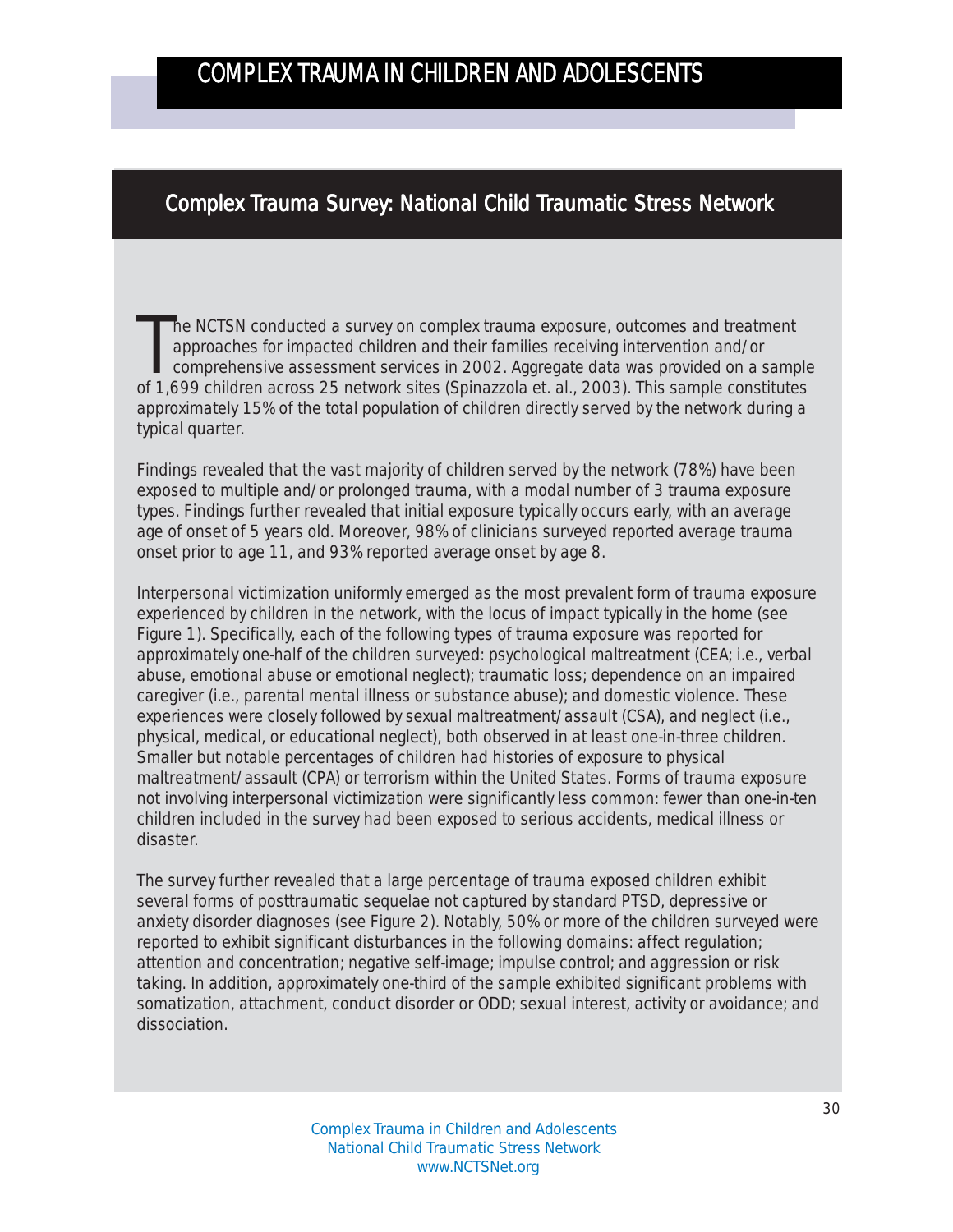### Complex Trauma Survey: National Child Traumatic Stress Network **Continued**

Despite the wide array of interventions reported to be available for child exposed to complex trauma, no clear clinical consensus emerged regarding the relative effectiveness of available modalities. Notably, 5 the top 7 intervention modalities identified by clinicians to be most effective with complex trauma in children—*play therapy, expressive therapies, multisystemic therapy, group therapy,* and *self-management/coaching*—were also ranked among the 7 least effective interventions with this population. Only *weekly individual therapy* and *family therapy* were unequivocally perceived to be effective modalities with this population, with *pharmacotherapy* and *home-based therapies* consistently rated as ineffective. Nevertheless, the majority of clinicians surveyed spontaneously identified the active involvement of caregivers in children's treatment as a crucial element of the treatment's effectiveness. A number of clinicians also noted the utility of combined approaches to intervention, as well as the need to tailor intervention services to children's specific needs based on contextual factors, which include developmental stage, sociocultural context, and the availability of environmental resources. Finally, several clinicians pointed to the importance of coordinating services across service sectors (e.g., schools, mental health, social services) to ensure effective intervention for children exposed to complex trauma.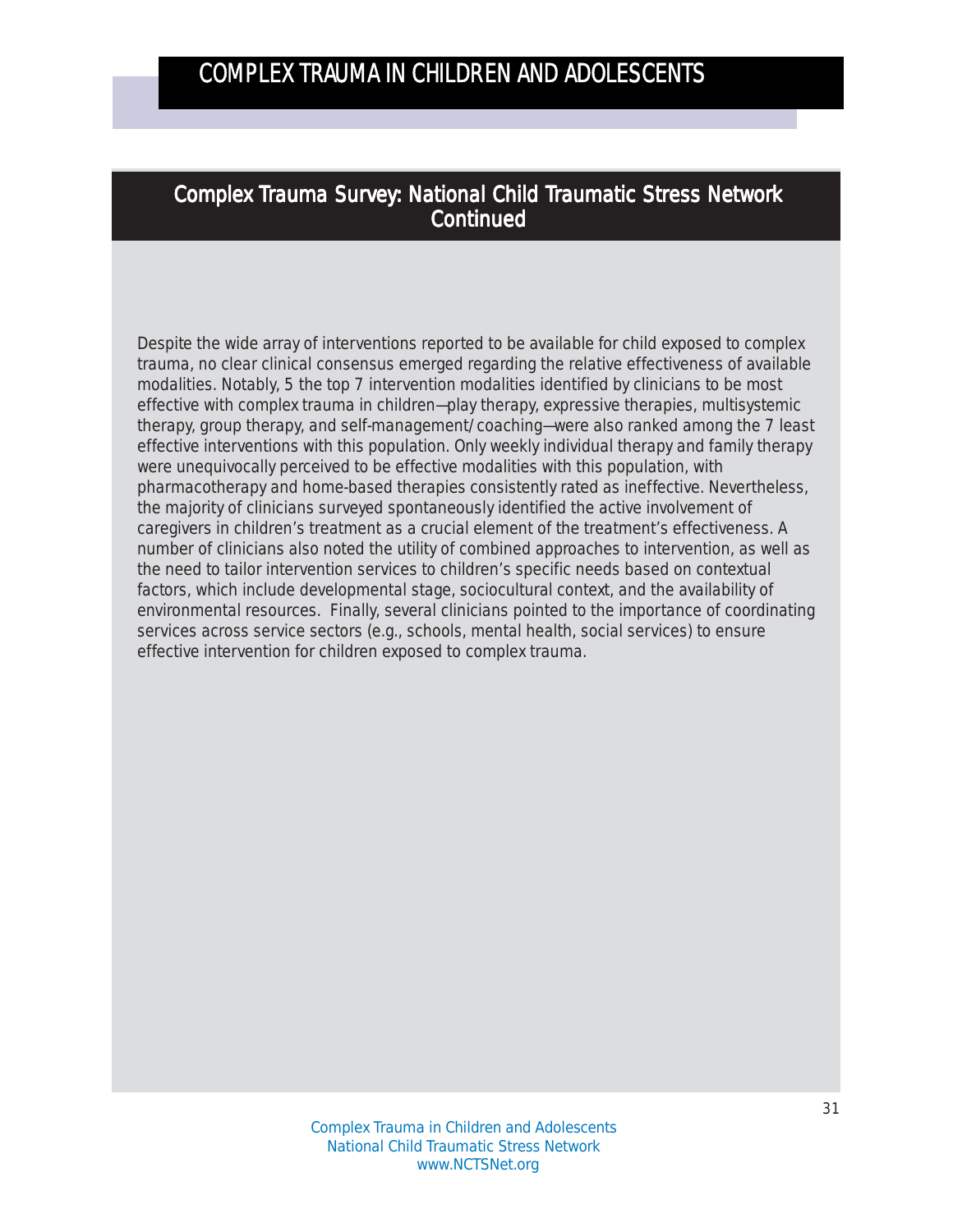

Complex Trauma in Children and Adolescents National Child Traumatic Stress Network www.NCTSNet.org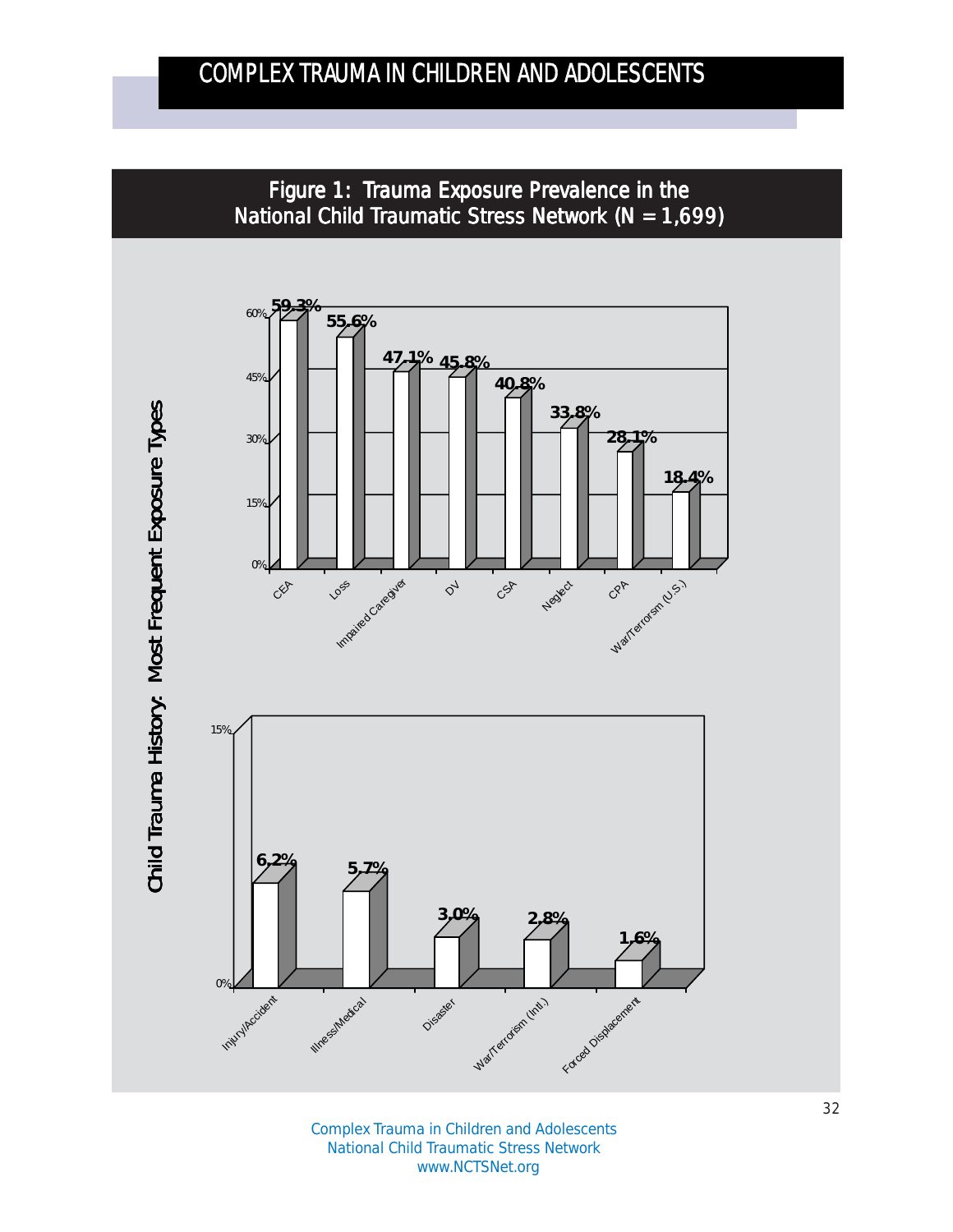





Complex Trauma in Children and Adolescents National Child Traumatic Stress Network www.NCTSNet.org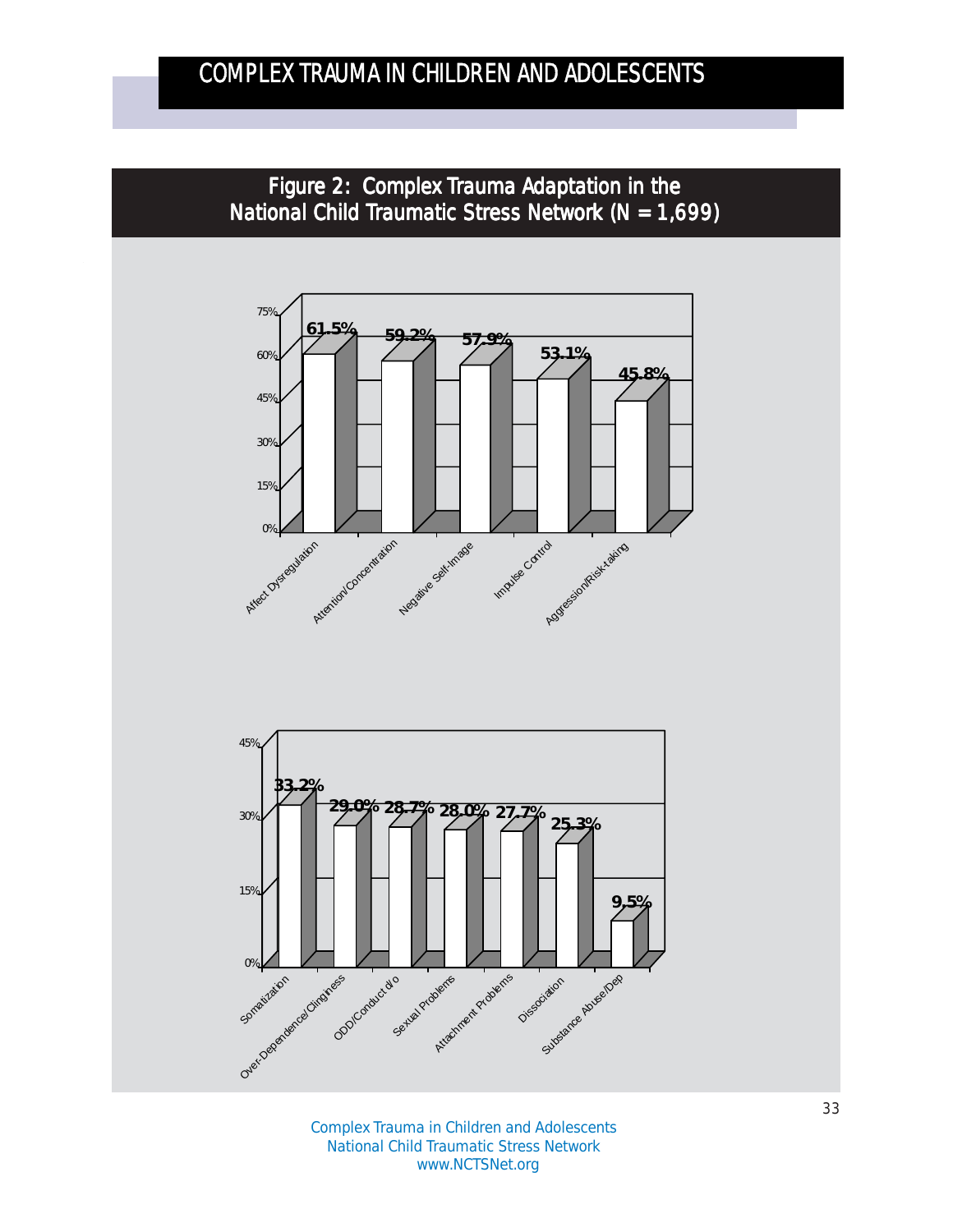### **References**

- Ainsworth, M. S., Blehar, M. C., Waters, E., (1978). *Patterns of attachment: A psychological study of the strange situation.* Oxford, England: Lawrence Erlbaum.
- Allen, R. E., & Oliver, J. M. (1982). The effects of child maltreatment on language development. *Child Abuse & Neglect, 6,* 299-305.
- Anda, R. (2002, November). The wide ranging health effects of adverse childhood experiences. Paper presented at the 18th Annual Meeting of the International Society for Traumatic Stress Studies, Baltimore, MD.
- Beeghly, M., & Cicchetti, D. (1996). Child maltreatment, attachment, and the self system: Emergence of an internal state lexicon in toddlers at high social risk. *In M.* Hertzig, & E. Farber (Eds.). *Annual progress in child psychiatry and child development* (pp. 127-166). Philadelphia, PA: Brunner/Mazel.
- Beers, S. R., & De Bellis, M. D. (2002). Neuropsychological function in children with maltreatment-related posttraumatic stress disorder. *Journal of Psychiatry, 159,* 483-486.
- Benes, F. M., Turtle, M. & Khan, Y. (1994). Myelination of a key relay zone in the hippocampal formation occurs in the human brain during childhood, adolescence, and adulthood. *Archives of General Psychiatry*, 51, 477-484.
- Bernstein, E. M., & Putnam, F. W. (1986). Development, reliability, and validity of a dissociation scale. *Journal of Nervous & Mental Disease, 174,* 727-735.
- Bowlby, J. (1988). A secure base: Parent-child attachment and healthy human development. New York, NY: Basic Books.
- Briere, J., & Spinazzola, J. (in press). Phenomenology and psychological assessment of complex posttraumatic states. *Journal of Traumatic Stress*.
- Cahill, L. T., Kaminer, R. K., Johnson, P. G. (1999). Developmental, cognitive, and behavioral sequelae of child abuse. *Child & Adolescent Psychiatric Clinics of North America, 8,* 827-843.
- Cassidy, J., & Mohr, J. J. (2001). Unsolvable fear, trauma, and psychopathology: Theory, research, and clinical considerations related to disorganized attachment across the life span. *Clinical Psychology: Science & Practice, 8,* 275-298.
- Champagne, F., & Meaney, M. J. (2001). Like mother, like daughter: Evidence for non-genomic transmission of parental behavior and stress responsivity. *Progress in Brain Research, 133,* 287-302*.*
- Chemtob, C. M., Tolin, D. F., van der Kolk, B. A. (2000). Eye movement desensitization and reprocessing. In E. B. Foa & T. M. Keane (Eds), *Effective treatments for PTSD: Practice guidelines from the International Society for Traumatic Stress Studies* (pp. 139-154). New York, NY: Guilford Press.
- Chu, J. (1991). The Repetition compulsion revisited: Reliving dissociated trauma. *Psychotherapy*, *28,* 327- 332.
- Cicchetti, D., & Beeghly, M. (1987). Symbolic development in maltreated youngsters: An organizational perspective. *New Directions for Child Development, 36,* 47-68.
- Cicchetti, D., & Lynch, M. (1995). Failures in the expectable environment and their impact on individual development: The case of child maltreatment. In: D. Cicchetti & D. J. Cohen (Eds.), *Developmental psychopathology, Vol. 2: Risk, disorder, and adaptation* (pp. 32-71). New York: John Wiley & Sons.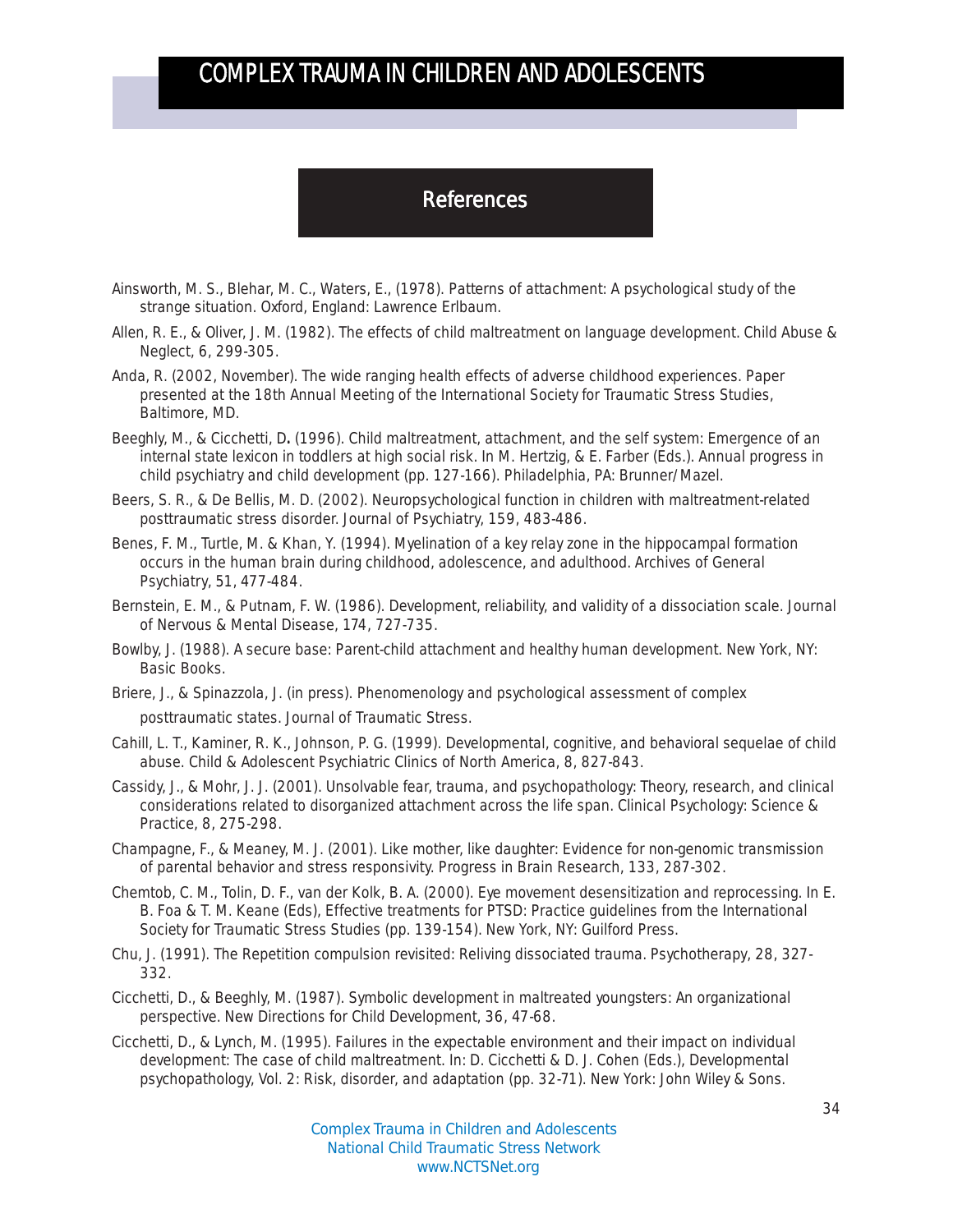- Cicchetti, D., & Toth, S. (1995). A developmental psychopathology perspective on child abuse and neglect, *Journal of the American Academy of Child and Adolescent Psychiatry*, *34*, 541-564.
- Cloitre, M. (2002, November). *Working with the multiply traumatized adolescent.* Paper presented at the Pre-Meeting Institute at the International Society of Traumatic Stress Studies, Baltimore, MD.
- Cloitre, M., Koenen, K., Cohen, L.R., & Han, H. (2002). Skills training in affective and interpersonal regulation followed by exposure: A phase-based treatment for PTSD related to childhood abuse. *Journal of Consulting and Clinical Psychology, 70,* 1067-1074.
- Cohen, J.A., & Mannarino, A.P. (1998). Interventions for sexually abused children: Initial treatment findings. *Child Maltreatment, 3,* 53-62.
- Cohen, J. A., Mannarino, A. P., Berliner, L., & Deblinger, E. (2000). Trauma-focused cognitive behavioral therapy for children and adolescents: An empirical update. *Journal of Interpersonal Violence, 15,* 1202- 1223.
- Cook, A., Henderson, M., & Jentoft, K. (2003, May*). Out of the Office and into the community*. Presented at The Boston Trauma Conference, Boston, MA.
- Crittenden, P. (1998). Dangerous behavior and dangerous contexts: A 35-year perspective on research on the developmental effects of child physical abuse. In P. Trickett & C. Schellenbach (Eds.), *Violence Against Children in the Family and the Community* (pp. 11-38). Washington, DC: American Psychological Association.
- Crittenden, P.M., & DiLalla, D.L. (1988). Compulsive compliance: The development of an inhibitory coping strategy in infancy. *Journal of Abnormal Child Psychology, 16,* 585-599.
- Culp, R. E., Watkins, R. V., Lawrence, H., Letts, D., et al. (1991). Maltreated children's language and speech development: Abused, neglected, and abused and neglected. *First Language, 11,* 377-389.
- De Bellis, M. D., Keshavan, M. S., & Shifflett, H. (2002). Brain structures in pediatric maltreatment-related posttraumatic stress disorder: A sociodemographically matched study. *Biological Psychiatry, 52,* 1066- 1078.
- Deblinger, E., & Heflin, A. (1996*). Cognitive behavioral interventions for treating sexually abused children*. Thousand Oaks, CA: Sage.
- Demitrack, M. A., Putnam, F. W., & Rubinow, D. R. (1993). Relation of dissociative phenomena to levels of cerebrospinal fluid monoamine metabolites and beta-endorphin in patients with eating disorders: A pilot study. *Psychiatry Research, 49,* 1-10.
- DeRosa, R., Pelcovitz, D., Kaplan, S., Rathus, J., Ford, J., Layne, C., & Saltzman, W. (2003). *Group treatment for adolescents with complex PTSD manual*. North Shore University Hospital, Adolescent Trauma Treatment Development Center, National Child Traumatic Stress Network.
- Dinwiddie, S., Heath, C., Dunne, M., Bucholz, K., Madden, P., Slutske, W., Bierut, L., Statham, D. & Martin, N. (2000). Early sexual abuse and lifetime psychopathology: A co-twin-control study. *Psychological Medicine, 30,* 41-52.
- Dube, S.R., Anda, R.F., Felitti, V.J., Chapman, D.P., Williamson, D.F., & Giles, W.H. (2001). Childhood abuse, household dysfunction, and the risk of attempted suicide throughout the life span: Findings from the adverse childhood experiences study. *JAMA: Journal of the American Medical Association, 286,* 3089- 3096.
- Dube, S. R., Anda, R. F., Felitti, V. J., Croft, J. B., Edwards, V. J., & Giles, W. H. (2001). Growing up with parental alcohol abuse: Exposure to childhood abuse, neglect, and household dysfunction. *Child Abuse & Neglect, 25,* 1627-1640.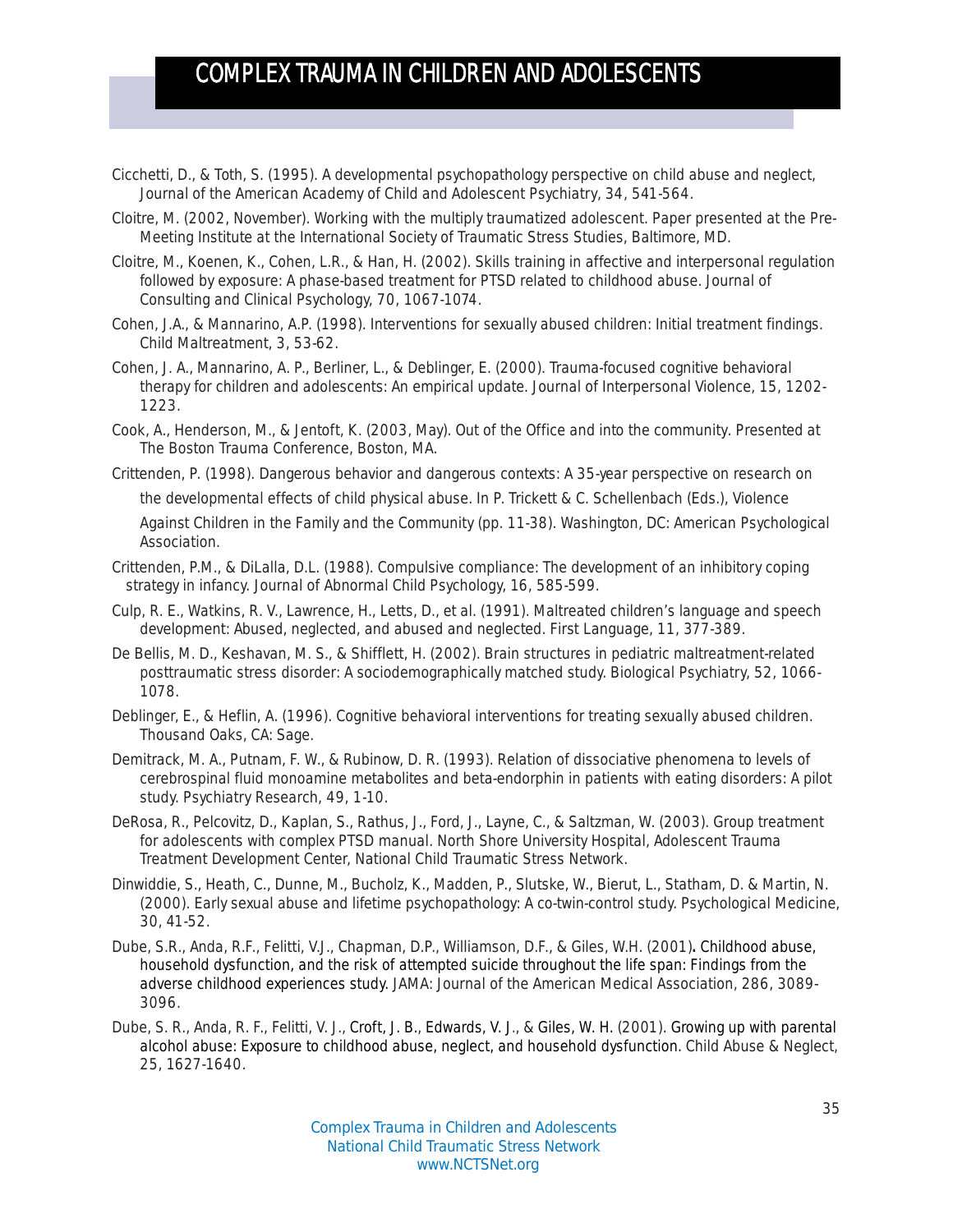- Eckenrode, J., Laird, M., & Doris, J. (1993). School performance and disciplinary problems among abused and neglected children. *Developmental Psychology, 29,* 53-62.
- Egeland, B. R., Carlson, E., & Sroufe, L. A. (1993). Resilience as process. *Development & Psychopathology, 5(4), Special Issue: Milestones in the development of resilience,* 517-528.
- Egeland, B., Sroufe, A., & Erickson, M. (1983). The developmental consequence of different patterns of maltreatment. *Child Abuse & Neglect, 7,* 459-469.
- Felitti, V.J., Anda., R.F., Nordenberg, D., Williamson, D.F., Spitz, A.M., Edwards, V., et al. (1998).Relationship of childhood abuse and household dysfunction to many of the leading causes of death in adults: The adverse childhood experiences (ACS) study. *American Journal of Preventive Medicine, 14,* 245-258.
- Fergusson, D. M., Lynskey, M. T., & Horwood, L. J. (1996). Childhood sexual abuse and psychiatric disorder in young adulthood: I. Prevalence of sexual abuse and factors associated with sexual abuse. *Journal of the American Academy of Child & Adolescent Psychiatry, 35,* 1355-1364.
- Fergusson, D. M., Horwood, L. J., & Lynskey, Mi. T. (1996). Childhood sexual abuse and psychiatric disorder in young adulthood: II. Psychiatric outcomes of childhood sexual abuse. *Journal of the American Academy of Child & Adolescent Psychiatry, 35,* 1365-1374.
- Finkelhor, D., & Kendall-Tackett, K. (1997). A developmental perspective on the childhood impact of crime, abuse and violent victimization. In D. Cicchetti & S. Toth (Eds.), *Rochester Symposium on Developmental Psychopathology and Developmental Perspectives on Trauma* (pp. 1-32). Rochester, NY: University of Rochester Press.
- Ford, J. (in press). *Treatment of the complex sequelae of psychological treatment.* Special Issue of the *Journal of Traumatic Stress*.
- Ford, J.D., Racusin, R., Ellis, C., Daviss, W.B., Reiser, J., Fleischer, A., & Thomas, J. (2000). Child maltreatment, other trauma exposure, and posttraumatic symptomatology among children with Oppositional Defiant and Attention Deficit Hyperactivity Disorders*. Child Maltreatment, 5*, 205-217*.*
- Friedrich, W. N. (2002). Psychological assessment of sexually abused children and their families. Thousand Oaks, CA: Sage Publications.
- Fromm, S. (2001). Total estimated cost of child abuse and neglect in the United States. *Prevent Child Abuse America.*
- Gaensbauer, Mrzaek, D. & Harmon, R. (1981). Emotional expression in abused and/or neglected infants. In N. Frude (Ed.), Psychological Approaches to Child Abuse (pp. 120-135). Totowa, NJ: Rowan and Littlefield.
- Garbarino, J., & Kostelny, K. (1996). The effects of political violence on Palestinian children's behavior problems: A risk accumulation model. *Child Development, 67,* 33-45.
- Garbarino, J., Kostelny, K., & Grady, J. (1993). Children in dangerous environments: Child maltreatment in the context of community violence. In D. Cicchetti & S. Toth (Eds.), *Child Abuse, Child Development, and Social Policy* (pp. 167-189). Norwood, NJ: Ablex Publishing Corporation.
- Gordon, H. W. (2002). Early environmental stress and biological vulnerability to drug abuse. *Psychoneuroendocrinology, 27(1-2), Special Issue: Stress and drug abuse,* 115-126.
- Greenwald, R. (1998). Eye movement desensitization and reprocessing (EMDR): New hope for children suffering from trauma and loss. *Clinical Child Psychology and Psychiatry, 3,* 279-287.
- Gunnar, M. R., & Donzella, B. (2002). Social regulation of the cortisol levels in early human development. *Psychoneuroendocrinology, 27(1-2), Special Issue: Stress and drug abuse,* 199-220.
- Hembree-Kigin, T.L., & McNeil, C.B. (1995) *Parent-child interaction therapy*. Kluwer Academic/Plenum Press.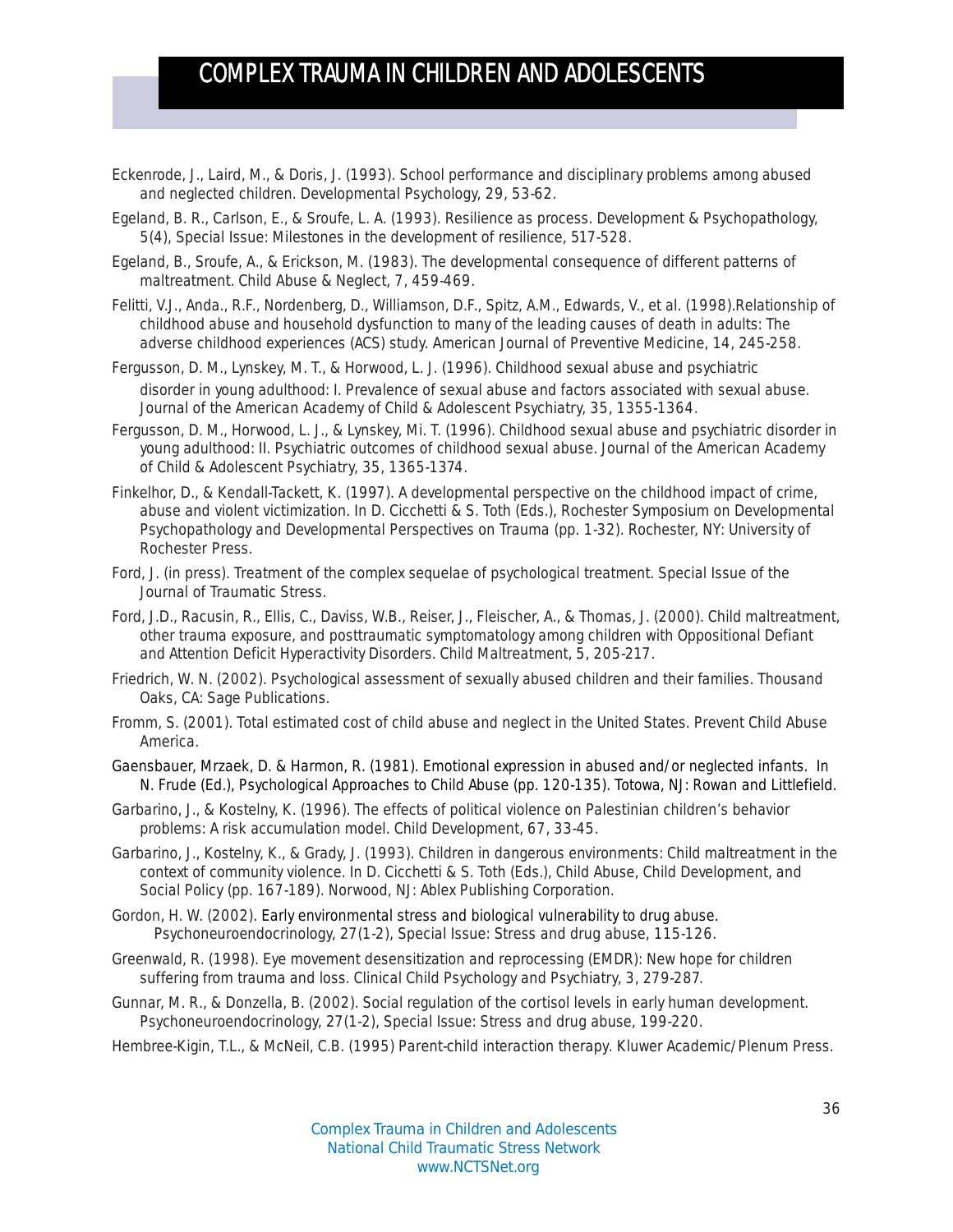- Herman J. L., Perry J. C., & van der Kolk B. A. (1989). Childhood trauma in Borderline Personality Disorder. *American Journal of Psychiatry, 146*, 490-495.
- Herman, J. (1992). Complex PTSD: A syndrome in survivors of prolonged and repeated trauma. *Journal of Traumatic Stress, 5*, 377-391.
- James, B. (1989). *Treating traumatized children: New insights and creative interventions.* Lexington, MA: Lexington Books/D. C. Heath and Com.
- James, B. (1994). Handbook for treatment of attachment-trauma problems in children. New York: Maxwell Macmillan International
- Kagan J. (2003). *Surprise, uncertainty and mental structures.* Cambridge, MA: Harvard University Press.

Kagan, R. (in press). *Rebuilding attachments with traumatized children: Healing from losses, violence, abuse, and neglect.* Binghamton, NY: Haworth Press.

- Kaufman, J., Plotsky, P. M., & Nemeroff, C. B. (2000). Effects of early adverse experiences on brain structure and function: Clinical implications. *Biological Psychiatry, 48,* 778-790.
- Kendall-Tackett, K. A., Williams, L. M., & Finkelhor, D. (1993). Impact of sexual abuse on children: A review and synthesis of recent empirical studies. *Psychological Bulletin, 113,* 164-180.
- Kurtz, P. D., Gaudin, J. M., Wodarski, J. S., & Howing, P. T. (1993). Maltreatment and the school-aged child: School performance consequences. *Child Abuse & Neglect, 17,* 581-589.
- Leiter, J., & Johnsen, M. C. (1994). Child maltreatment and school performance. *American Journal of Education, 102,* 154-189.
- Lieberman, A. F., Van Horn, P., Grandison, C. M., & Pekarsky, J. H. (1997). Mental health assessment of infants, toddlers, and preschoolers in a service program and a treatment outcome research program. *Infant Mental Health Journal, 18,* 158-170.
- Liem, J. H., & Boudewyn, A. C. (1999). Contextualizing the effects of childhood sexual abuse on adult selfand social functioning: An attachment theory perspective. *Child Abuse & Neglect, 23,* 1141-1157.
- Loo, C., Fairbank, J., Scurfield, R., Ruch, L., King, D., Adams, L., & Chemtob, C. (2001). Measuring exposure to racism: Development and validation of a Race-Related Stressor Scale (RRSS) for Asian American Vietnam veterans. *Psychological Assessment, 13,* 503-520.
- Luthar, S.S., Cicchetti, D., & Becker, B. (2000). The construct of resilience: A critical evaluation and guidelines for future work. *Child Development, 71,* 543-562.
- Lyons-Ruth, K., & Jacobovitz, D. (1999). Attachment disorganization: Unresolved loss, relational violence, and lapses in behavioral and attentional strategies. In: J. Cassidy & P. R. Shaver (Eds.), *Handbook of attachment: Theory, research, and clinical application.* (pp.520-554). New York, NY.

Macy, R., Macy, D., Gross, S., & Brighton, P. (1999-2003). Basic and advanced training manual for the12 session classroom based psychosocial intervention program (CBI): Stress inoculation targeting threat & terror for K-8th grade youth. *The Center for Trauma Psychology*, Boston, MA.

- Main,M., &Goldwyn,R. (1994). *Adult Attachment Rating and Classification Systems, Version 6.0.* Unpublished manuscript, University of California at Berkeley.
- Manson, S. (1996). The wounded spirit: A cultural formulation of posttraumatic stress disorder. *Culture, Medicine and Psychiatry, 20*, 489-498.
- Margolin, G. (2000). The effects of family and community violence on children. *Annual Review of Psychology*, 1-40.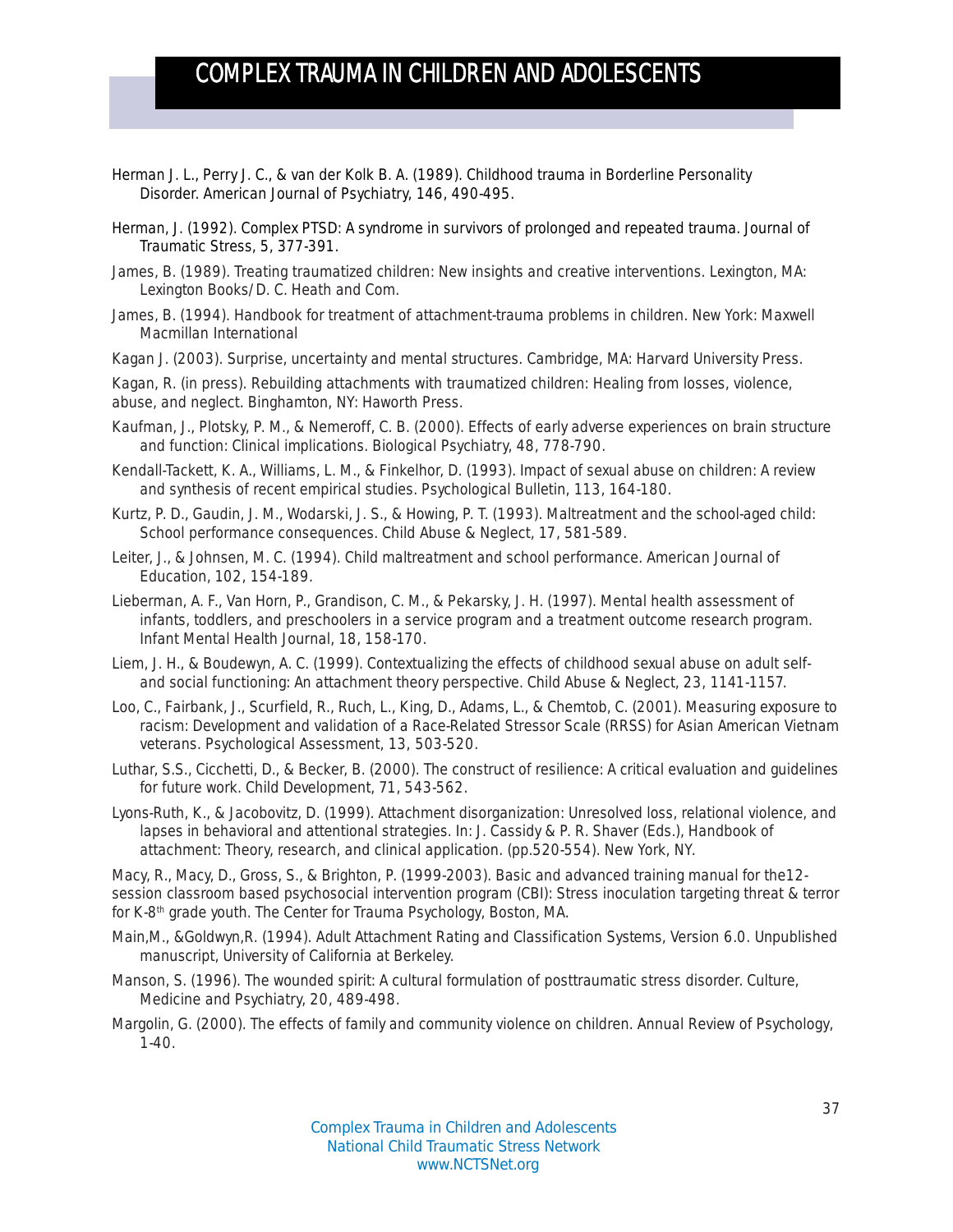- Marsella, A.J., Friedman, M.J, Gerrity, E.T., & Scurfield, R.M. (Eds.) (1996). *Ethnocultural aspects of posttraumatic stress disorder: Issues, research, and clinical applications.* Washington, DC: American Psychological Association.
- Masten, A. S. (2001). Ordinary magic: Resilience processes in development. *American Psychologist, 56,* 227- 238.
- Masten, A., & Coatsworth, J., (1998). The development of competence in favorable and unfavorable environments: Lessons from research of successful children. *American Psychologist, 53,* 205-220.
- Maunder, R. G., & Hunter, J. J. (2001). Attachment and psychosomatic medicine: Developmental contributions to stress and disease. *Psychosomatic Medicine, 63,* 556-567.
- Mezzacappa, E., Kindlon, D., & Earls, F. (2001). Child abuse and performance task assessments of executive functions in boys. *Journal of Child Psychology & Psychiatry & Allied Disciplines, 42,* 1041-1048.
- Miller, T.W. (Ed.) (1998). *Children of trauma: Stressful life events and their effects on children and adolescents.* Madison, CT: International Universities Press.
- National Child Abuse and Neglect Data System (2001). The Children's Bureau of the U.S. Department of Human Services.
- Nelson, E., Heath, A., Madden, P., Cooper, M., Dinwiddie, S., Bucholz, K., et al. (2002). Association between self-reported childhood sexual abuse and adverse psychosocial outcomes: Results from a twin study. *Archives of General Psychiatry, 59*, 139-146.
- Ohan, J.L., Myers, K., & Collett, B.R., (2002). Ten-year review of rating scales. IV: Scales assessing trauma and its effects. *Journal of the American Academy of Child & Adolescent Psychiatry, 41,* 1401-1422.
- Parson, E.R. (1997). Posttraumatic child therapy (P-TCT): Assessment and treatment factors in clinical work with inner-city children exposed to catastrophic community violence. *Journal of Interpersonal Violence, 12,* 172-194.
- Pearce, J. W., & Pezzot-Pearce, T. D. (1997). *Psychotherapy of abused and neglected children.* New York, NY: Guilford Press.
- Pelcovitz, D., van der Kolk, B., Roth, S., Mandel, F., Kaplan, S. & Resick, P. (1997). Development of a criteria set and a structured interview for disorders of extreme stress (SIDES*). Journal of Traumatic Stress, 10,* 3- 16.
- Pelletier, M. (2001). Total annual cost of child abuse and neglect in the United States. *Prevent Child Abuse America.*
- Perry, B. D., & Pollard, R. (1998). Homeostasis, stress, trauma, and adaptation: A neurodevelopmental view of childhood trauma. *Child & Adolescent Psychiatric Clinics of North America, 7,* 33-51.
- Putnam, F. (1993). Dissociative disorders in children: Behavioral profiles and problems. *Child Abuse and Neglect, 17,* 39-45.
- Putnam, F. W. (1997). *Dissociation in children and adolescents: A developmental perspective.* New York, NY: Guilford Press.
- Putnam, F. (2003). Ten-year research update review: Child sexual abuse. *Journal of the American Academy of Child and Adolescent Psychiatry, 43*, 269-278.
- Rabalais, A., Ruggiero, K., & Scotti, J. (2002). Multicultural issues in the response of children to disasters. In A. La Greca, W. Silverman, E. Vernberg, & M. Roberts (Eds.), *Helping children cope with disasters and terrorism* (pp. 73-99). Washington: American Psychological Association.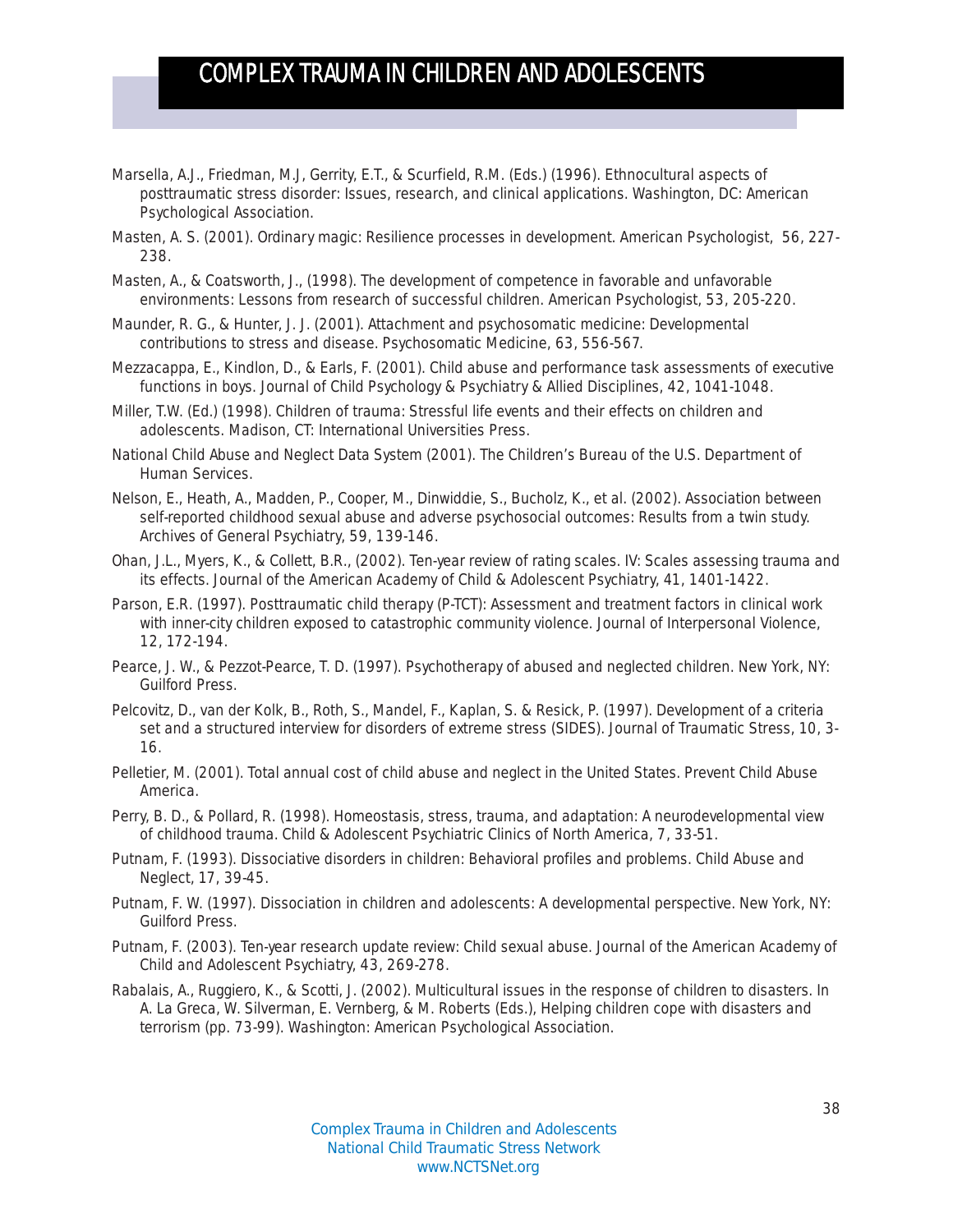- Rivard, J. C., Bloom, S. L., Abramovitz, R., Pasquale, L. E., Duncan, M., McCorkle, D. et al. (2003). Assessing the implementation and effects of a trauma-focused intervention for youths in residential treatment. *Psychiatric Quarterly, 74,* 137-154.
- Salmon, K., & Bryant, R.A. (2002). Posttraumatic stress disorder in children: The influence of developmental factors. *Clinical Psychology Review, 22,* 163-188.
- Sandgrund, A., Gaines, R. W. & Green, A. H. (1974). Child abuse and mental retardation: A problem of cause and effect. *American Journal of Mental Deficiency, 79,* 327-330.
- Schneider-Rosen, K., & Cicchetti, D. (1991). Early self-knowledge and emotional development: Visual selfrecognition and affective reactions to mirror self-images in maltreated and non-maltreated toddlers. *Developmental Psychology, 27,* 471-478.
- Schore, A. (2001). The effects of early relational trauma on right brain development, affect regulation, and infant mental health. *Infant Mental Health Journal, 22*, 201-269.
- Schore, A. N. (2002). Advances in neuropsychoanalysis, attachment theory, and trauma research: Implications for self psychology. *Psychoanalytic Inquiry, 22, Special Issue: Self-regulation: Issues of attention and attachment,* 433-484.

Sedlak, A., & Broadhurst, D. (1996). Executive summary of the third national incidence study of child abuse and neglect (NIS-3). *National Clearinghouse on Child Abuse and Neglect Information.* Washington, DC: U.S. Department of Health and Human Services.

- Shonk, S. M., & Cicchetti, D. (2001). Maltreatment, competency deficits, and risk for academic and behavioral maladjustment. *Developmental Psychology, 37,* 3-17.
- Siegel, D.J. (1999). *The developing mind: Toward a neurobiology of interpersonal experience.* New York, NY: Guilford Press.
- Silva, R.R., Cloitre M., Davis L., Levitt J., Gomez S., Ngai I, & Brown, E. (in press). Early Intervention with Traumatized Children. *Psychiatric Quarterly, 74.*
- Simpson, T. L., & Miller, W. R. (2002). Concomitance between childhood sexual and physical abuse and substance use problems: A review. *Clinical Psychology Review, 22,* 27-77.
- Spinazzola, J., Ford, J., van der Kolk, B., Blaustein, M., Brymer, M., Gardner, L., M., Silva, S., et al. (2003, November). *Complex trauma in the National Child Traumatic Stress Network.* Paper presented at the 19th Annual Meeting of the International Society for Traumatic Stress Studies, Chicago, IL. http:// www.nctsnet.org.
- Stein, M. B., Koverola, C., Hanna, C., Torchia, M. G., & McClarty (1997). Hippocampal volume in women victimized by childhood sexual abuse. *Psychological Medicine, 27,* 951-959.
- Teicher, M. H., Andersen, S. L., & Polcari, A. (2002). Developmental neurobiology of childhood stress and trauma. *Psychiatric Clinics of North America, 25, Special Issue: Recent advances in the study of biological alterations in post-traumatic stress disorder,* 397-426.
- Trickett, P., McBride-Chang, C., & Putnam, F. (1994). The classroom performance and behavior of sexually abused females. *Development & Psychopathology, 6,* 183-194.
- Turner, K., DeRosa, R., Batson, R., & Davidson, J.R.T. (1996). A multi-modal treatment for incest survivors: Preliminary outcome data. *Clinical Psychology and Psychotherapy, 3,* 208-219.
- Vaillant, G. E. (1994). Ego mechanisms of defense and personality psychopathology. *Journal of Abnormal Psychology, 103,* 44-50.
- Vaillant, G. E., Bond, M., & Vaillant, C.O. (1986). An empirically validated hierarchy of defense mechanisms. *Archives of General Psychiatry, 73*, 786-794.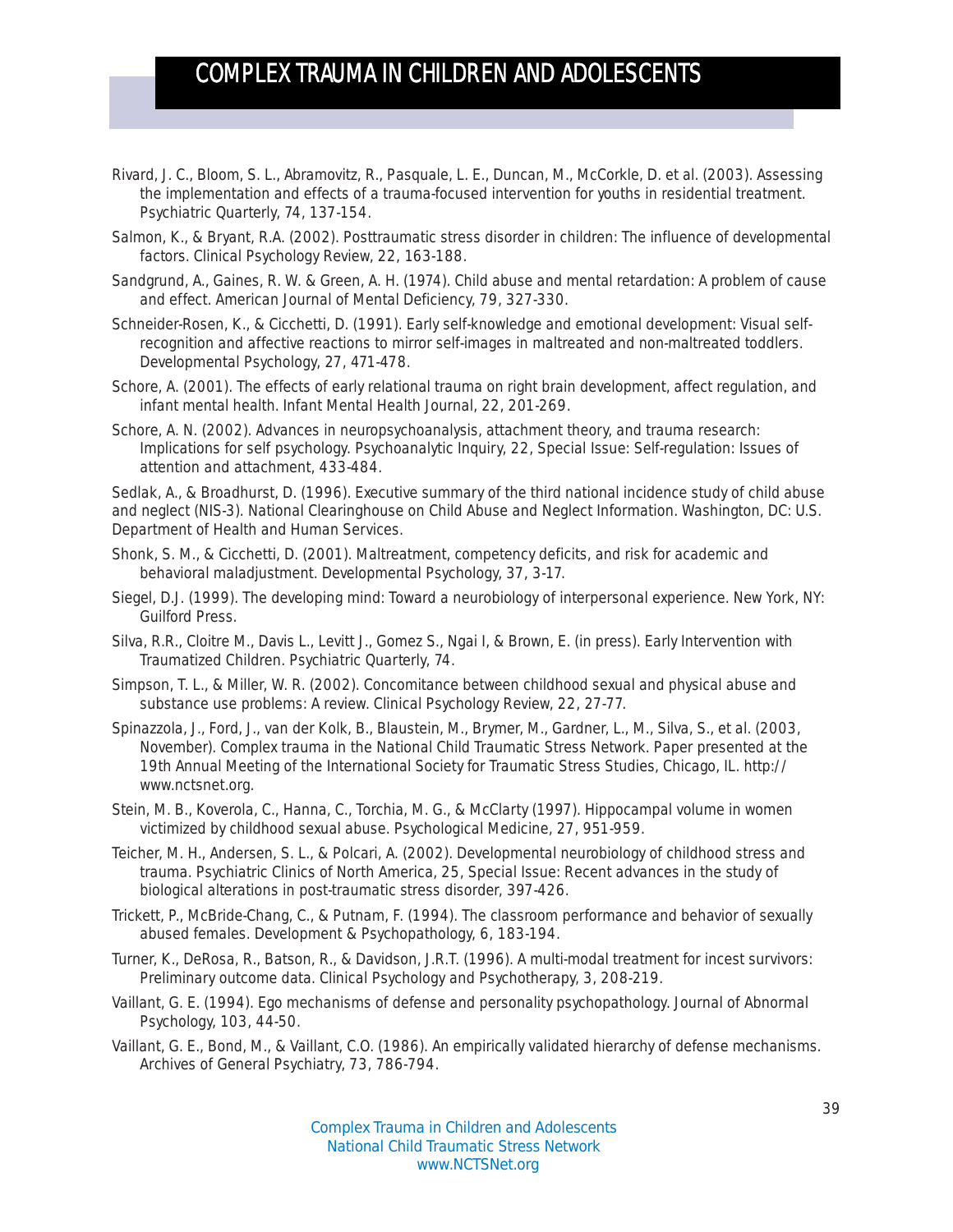- van der Kolk B.A. (2003). The neurobiology of childhood trauma and abuse. *Child and Adolescent Clinics of North America, 12,* 293-317.
- van der Kolk, B.A., Pelcovitz, D., Roth, S., Mandel, F., McFarlane, A.C., Herman, J. (1996). Dissociation, somatization and affect dysregulation: The complexity of adaptation to trauma. *American Journal of Psychiatry, 153 (suppl)*, 83-93.
- van der Kolk, B., Roth, S., Pelcovitz, D., Mandel, F., & Spinazzola, J. (in press). Disorders of Extreme Stress: The empirical foundation of complex adaptation to trauma. *Journal of Traumatic Stress.*
- van der Kolk, B. A., van der Hart, O. & Marmar, C. (1996). Dissociation and Information processing and in PTSD. In B. A. van der Kolk, A. C. McFarlane & L. Weisaeth (Eds.), *Traumatic Stress: The effects of overwhelming experience on mind, body and society* (pp. 303-327)*.* New York: Guilford Press.
- Vondra, J., Barnett, D., & Cicchetti, D. (1989). Perceived and actual competence among maltreated and comparison school children. *Development & Psychopathology, 1,* 237-255.
- Vondra, J. I., Barnett, D., & Cicchetti, D. (1990). Self-concept, motivation, and competence among preschoolers from maltreating and comparison families. *Child Abuse & Neglect, 14,* 525-540.
- Waller, M. A. (2001). Resilience in ecosystemic context: Evolution of the concept. *American Journal of Orthopsychiatry, 71,* 290-297.
- Weiss, D. S., Marmar, C. R., Metzler, T. J., & Ronfeldt, H. M. (1995). Predicting symptomatic distress in emergency services personnel. *Journal of Consulting & Clinical Psychology, 63,* 361-368.
- Werner A .A., & Smith A. E. (1992). *High risk children from birth to adulthood.* Ithaca, NY: Cornell University Press.
- Wiehe, V. (1997). Approaching child abuse treatment from the perspective of empathy. *Child Abuse and Neglect, 21*, 1191-1204.
- Winston, F., Kassam-Adams, N., Vivarelli-O'Neil, C., Ford, J., Newman, E., Baxt, C., Stafford, P., & Cannan, A. (2002). Acute stress disorder in children and their parents after pediatric traffic injury. *Pediatrics, 109*, e90.
- Wyman, P. A., Sandler, I., Wolchik, S., & Nelson, K. (2000). Resilience as cumulative competence promotion and stress protection: Theory and intervention. In D. Cicchetti & J. Rappaport (Eds.), *The promotion of wellness in children and adolescents* (pp. 133-184). Washington, DC: Child Welfare League of America.
- Yehuda, R., Spertus, I. L., & Golier, J. A. (2001). Relationship between childhood traumatic experiences and PTSD in adults. *In S.* Eth (Ed.), *PTSD in children and adolescents (*pp. 117-158). Washington, DC: American Psychiatric Association.
- Zlotnick, C., Ryan, C., Miller, I., & Keitner, G. (1995). Childhood abuse and recovery from depression. *Child Abuse & Neglect, 19,* 1513-1516.

#### Citation for this Document:

Cook, A., Blaustein, M., Spinazzola, J., & van der Kolk, B. (Eds.) (2003).*Complex trauma in children and adolescents.* National Child Traumatic Stress Network. http://www.NCTSNet.org